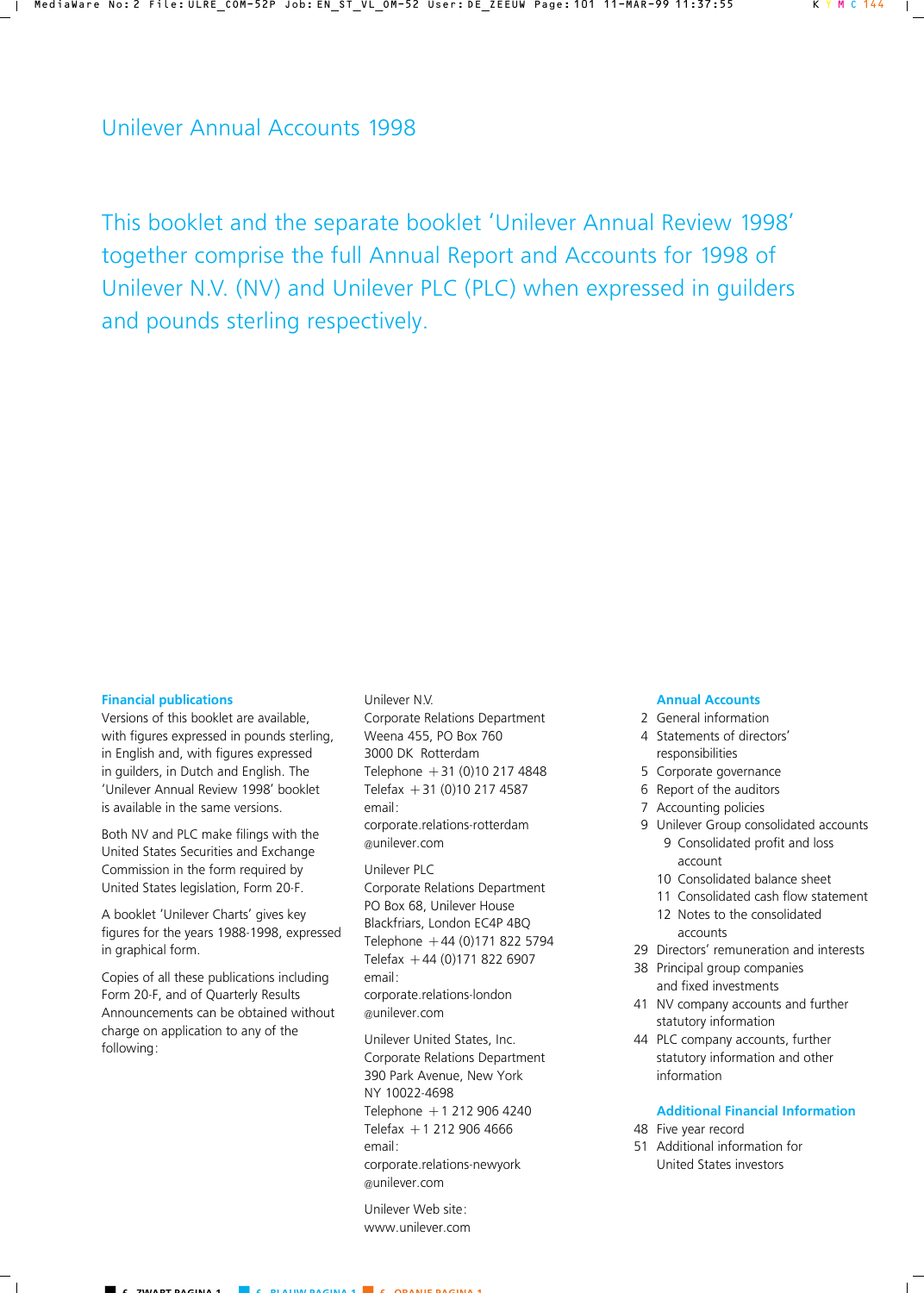# General information

## **Unilever**

The two parent companies, NV and PLC, operate as nearly as is practicable as a single entity (the Unilever Group, also referred to as Unilever or the Group). NV and PLC have the same directors and are linked by a series of agreements, including an Equalisation Agreement, which is designed so that the position of the shareholders of both companies is as nearly as possible the same as if they held shares in a single company.

The Equalisation Agreement provides for both companies to adopt the same accounting principles and requires as a general rule the dividends and other rights and benefits (including rights on liquidation) attaching to each Fl. 12 nominal of ordinary capital of NV to be equal in value at the relevant rate of exchange to the dividends and other rights and benefits attaching to each £1 nominal of ordinary share capital of PLC, as if each such unit of capital formed part of the ordinary capital of one and the same company. The ordinary capitals of NV and PLC are currently denominated as Fl. 1 and 1.25p nominal per share respectively. Applying the formula under the Equalisation Agreement, therefore, gives the result that twelve NV ordinary shares enjoy the same dividend rights and other rights and benefits as eighty PLC ordinary shares, ie one NV share equates to 6.67 PLC shares.

The shares of each of NV and PLC are not convertible into or exchangeable for shares of the other. There is no fixed parity in the trading prices of the shares of NV and PLC and the relative share prices on the various markets can and do fluctuate from day to day and hour to hour for various reasons, including changes in exchange rates and taxation regimes applicable to various shareholders. Over time, the prices of the shares of NV and PLC stay in close relation to each other because the dividends and other rights and benefits attaching to those shares are fixed in the manner referred to above.

Each of NV and PLC has always paid its own dividends and, therefore, neither company has ever been called upon to make a payment to the other, as might be required under the Equalisation Agreement.

A contractual agreement has been established between NV and PLC under which each company agrees on request to guarantee the borrowings of the other or of any Unilever Group company where the other parent itself guarantees them. These arrangements are applied as a matter of Unilever's financial policy to certain significant public borrowings of each parent and of group companies. The purpose of the arrangement is for lenders of such borrowings to be able to rely on the combined financial strength of the Group.

### **Basis of consolidation**

By reason of the operational and contractual arrangements referred to above and the internal participating interests set out in note 20 on page 19, NV and PLC and their group companies constitute a single group under Netherlands and United Kingdom legislation for the purposes of presenting consolidated accounts. Accordingly the accounts of the Unilever Group are presented by both NV and PLC as their respective consolidated accounts. These accounts are supplemented in note 33 on page 28 by additional information for the NV and PLC parts of the Group in which group companies are consolidated according to respective ownership.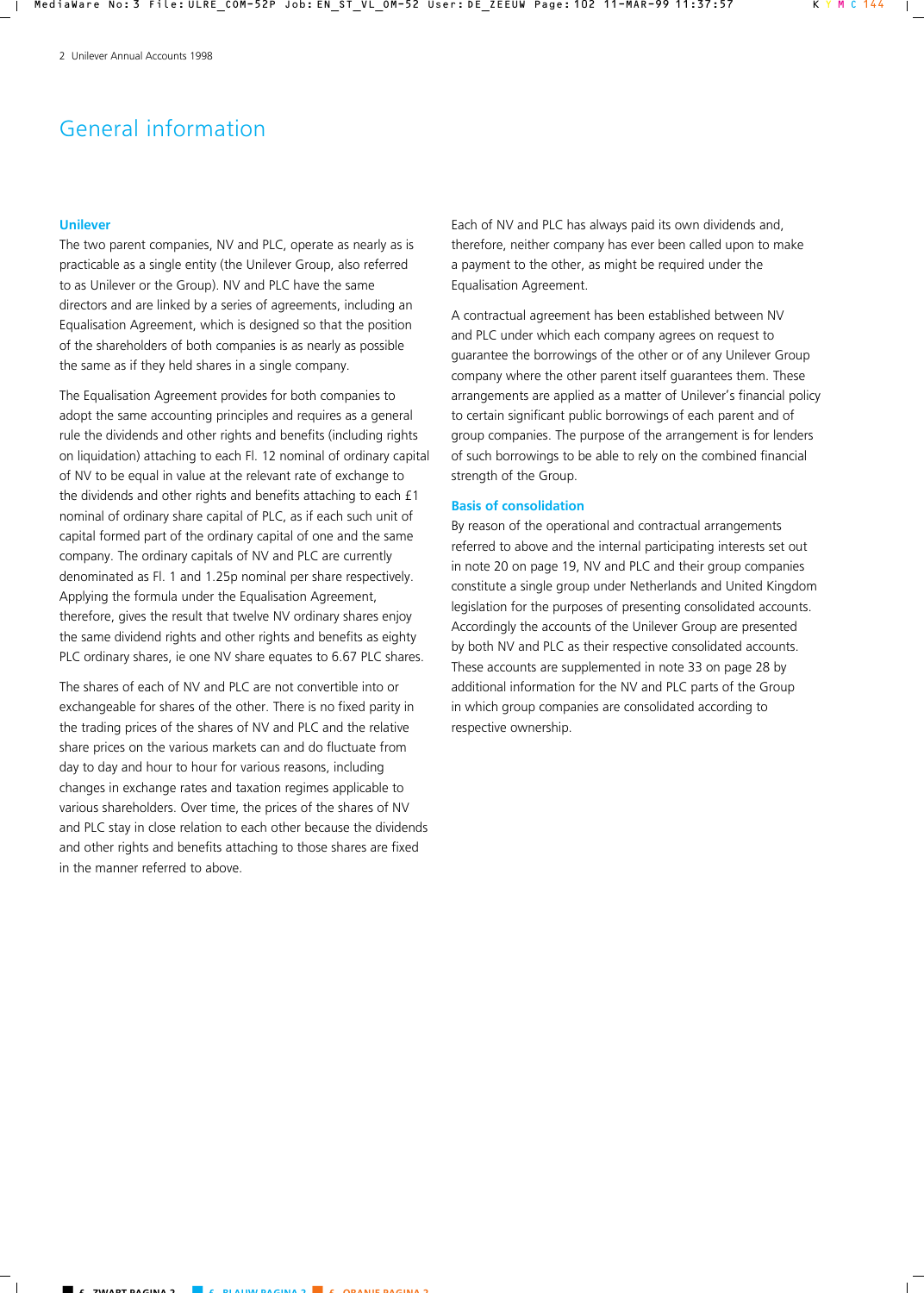# General information

### **Companies legislation**

The consolidated accounts of the Unilever Group comply with Book 2 of the Civil Code in the Netherlands and the United Kingdom Companies Act 1985. The company accounts, the notes to those accounts and the further statutory information given for each of NV and PLC comply with legislation in the Netherlands and the United Kingdom respectively. As explained under 'Group companies' on page 7, in order to give a true and fair view, the presentation of the consolidated capital and reserves differs from that specified by the United Kingdom Companies Act 1985.

### **Accounting standards**

The accounts are prepared under the historical cost convention and comply in all material respects with applicable accounting principles in the Netherlands and with United Kingdom Accounting Standards.

United Kingdom Statement of Standard Accounting Practice Number 15 (SSAP 15) requires that no provision should be made for deferred taxation where it is probable, based on reasonable assumptions, that a liability will not crystallise. In this respect, SSAP 15 is not in agreement with Dutch law as currently applied. For this reason, and because of the Equalisation Agreement, full provision continues to be made for deferred taxation. The effects of this departure from SSAP 15 are shown in the notes to the accounts.

United Kingdom Urgent Issues Task Force Abstract 13 (UITF 13) requires that NV or PLC shares held by employee trusts to satisfy options should be classified by the sponsoring company as fixed assets. Dutch law requires such shares to be deducted from capital and reserves. In order to comply with Dutch law and the Equalisation Agreement, the disclosure requirement of UITF 13 has not been followed. The effects of this departure are shown in note 22 on page 21.

United Kingdom Financial Reporting Standard 9 'Associates and Joint Ventures', Financial Reporting Standard 10 'Goodwill and Intangible Assets', Financial Reporting Standard 11 'Impairment of Fixed Assets and Goodwill' and Financial Reporting Standard 14 'Earnings per Share' have been applied for the first time in 1998. Prior year figures have been restated on the same basis where appropriate.

### **OECD Guidelines**

In preparing its annual accounts Unilever adheres to the disclosure recommendations of the OECD Guidelines for Multinational Enterprises.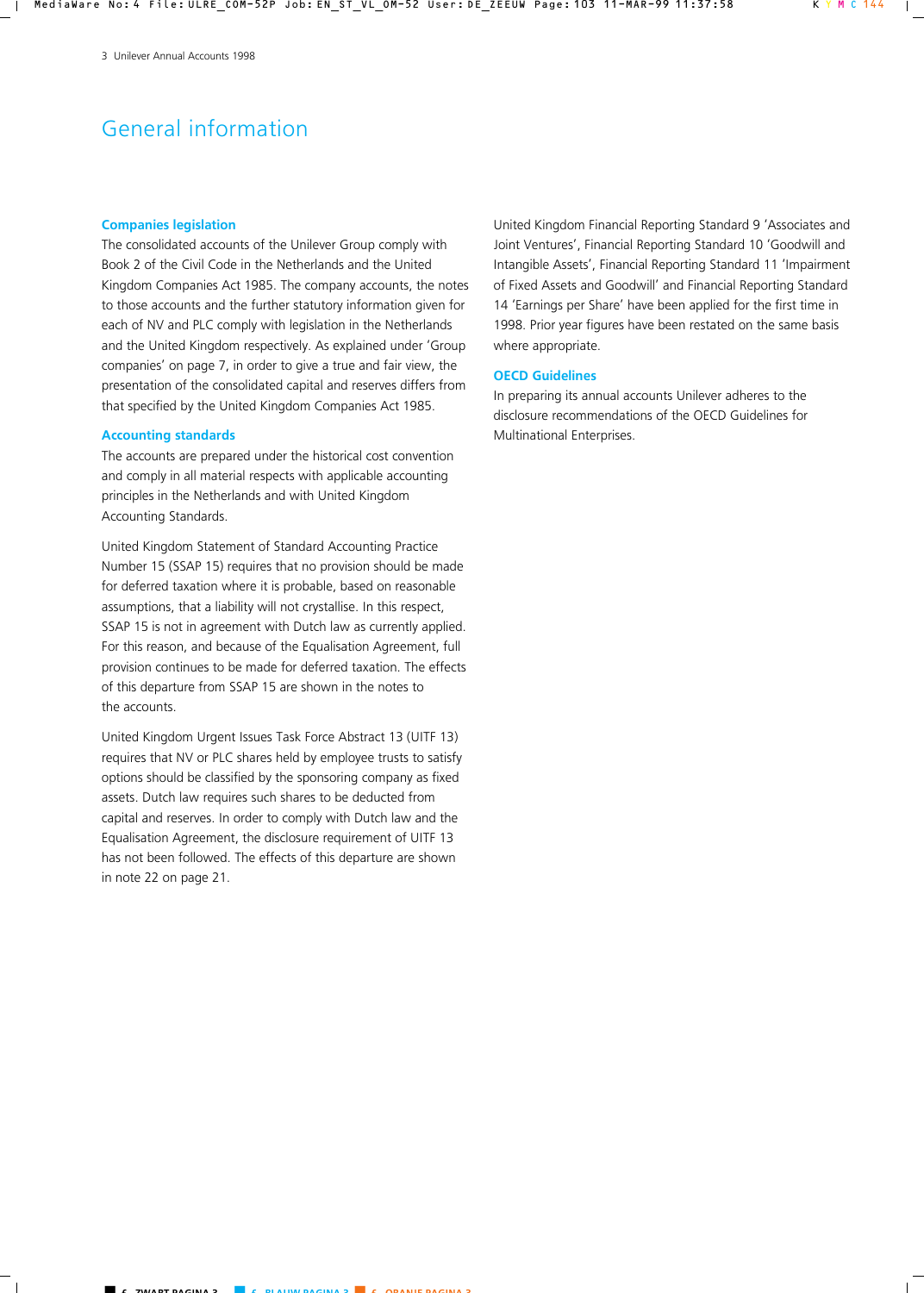# Statements of directors' responsibilities

## **Annual accounts**

The directors are required by Book 2 of the Civil Code in the Netherlands and the United Kingdom Companies Act 1985 to prepare accounts for each financial year which give a true and fair view of the state of affairs of the Unilever Group, NV and PLC as at the end of the financial year and of the profit or loss for that year.

The directors consider that in preparing the accounts the Group, NV and PLC have used appropriate accounting policies, consistently applied and supported by reasonable and prudent judgements and estimates, and that all accounting standards which they consider to be applicable have been followed, except as noted under 'Accounting standards' on page 3.

The directors have responsibility for ensuring that NV and PLC keep accounting records which disclose with reasonable accuracy their financial position and which enable the directors to ensure that the accounts comply with the relevant legislation. They also have a general responsibility for taking such steps as are reasonably open to them to safeguard the assets of the Group and to prevent and detect fraud and other irregularities.

This statement, which should be read in conjunction with the 'Report of the auditors' set out on page 6, is made with a view to distinguishing for shareholders the respective responsibilities of the directors and of the auditors in relation to the accounts.

### **Going concern**

The directors continue to adopt the going concern basis in preparing the accounts. This is because the directors, after making enquiries and following a review of the Group's budget for 1999 and 2000, including cash flows and borrowing facilities, consider that the Group has adequate resources to continue in operation for the foreseeable future.

### **Internal control**

Unilever has a well established control environment which is well documented and regularly reviewed. This incorporates internal financial control procedures which are designed to provide reasonable assurance that assets are safeguarded, proper accounting records are maintained and financial information is reliable. The directors have also established a clear organisation structure, including delegation of appropriate authorities. The Group's control environment is supported through a Code of Business Principles which sets standards of professionalism and integrity for its operations worldwide.

Unilever's corporate internal audit function plays a key role in providing an objective view and continuing assessment of the effectiveness of the control environment throughout the world to both operating management and the directors. The Group has an independent Audit Committee, entirely composed of Advisory Directors. This Committee meets regularly with Corporate Audit and the external Auditors.

The directors have overall responsibility for establishing key procedures designed to achieve a system of internal financial control. The day to day responsibility for implementation of these procedures and monitoring the effectiveness of these controls rests with the Group's senior management at individual operating company and Business Group level. Business Groups, each of which have their own Risk Committees, are required each year to review, in a structured way, internal control arrangements throughout their group, and to provide a written report to the Corporate Risk Committee which is comprised mainly of Board members and chaired by the Financial Director.

Unilever has a comprehensive budgeting system with an annual budget approved by the directors, which is regularly updated. Performance is monitored against budget and the previous year through monthly and quarterly reporting routines. The Group reports to shareholders quarterly.

Pending publication of the relevant guidance by the Institute of Chartered Accountants in England and Wales, the Statements of directors' responsibilities for Internal control on this page only reports on internal financial controls.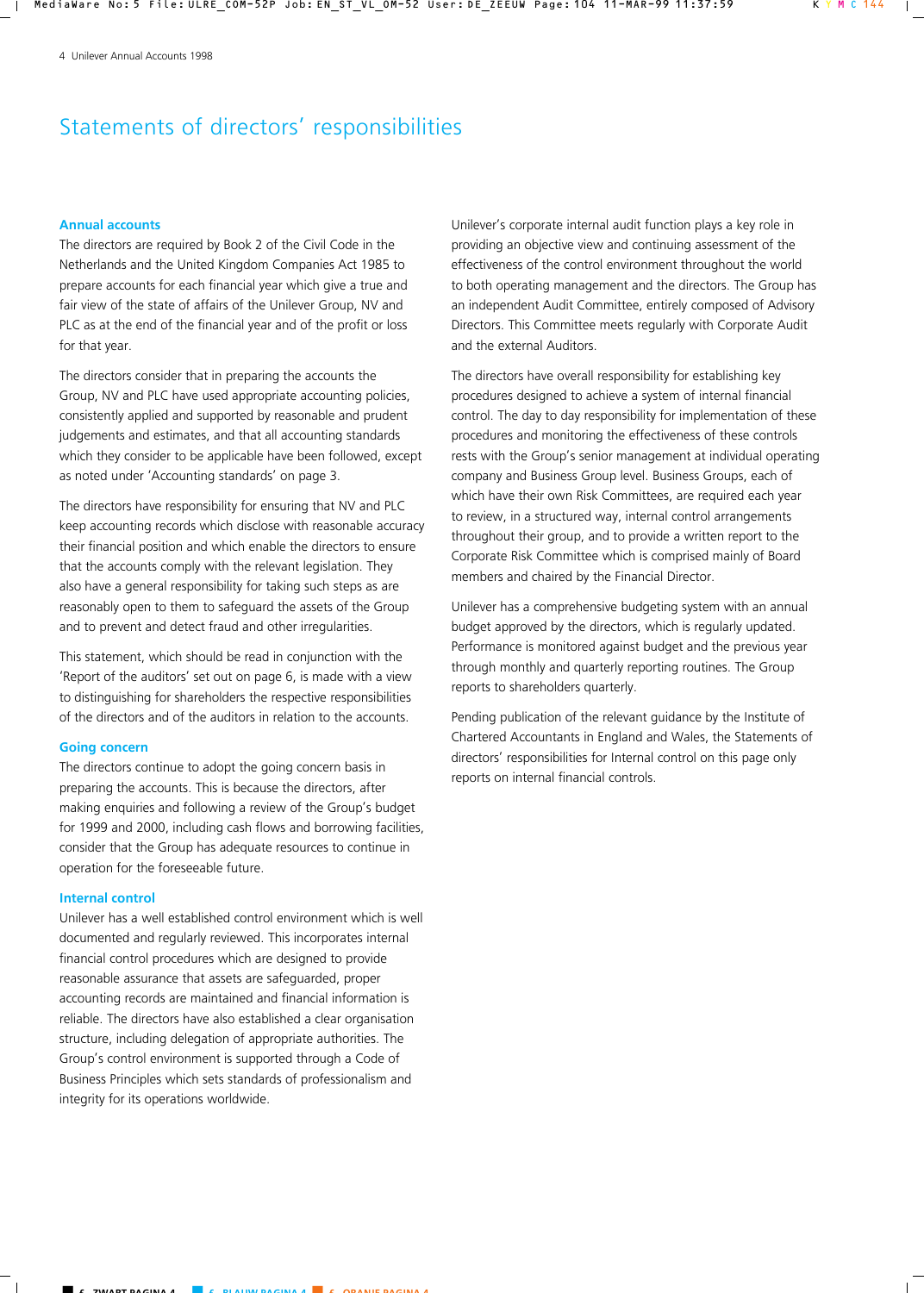# Corporate governance

A vital factor in the arrangements between NV and PLC is their having the same directors. As the concept of the non-executive director, as recognised in the United Kingdom, is not a feature of corporate governance in the Netherlands, and the Supervisory Board, as recognised in the Netherlands, is unknown in the United Kingdom, it is not practicable to appoint supervisory or non-executive directors who could serve on both Boards. The Articles of Association of NV and PLC make provision for the appointment of Advisory Directors by the Boards and they perform many of the functions of supervisory and non-executive directors. The Audit, External Affairs and Corporate Relations, and Remuneration Committees consist exclusively of Advisory Directors and the majority of the members of the Nomination Committee are Advisory Directors. Details of the Advisory Directors, their role and the arrangements for their appointment are given on pages 54 to 57 of the 'Unilever Annual Review 1998'.

The Committee on Corporate Governance in the Netherlands issued its report 'Recommendations on Corporate Governance in the Netherlands' in 1997. NV applies the Committee's recommendations for supervisory directors to its Advisory Directors in so far as these are in line with their specific role within Unilever. NV complies with all other recommendations of the Committee, except that the Board of Directors takes the view that requests for an item to be placed on the agenda for a shareholders' meeting must be supported by more than an insignificant proportion of the shareholders and will therefore only accept requests from a shareholder or group of shareholders holding at least 1% of the voting rights attaching to the issued share capital of NV. Requests must be submitted, at the latest, 60 days prior to the date of the meeting.

PLC is required, as a company that is incorporated in the United Kingdom and listed on the London Stock Exchange, to state how it has applied the principles and how far it has complied with the provisions set out in Section 1 of the Combined Code ('the Code') appended to the Listing Rules of the London Stock Exchange.

Unilever's corporate governance arrangements are described on pages 55 to 57 of the 'Unilever Annual Review 1998'. As explained there, the Board controls the company through the Executive Committee. Responsibilities are shared by the Chairmen of NV and PLC, while the Advisory Directors perform many of the functions of the supervisory board members or non-executive directors, although they are not formally members of the Board. For the purposes of the Code, the Board has not appointed a senior independent director, on the basis that issues for the Board can be raised with whichever Advisory Director is the Chairman of the relevant Board Committee.

Unilever's remuneration policy is contained within the report by the Boards on the Directors' remuneration and interests on pages 29 to 37 of this volume. This also deals with any non-compliance with the Code in this area.

At the PLC Annual General Meeting in May 1999 the Chairman will for the first time, on his own initiative, announce the number of proxy votes lodged on each resolution. Members of the Audit, Remuneration and Nomination Committees will be available to answer questions at the Annual General Meetings of both NV and PLC. The members attending each meeting will not necessarily include the Chairman of the Committee, since these meetings take place at about the same time in Rotterdam and London respectively.

Unilever has, since its inception, adopted the principle that it is good practice that the most senior roles in NV and PLC are shared and not concentrated in one person. As a consequence it is a principal tenet of its governance philosophy which finds expression in two people who each combine the roles of Chairman and Chief Executive. This carefully balanced arrangement has served Unilever's unique constitutional arrangements very well for many years and the Boards believe that to separate these roles would only introduce undesirable and unnecessary complexity. Since the Advisory Directors are not formally members of the Boards, it would be inappropriate for one of them to act as a Chairman.

Pending publication of the relevant guidance by the Institute of Chartered Accountants in England and Wales, the Statements of directors' responsibilities for Internal control on page 4 only reports on internal financial controls.

In all other respects, PLC has complied with the Code throughout 1998.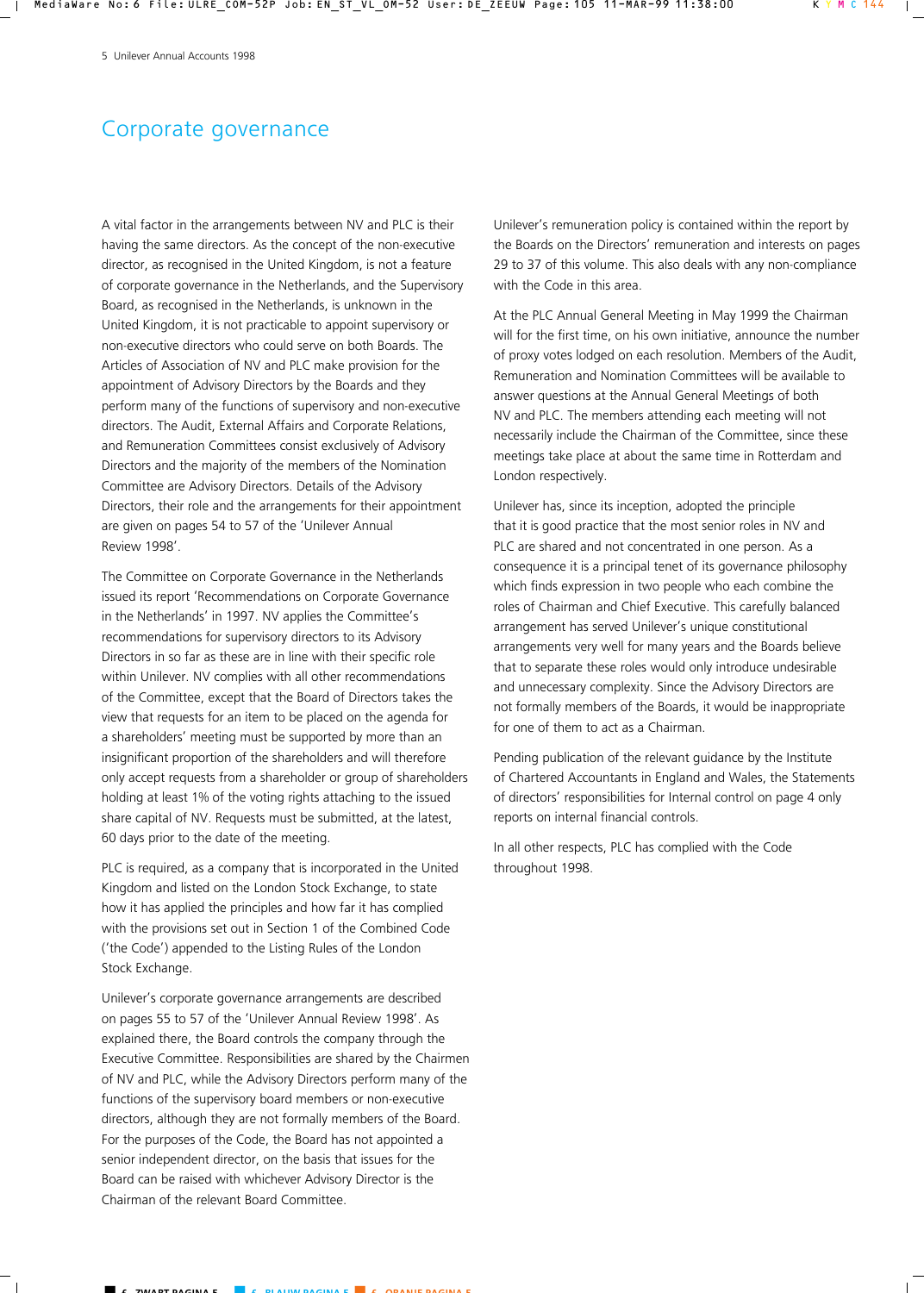# Report of the auditors

## **Report of the auditors to the shareholders of Unilever N.V. and Unilever PLC**

We have audited the accounts set out on pages 2 and 3, 7 to 28 and 38 to 45.

## **Respective responsibilities of directors and auditors**

As described on page 4, the directors are responsible for preparing the Annual Report and Accounts. Our responsibilities, as independent auditors, are established by United Kingdom and Netherlands law, relevant Stock Exchange rules and by our professional guidance.

We report to you our opinion as to whether the accounts give a true and fair view and are properly prepared in accordance with Book 2 of the Civil Code in the Netherlands and the United Kingdom Companies Act 1985. We would also report to you if, in our opinion, the directors' report was not consistent with the accounts, if proper accounting records had not been kept, if we had not received all the information and explanations we require for our audit, or if information required regarding directors' remuneration and transactions was not disclosed.

As auditors of Unilever PLC we review whether the statement on page 5 reflects the company's compliance with those provisions of the Combined Code specified for our review by the London Stock Exchange and we report if it does not. We are not required to form an opinion on the effectiveness of the Group's corporate governance procedures or its internal controls.

We read the other information contained in the Annual Report and consider the implications for our audit report if we become aware of any material misstatements or inconsistencies with the accounts.

### **Basis of audit opinion**

We conducted our audit in accordance with auditing standards generally accepted in the Netherlands and the United Kingdom. An audit includes examination, on a test basis, of evidence relevant to the amounts and disclosures in the accounts. It also includes an assessment of the most important estimates and judgements made by the directors in the preparation of the accounts, and of whether the accounting policies are appropriate to the Group's circumstances, consistently applied and adequately disclosed.

We planned and performed our audit so as to obtain all the information and explanations which we considered necessary in order to provide us with sufficient evidence to give reasonable assurance that the accounts are free from material misstatement, whether caused by fraud or other irregularity or error. In forming our opinion we also evaluated the overall adequacy of the presentation of information in the accounts.

### **Opinion**

In our opinion the accounts give a true and fair view of the state of affairs of the Unilever Group, Unilever N.V. and Unilever PLC at 31 December 1998 and of the profit, total recognised gains and cash flows of the Group for the year then ended. In our opinion the accounts of the Unilever Group, and of Unilever N.V. and Unilever PLC respectively, have been prepared in accordance with Book 2 of the Civil Code in the Netherlands and the United Kingdom Companies Act 1985.

#### **PricewaterhouseCoopers N.V.**

Registeraccountants Rotterdam As auditors of Unilever N.V.

### **PricewaterhouseCoopers**

Chartered Accountants and Registered Auditors London As auditors of Unilever PLC

8 March 1999

Unilever's auditors, Coopers & Lybrand, merged with Price Waterhouse on 1 July 1998, following which Coopers & Lybrand N.V. changed its name to PricewaterhouseCoopers N.V. and continued as auditors of NV under its new name and Coopers & Lybrand resigned and the directors appointed the new firm, PricewaterhouseCoopers, as auditors of PLC. The report of the auditors is therefore signed by PricewaterhouseCoopers N.V. and by PricewaterhouseCoopers.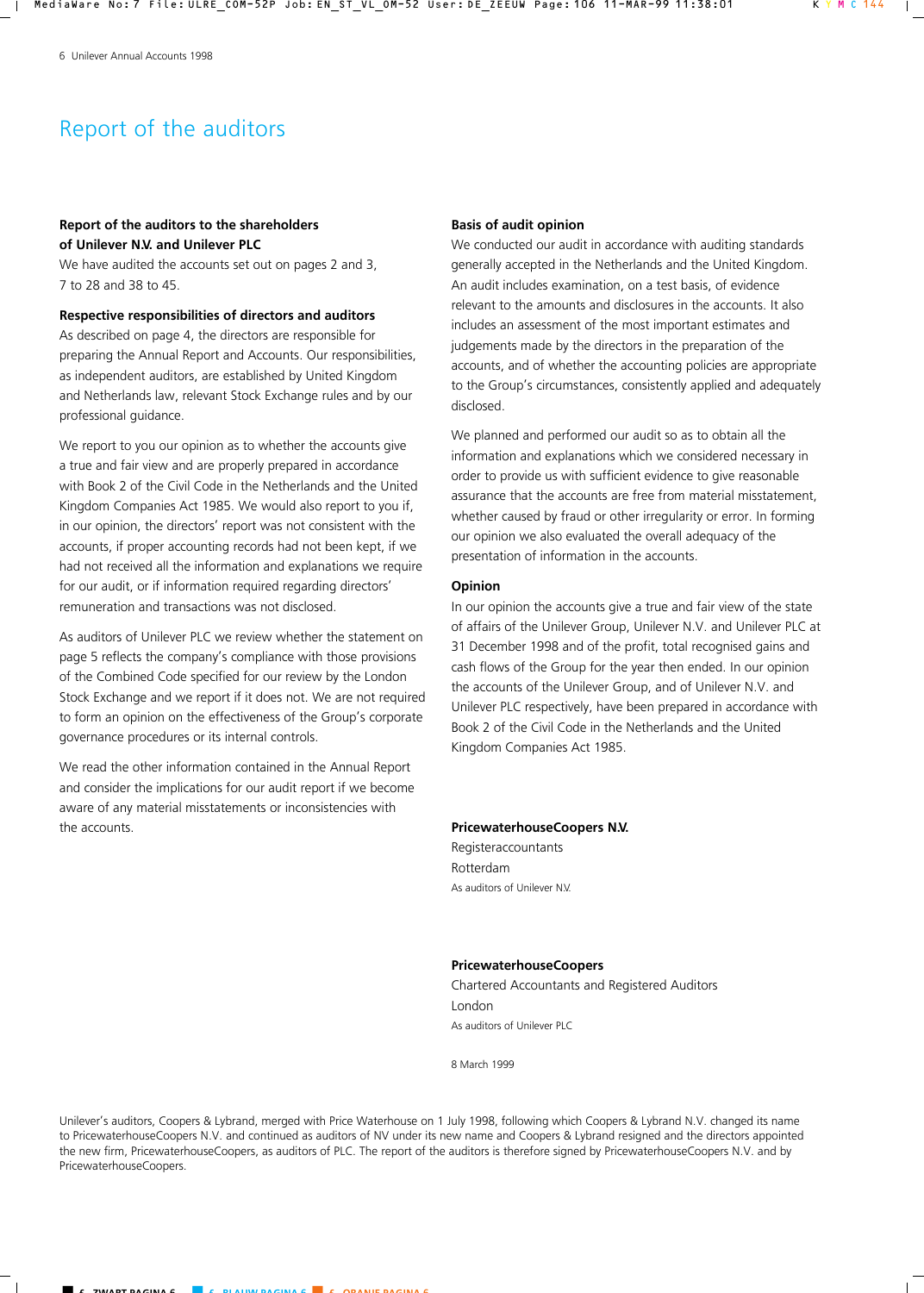# Unilever Group Accounting policies

### **Group companies**

Group companies are those companies in whose share capital NV or PLC holds an interest directly or indirectly, and whose consolidation is required for the accounts to give a true and fair view.

In order that the consolidated accounts should present a true and fair view, it is necessary to differ from the presentational requirements of the United Kingdom Companies Act 1985 by including amounts attributable to both NV and PLC shareholders in the capital and reserves shown in the balance sheet. The Companies Act would require presentation of the capital and reserves attributable to PLC and NV shareholders as minority interests in the respective consolidated accounts of NV and PLC. This presentation would not give a true and fair view of the effect of the Equalisation Agreement, under which the position of all shareholders is as nearly as possible the same as if they held shares in a single company.

Net profit and profit of the year retained are presented on a combined basis on page 9, with the net profit attributable to NV and PLC shareholders shown separately. Movements in profit retained are analysed between those attributable to NV and PLC shareholders in note 21 on page 21.

### **Foreign currencies**

Exchange differences arising in the accounts of individual companies are dealt with in their respective profit and loss accounts. Those arising on trading transactions are taken to operating profit; those arising on cash, current investments and borrowings are classified as interest.

In preparing the consolidated accounts, the profit and loss account, the cash flow statement and all movements in assets and liabilities are translated at annual average rates of exchange. The balance sheet, other than the ordinary share capital of NV and PLC, is translated at year-end rates of exchange. In the case of hyper-inflationary economies, the accounts are adjusted to remove the influences of inflation before being translated. The profit on the sale of the speciality chemicals businesses and associated taxation were translated at the exchange rates prevailing on 8 July 1997, the transaction date. The 1997 results of these businesses, reported as Discontinued operations, were translated at the average rates of exchange for the period up to that date.

The ordinary share capital of NV and PLC is translated at the rate of  $f1 = Fl.$  12 contained in the Equalisation Agreement. The difference between this and the value derived by applying the year-end rate of exchange is taken to other reserves (see note 22 on page 21).

The effects of exchange rate changes during the year on net assets at the beginning of the year are recorded as a movement in profit retained, as is the difference between profit of the year retained at average rates of exchange and at year-end rates of exchange.

### **Goodwill and intangible assets**

No value is attributable to internally generated intangible assets. Goodwill (being the difference between the consideration paid for new interests in group companies, joint ventures and associated companies and the fair value of the Group's share of their net assets at the date of acquisition) and identifiable intangible assets purchased after 1 January 1998 are capitalised and amortised in operating profit over the period of their expected useful life, up to a maximum of 20 years. Periods in excess of 5 years are used only where the directors are satisfied that the life of the goodwill will clearly exceed that period. Goodwill and intangible assets purchased prior to 1 January 1998 were written off in the year of acquisition as a movement in profits retained.

On disposal of a business acquired prior to 1 January 1998, purchased goodwill written off on acquisition is reinstated in arriving at the profit or loss on disposal.

## **Tangible fixed assets**

Tangible fixed assets are stated at cost less depreciation. Depreciation is provided on a straight-line basis at percentages of cost based on the expected average useful lives of the assets. Estimated useful lives by major class of assets are as follows:

| $33 - 40$ years   |
|-------------------|
|                   |
| $*$ 33 - 40 years |
| $3 - 20$ years    |
| $3 - 6$ years     |
|                   |

\* or life of lease if less than 33 years

Current cost information is given in note 9 on page 15.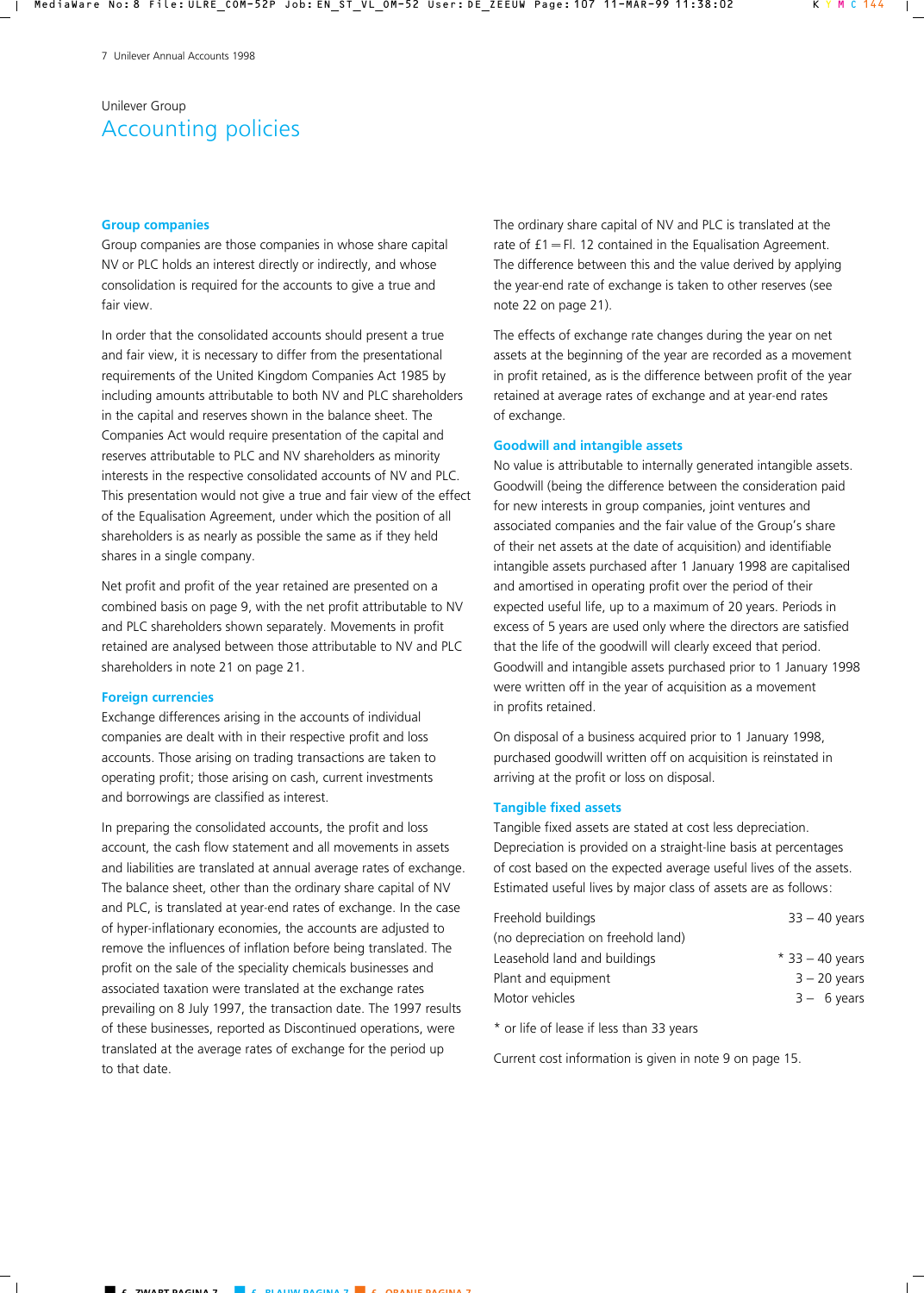# Unilever Group Accounting policies

## **Fixed investments**

Joint ventures are undertakings in which the Group has a long-term participating interest and which are jointly controlled by the Group and one or more other parties. Associated companies are undertakings in which the Group has a participating interest and is able to exercise significant influence.

Interests in joint ventures and associated companies are stated in the consolidated balance sheet at the Group's share of their underlying net assets.

Other fixed investments are stated at cost less any amounts written off to reflect a permanent diminution in value.

## **Current assets**

Stocks are valued at the lower of cost and estimated net realisable value. Cost is mainly average cost, and comprises direct costs and, where appropriate, a proportion of production overheads.

Debtors are stated after deducting adequate provision for doubtful debts.

Current investments are liquid funds temporarily invested and are stated at their realisable value. The difference between this and their original cost is taken to interest in the profit and loss account.

## **Retirement benefits**

The expected costs of providing retirement pensions under defined benefit schemes, as well as the costs of other post-retirement benefits, are charged to the profit and loss account over the periods benefiting from the employees' services. Variations from expected cost are normally spread over the average remaining service lives of current employees.

Contributions to defined contribution pension schemes are charged to the profit and loss account as incurred.

Liabilities arising under defined benefit schemes are either externally funded or provided for in the consolidated balance sheet. Any difference between the charge to the profit and loss account in respect of funded schemes and the contributions payable to each scheme is recorded in the balance sheet as a prepayment or provision.

## **Deferred taxation**

Full provision is made for deferred taxation, at the rates of tax prevailing at the year-end unless future rates have been enacted, on all significant timing differences arising from the recognition of items for taxation purposes in different periods to those in which they are included in the Group accounts.

Provision is not made for taxation which would become payable if retained profits of group companies and joint ventures were distributed to the parent companies, as it is not the intention to distribute more than the dividends, the tax on which is included in the accounts.

## **Financial instruments**

Changes in the value of forward foreign exchange contracts are recognised in the results in the same period as changes in the values of the assets and liabilities they are intended to hedge. Interest payments and receipts arising from interest rate derivatives such as swaps and forward rate agreements are matched to those arising from underlying debt and investment positions.

## **Research and development**

Expenditure on research and development is charged against the profit of the year in which it is incurred.

## **Turnover**

Group turnover comprises sales of goods and services after deduction of discounts and sales taxes. It includes sales to joint ventures and associated companies but does not include sales by joint ventures and associated companies or sales between group companies.

## **Transfer pricing**

The preferred method for determining transfer prices for own manufactured goods is to take the market price. Where there is no market price, the companies concerned follow established transfer pricing guidelines, where available, or else engage in arm's length negotiations.

Trade marks owned by the parent companies and used by operating companies are, where appropriate, licensed in return for royalties or a fee.

General services provided by central advisory departments, Business Groups and research laboratories are charged to operating companies on the basis of fees.

### **Leases**

Lease payments, which are principally in respect of operating leases, are charged to the profit and loss account on a straight-line basis over the lease term, or over the period between rent reviews where these exist.

## **Shares held by employee share trusts**

The assets and liabilities of certain trusts and group companies which purchase and hold NV and PLC shares to satisfy options granted are included in the Group accounts. The book value of shares held is deducted from capital and reserves, and trust borrowings are included in the Group's borrowings. The costs of the trusts are included in the results of the Group.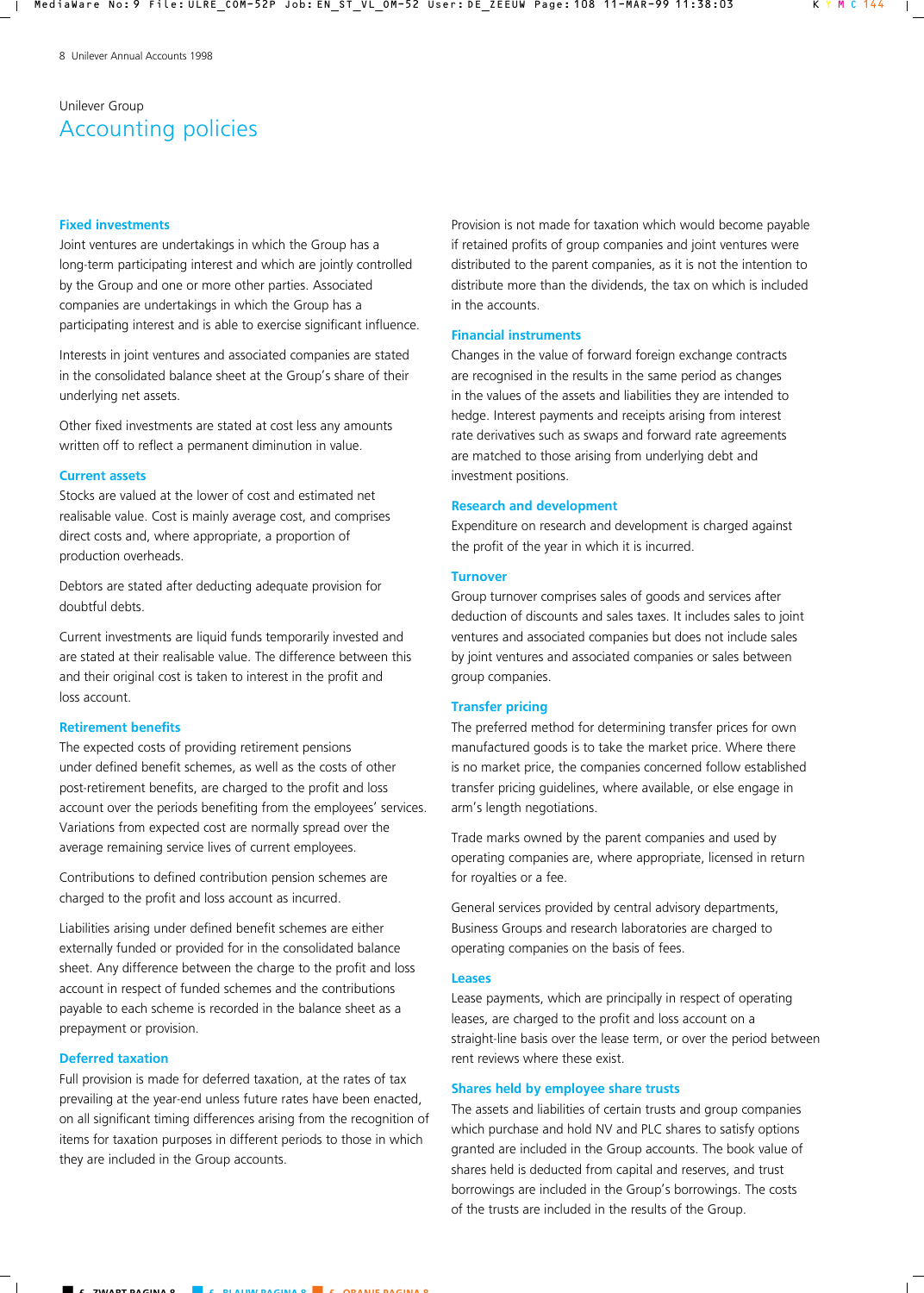# Unilever Group Consolidated profit and loss account and Statement of total recognised gains and losses

# **Consolidated profit and loss account** for the year ended 31 December

|                                                                   | £ million |         |
|-------------------------------------------------------------------|-----------|---------|
|                                                                   | 1998      | 1997    |
| <b>Turnover 1</b>                                                 | 27 094    | 29 7 66 |
| Continuing operations                                             | 26 961    | 28 473  |
| Acquisitions                                                      | 133       |         |
| Discontinued operations                                           |           | 1 2 9 3 |
| Operating costs 2                                                 | (24139)   | (27384) |
| <b>Operating profit 1</b>                                         | 2955      | 2 3 8 2 |
| Continuing operations                                             | 2 9 4 8   | 2 2 1 6 |
| Acquisitions                                                      | 7         |         |
| Discontinued operations                                           |           | 166     |
| Operating profit before exceptional items - continuing businesses | 2871      | 2 7 8 1 |
| Profit on sale of discontinued speciality chemicals businesses    |           | 2 5 3 5 |
| Loss on disposal of fixed assets in continuing businesses         |           | (152)   |
| Income from fixed investments 10                                  | 25        | 27      |
| Interest 5                                                        | 105       | (73)    |
| Profit on ordinary activities before taxation                     | 3 0 8 5   | 4719    |
| Taxation 6                                                        | (1015)    | (1291)  |
| Profit on ordinary activities after taxation                      | 2 0 7 0   | 3 4 2 8 |
| Minority interests                                                | (97)      | (97)    |
| <b>Net profit</b>                                                 | 1973      | 3 3 3 1 |
| Attributable to NV 21                                             | 1 1 1 2   | 2 3 3 3 |
| <b>PLC 21</b>                                                     | 861       | 998     |
| Preference dividends                                              | (4)       | (5)     |
| Dividends on ordinary capital 7                                   | (829)     | (715)   |
| Special dividend 7                                                | (4979)    |         |
| Profit of the year retained                                       | (3839)    | 2 6 1 1 |

# **Statement of total recognised gains and losses**

| Net profit                                        | 1973  | 3 3 3 1 |
|---------------------------------------------------|-------|---------|
| Currency retranslation                            | (143) | (339)   |
| Total recognised gains since last annual accounts | 1830  | 2 9 9 2 |
| <b>Combined earnings per share 29</b>             |       |         |
| Guilders per Fl. 1 of ordinary capital            | 5.80  | 9.78    |
| Pence per 1.25p of ordinary capital               | 26.45 | 44.74   |
| On a fully diluted basis the figure would be:     |       |         |
| Guilders per Fl. 1 of ordinary capital            | 5.66  | 9.55    |
| Pence per 1.25p of ordinary capital               | 25.80 | 43.68   |

Following the adoption of United Kingdom Financial Reporting Standard 14 'Earnings per Share', dividends paid on own shares held internally to meet Employee Share Option plans have been excluded both from the results for the year and from dividends. 1997 figures have been restated on the same basis.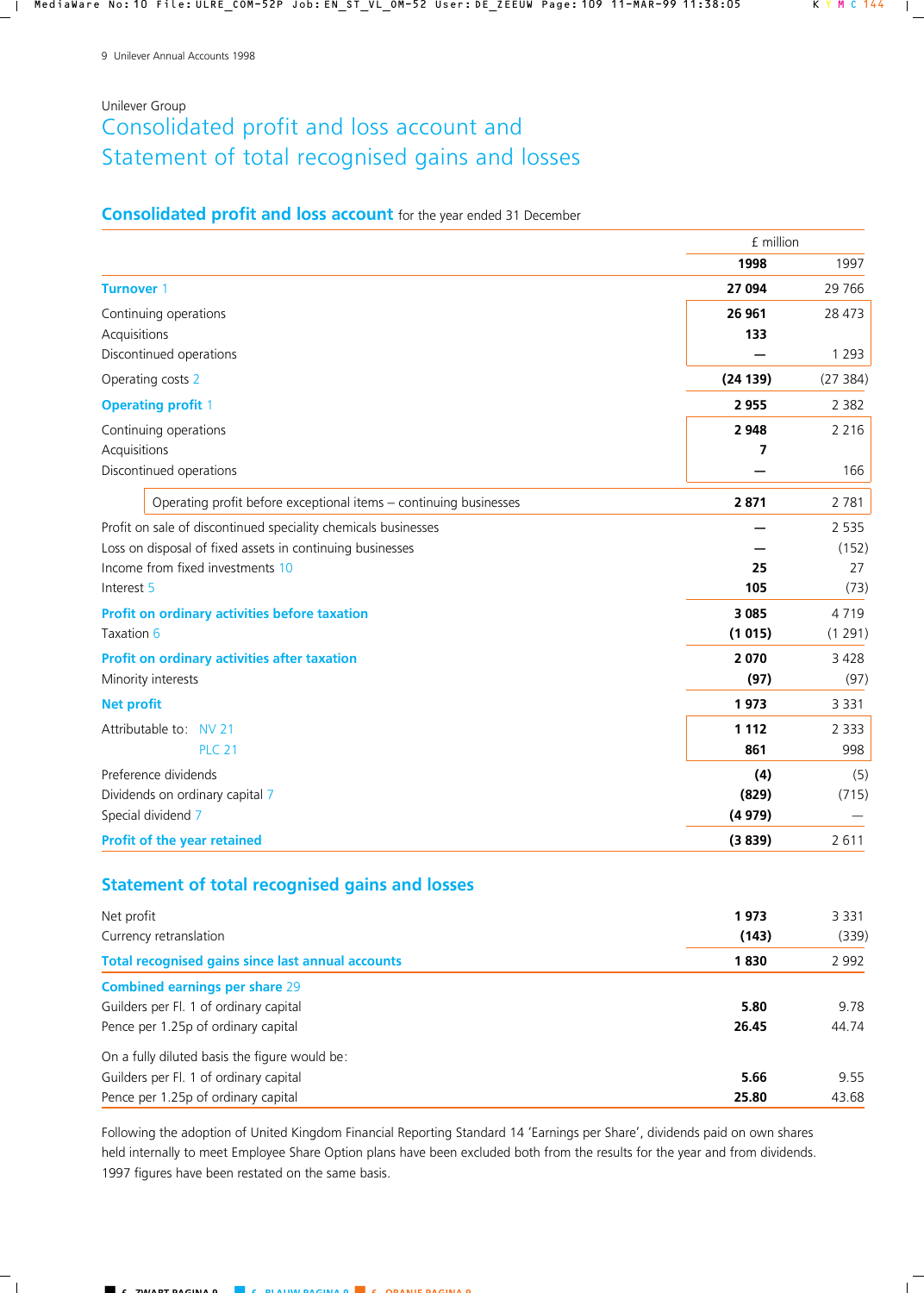# Unilever Group Consolidated balance sheet as at 31 December

|                                                    | £ million |         |
|----------------------------------------------------|-----------|---------|
|                                                    | 1998      | 1997    |
| <b>Fixed assets</b>                                |           |         |
| Goodwill and intangible assets 8                   | 200       |         |
| Tangible fixed assets 9                            | 5780      | 6 0 0 9 |
| Fixed investments 10                               | 105       | 98      |
|                                                    | 6 0 8 5   | 6 107   |
| <b>Current assets</b>                              |           |         |
| Stocks 11                                          | 3 3 5 1   | 3 1 1 1 |
| Debtors due within one year 12                     | 3618      | 3 4 5 3 |
| Debtors due after more than one year 12            | 1 1 3 7   | 1 1 5 0 |
| Current investments 13                             | 3 4 8 2   | 2 5 1 1 |
| Cash at bank and in hand 14                        | 3847      | 3 3 4 2 |
|                                                    | 15 4 35   | 13 567  |
| <b>Creditors due within one year</b>               |           |         |
| Borrowings 15                                      | (1641)    | (941)   |
| Trade and other creditors 16                       | (11047)   | (5555)  |
| <b>Net current assets</b>                          | 2 7 4 7   | 7 0 7 1 |
| <b>Total assets less current liabilities</b>       | 8832      | 13 178  |
| Creditors due after more than one year             |           |         |
| Borrowings 15                                      | 1 609     | 1729    |
| Trade and other creditors 16                       | 539       | 447     |
| <b>Provisions for liabilities and charges</b>      |           |         |
| Pensions and similar obligations 17                | 2 0 8 4   | 1934    |
| Deferred taxation and other provisions 18          | 960       | 1 3 4 0 |
|                                                    |           |         |
| <b>Minority interests</b>                          | 288       | 312     |
| <b>Capital and reserves 19</b>                     | 3 3 5 2   | 7416    |
| Attributable to: NV:<br>Called up share capital 20 | 138       | 133     |
| Share premium account                              | 17        | 16      |
| Other reserves 22                                  | (8)       | 26      |
| Profit retained 21                                 | 2 3 5 6   | 4652    |
|                                                    | 2 5 0 3   | 4827    |
| Called up share capital 20<br>PLC:                 | 41        | 41      |
| Share premium account                              | 94        | 94      |
| Other reserves 22                                  | (191)     | (136)   |
| Profit retained 21                                 | 905       | 2 5 9 0 |
|                                                    | 849       | 2 5 8 9 |
| <b>Total capital employed</b>                      | 8832      | 13 178  |

Capital and reserves include amounts relating to preference shares in NV which under United Kingdom Financial Reporting Standard 4 are classified as non-equity. Minority interests in group companies are substantially all equity interests. Certain figures reported in 1997 have been reallocated between 'Debtors due after more than one year' and 'Deferred taxation and other provisions'. See note 18 on page 18.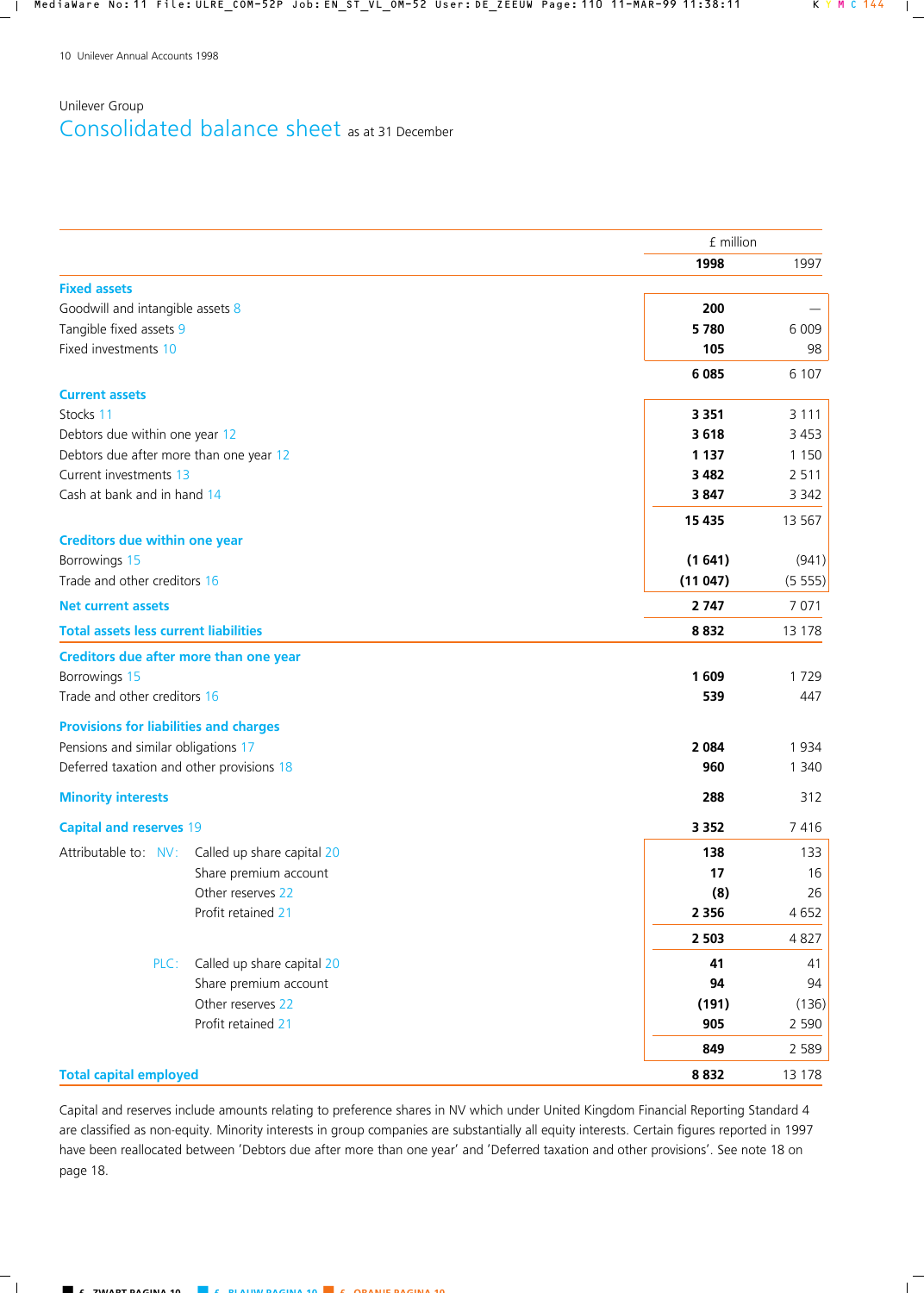# Unilever Group Consolidated cash flow statement for the year ended 31 December

|                                                                 | £ million |             |
|-----------------------------------------------------------------|-----------|-------------|
|                                                                 | 1998      | 1997        |
| Cash flow from operating activities 26                          | 3 0 2 6   | 3854        |
| Continuing businesses<br>Discontinued operations                | 3 0 2 6   | 3674<br>180 |
| Returns on investments and servicing of finance 27              | 61        | (237)       |
| Taxation                                                        | (845)     | (1307)      |
| Capital expenditure and financial investment 27                 | (939)     | (875)       |
| Acquisitions and disposals 27                                   | 226       | 4 0 9 5     |
| Dividends paid on ordinary share capital                        | (719)     | (648)       |
| Cash inflow before management of liquid resources and financing | 810       | 4882        |
| Management of liquid resources 27                               | (1341)    | (4438)      |
| Financing 27                                                    | 28        | (476)       |
| Decrease in cash in the period                                  | (503)     | (32)        |

# **Reconciliation of cash flow to movement in net funds/(debt)**

| Net funds/(debt) at 1 January 28                 | 3 1 8 3        | (1693)  |
|--------------------------------------------------|----------------|---------|
| Decrease in cash in the period                   | (503)          | (32)    |
| Cash flow from (increase)/decrease in borrowings | (16)           | 506     |
| Cash flow from increase in liquid resources      | 1 341          | 4 4 3 8 |
| Change in net funds resulting from cash flows    | 822            | 4912    |
| Borrowings within group companies acquired       | (11)           | (20)    |
| Borrowings within group companies sold           | $\overline{2}$ | 88      |
| Liquid resources within group companies acquired |                |         |
| Liquid resources within group companies sold     | (1)            | (3)     |
| Non cash movements                               | (7)            | 23      |
| Currency retranslation                           | 91             | (124)   |
| Increase in net funds in the period              | 896            | 4 8 7 6 |
| Net funds at 31 December 28                      | 4 0 7 9        | 3 1 8 3 |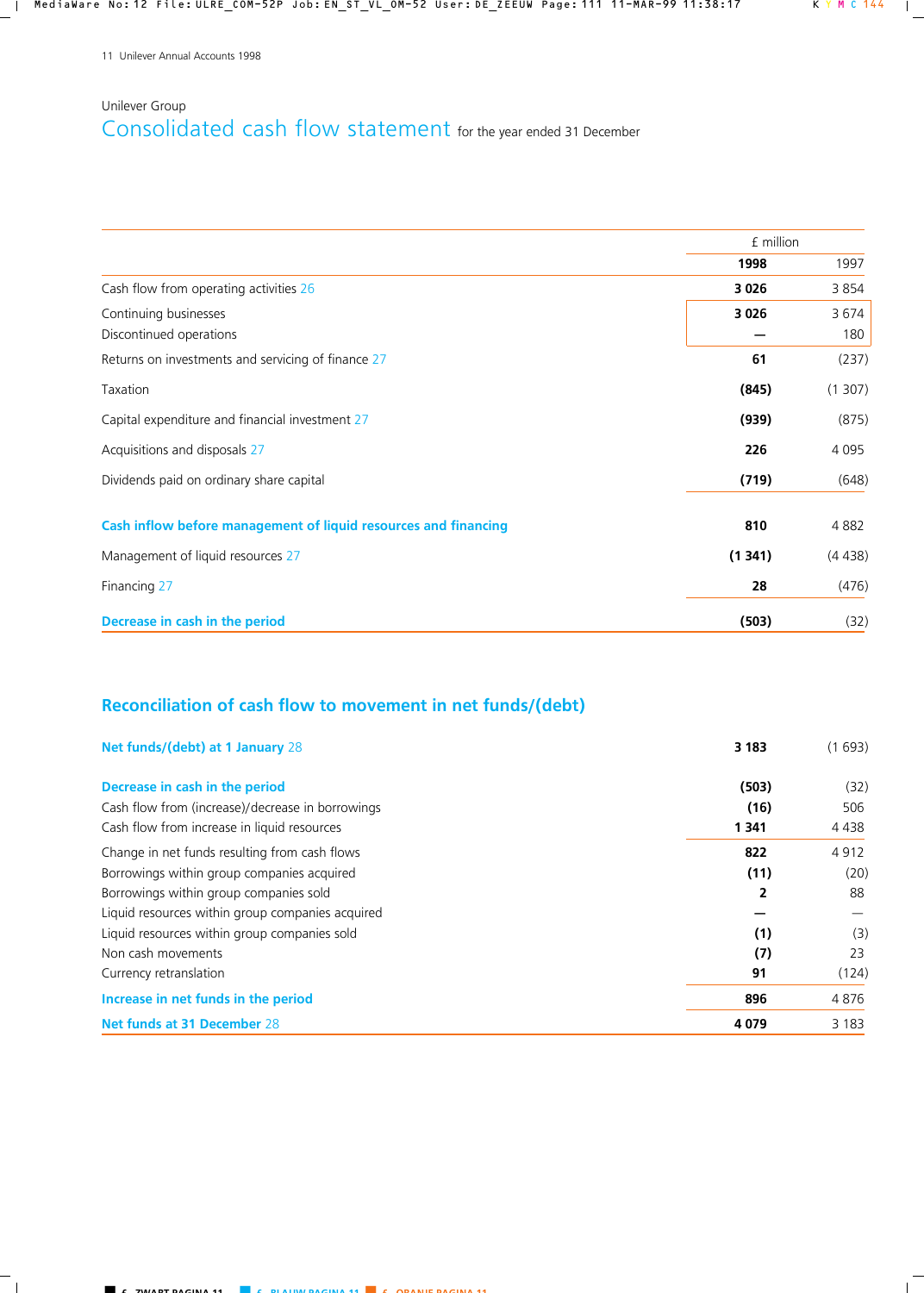#### **1 Segmental information**

| £ million                                       |                          |                     | 1998    |                          |                                           | 1997    |
|-------------------------------------------------|--------------------------|---------------------|---------|--------------------------|-------------------------------------------|---------|
|                                                 | Continuing<br>operations | <b>Acquisitions</b> | Total   | Continuing<br>operations | Discontinued<br>operations <sup>(c)</sup> | Total   |
| Turnover (a)(b)(e)                              |                          |                     |         |                          |                                           |         |
| By geographical area:                           |                          |                     |         |                          |                                           |         |
| Europe                                          | 12 682                   | 29                  | 12711   | 13 600                   | 504                                       | 14 104  |
| North America                                   | 5 5 9 9                  | 41                  | 5640    | 5639                     | 540                                       | 6 1 7 9 |
| Africa and Middle East                          | 1493                     |                     | 1493    | 1 500                    | 17                                        | 1517    |
| Asia and Pacific                                | 3870                     | 18                  | 3888    | 4 4 0 8                  | 190                                       | 4598    |
| Latin America                                   | 3 3 1 7                  | 45                  | 3 3 6 2 | 3 3 2 6                  | 42                                        | 3 3 6 8 |
|                                                 | 26 961                   | 133                 | 27 094  | 28 473                   | 1 2 9 3                                   | 29 7 66 |
| By operation: (c)                               |                          |                     |         |                          |                                           |         |
| Foods - Oil & dairy based foods and bakery      | 5 1 3 2                  | 22                  | 5 1 5 4 | 5 5 5 9                  |                                           | 5 5 5 9 |
| - Ice cream and beverages                       | 4 4 3 7                  |                     | 4437    | 4 4 6 2                  |                                           | 4 4 6 2 |
| - Culinary and frozen foods                     | 4 4 6 0                  | 52                  | 4512    | 4817                     |                                           | 4817    |
| Home Care                                       | 5861                     | 44                  | 5905    | 6 0 8 1                  |                                           | 6081    |
| Personal Care                                   | 6665                     | 15                  | 6680    | 6852                     |                                           | 6852    |
| Plantations, Plant Science & Trading Operations | 406                      |                     | 406     | 702                      |                                           | 702     |
| <b>Speciality Chemicals</b>                     |                          |                     |         |                          | 1 2 9 3                                   | 1 2 9 3 |
|                                                 | 26 961                   | 133                 | 27 094  | 28 473                   | 1 2 9 3                                   | 29 7 66 |
| Operating profit (e)                            |                          |                     |         |                          |                                           |         |
| By geographical area before exceptional items:  |                          |                     |         |                          |                                           |         |
| Europe                                          | 1417                     | 3                   | 1420    | 1 4 0 4                  | 81                                        | 1485    |
| North America                                   | 607                      | (2)                 | 605     | 540                      | 65                                        | 605     |
| Africa and Middle East                          | 150                      |                     | 150     | 143                      | $\overline{2}$                            | 145     |
| Asia and Pacific                                | 341                      |                     | 341     | 390                      | 15                                        | 405     |
| Latin America                                   | 349                      | 6                   | 355     | 304                      | 3                                         | 307     |
| Operating profit before exceptional items:      | 2864                     | $\overline{7}$      | 2871    | 2 7 8 1                  | 166                                       | 2 9 4 7 |
| Exceptional items 4                             | 84                       |                     | 84      | (565)                    |                                           | (565)   |
| Operating profit                                | 2 9 4 8                  | $\overline{ }$      | 2955    | 2 2 1 6                  | 166                                       | 2 3 8 2 |
| By operation before exceptional items: (c)      |                          |                     |         |                          |                                           |         |
| Foods - Oil & dairy based foods and bakery      | 493                      | 2                   | 495     | 535                      |                                           | 535     |
| - Ice cream and beverages                       | 399                      |                     | 399     | 421                      |                                           | 421     |
| - Culinary and frozen foods                     | 439                      | 6                   | 445     | 356                      |                                           | 356     |
| Home Care                                       | 604                      | (1)                 | 603     | 537                      |                                           | 537     |
| Personal Care                                   | 855                      |                     | 855     | 856                      |                                           | 856     |
| Plantations, Plant Science & Trading Operations | 74                       |                     | 74      | 76                       |                                           | 76      |
| <b>Speciality Chemicals</b>                     |                          |                     |         |                          | 166                                       | 166     |
| Operating profit before exceptional items:      | 2864                     | 7                   | 2871    | 2 7 8 1                  | 166                                       | 2 9 4 7 |
| Exceptional items 4                             | 84                       |                     | 84      | (565)                    | $\equiv$                                  | (565)   |
| Operating profit                                | 2 9 4 8                  | $\overline{7}$      | 2955    | 2 2 1 6                  | 166                                       | 2 3 8 2 |

Notes:

(a) The analysis of turnover by geographical area is stated on the basis of origin. Turnover on a destination basis would not be materially different. Inter-segment sales between operational segments and between geographical areas are not material. For the United Kingdom and the Netherlands, the combined turnover was £3 298 million (1997: £3 955 million) and the combined operating profit was £886 million (1997: £696 million).

(b) Group share of the turnover of joint ventures was £135 million (1997: £120 million) of which £58 million (1997: £53 million) was in Europe. These figures are not consolidated in the analysis above.

(c) In July 1997 Unilever sold its international speciality chemicals businesses – National Starch and Chemical Company, Quest International, Unichema International and Crosfield. These operations were reported as discontinued in 1997. No other business disposal qualifies to be treated as 'Discontinued operations' in these accounts.

(d) Net operating assets are tangible fixed assets, stocks and debtors less trade and other creditors (excluding taxation and dividends) and less provisions for liabilities and charges other than deferred taxation, deferred purchase consideration and certain balances arising as a result of the sale of the speciality chemicals businesses.

(e) The results for Turkey, formerly reported under Africa and Middle East region, are reported within Europe from 1 January 1998. Results for 1997 have been restated on the same basis.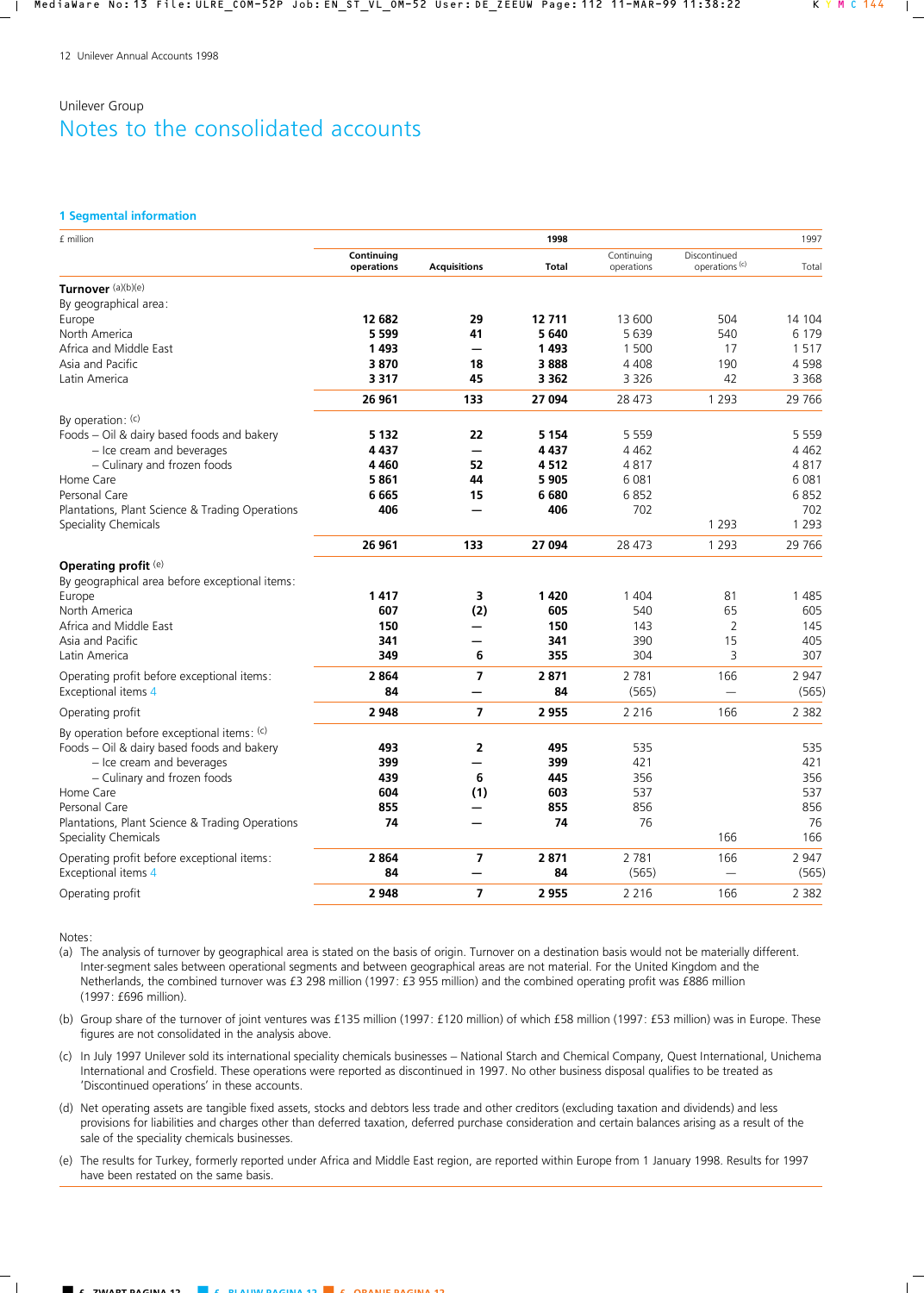### **1 Segmental information** (continued)

| £ million                                       | 1998    | 1997    |
|-------------------------------------------------|---------|---------|
| Net operating assets (d)(e)                     |         |         |
| By geographical area:                           |         |         |
| Europe                                          | 2 2 3 5 | 2 0 3 3 |
| North America                                   | 1 204   | 1 1 0 7 |
| Africa and Middle East                          | 494     | 511     |
| Asia and Pacific                                | 853     | 945     |
| Latin America                                   | 909     | 899     |
|                                                 | 5695    | 5495    |
| By operation:                                   |         |         |
| Foods – Oil & dairy based foods and bakery      | 833     | 922     |
| - Ice cream and beverages                       | 1 5 4 3 | 1 370   |
| - Culinary and frozen foods                     | 944     | 941     |
| Home Care                                       | 1 2 5 1 | 1 1 8 2 |
| Personal Care                                   | 1 007   | 953     |
| Plantations, Plant Science & Trading Operations | 117     | 127     |
|                                                 | 5695    | 5495    |

## **2 Operating costs**

| £ million                                                                                                                                                                                                                                                                           |                          |                     | 1998                                                                  |                          |                            | 1997                                                           |
|-------------------------------------------------------------------------------------------------------------------------------------------------------------------------------------------------------------------------------------------------------------------------------------|--------------------------|---------------------|-----------------------------------------------------------------------|--------------------------|----------------------------|----------------------------------------------------------------|
|                                                                                                                                                                                                                                                                                     | Continuing<br>operations | <b>Acquisitions</b> | <b>Total</b>                                                          | Continuing<br>operations | Discontinued<br>operations | Total                                                          |
| Cost of sales                                                                                                                                                                                                                                                                       | (14889)                  | (60)                | (14 949)                                                              | (15681)                  | (796)                      | (16 477)                                                       |
| Distribution and selling costs                                                                                                                                                                                                                                                      | (6569)                   | (44)                | (6613)                                                                | (6862)                   | (150)                      | (7012)                                                         |
| Administrative expenses                                                                                                                                                                                                                                                             | (2555)                   | (22)                | (2577)                                                                | (3714)                   | (181)                      | (3895)                                                         |
|                                                                                                                                                                                                                                                                                     | (24013)                  | (126)               | (24139)                                                               | (26 257)                 | (1127)                     | (27384)                                                        |
| Operating costs include:<br>Staff costs 3<br>Raw materials and packaging<br>Amortisation of goodwill<br>Depreciation of tangible fixed assets<br>Advertising and promotions<br>Research and development<br>Lease rentals: Plant and machinery<br>Other<br>Remuneration of auditors: |                          |                     | (4065)<br>(11860)<br>(6)<br>(624)<br>(3476)<br>(556)<br>(85)<br>(206) |                          |                            | (4436)<br>(13063)<br>(736)<br>(3628)<br>(546)<br>(88)<br>(209) |
| Audit fees<br>Payments to PricewaterhouseCoopers<br>for non-audit services (a)                                                                                                                                                                                                      |                          |                     | (7)<br>(20)                                                           |                          |                            | (7)<br>(14)                                                    |

(a) Non-audit services include due diligence work in respect of acquisitions and disposals; tax compliance and advisory services and other general consultancy. The payments for non-audit services to PricewaterhouseCoopers are made up of payments to PricewaterhouseCoopers and to Coopers & Lybrand, the previous auditor for the period 1 January 1998 to 30 June 1998. In addition £500 000 was paid for non-audit services to the UK firm of Price Waterhouse for the period 1 January 1998 to 30 June 1998. Non-audit fees in 1997 comprise solely amounts paid to Coopers & Lybrand. In addition, Coopers & Lybrand were paid £6 million in 1997 for services in connection with the sale of the speciality chemicals businesses. This amount was charged against the profit on disposal.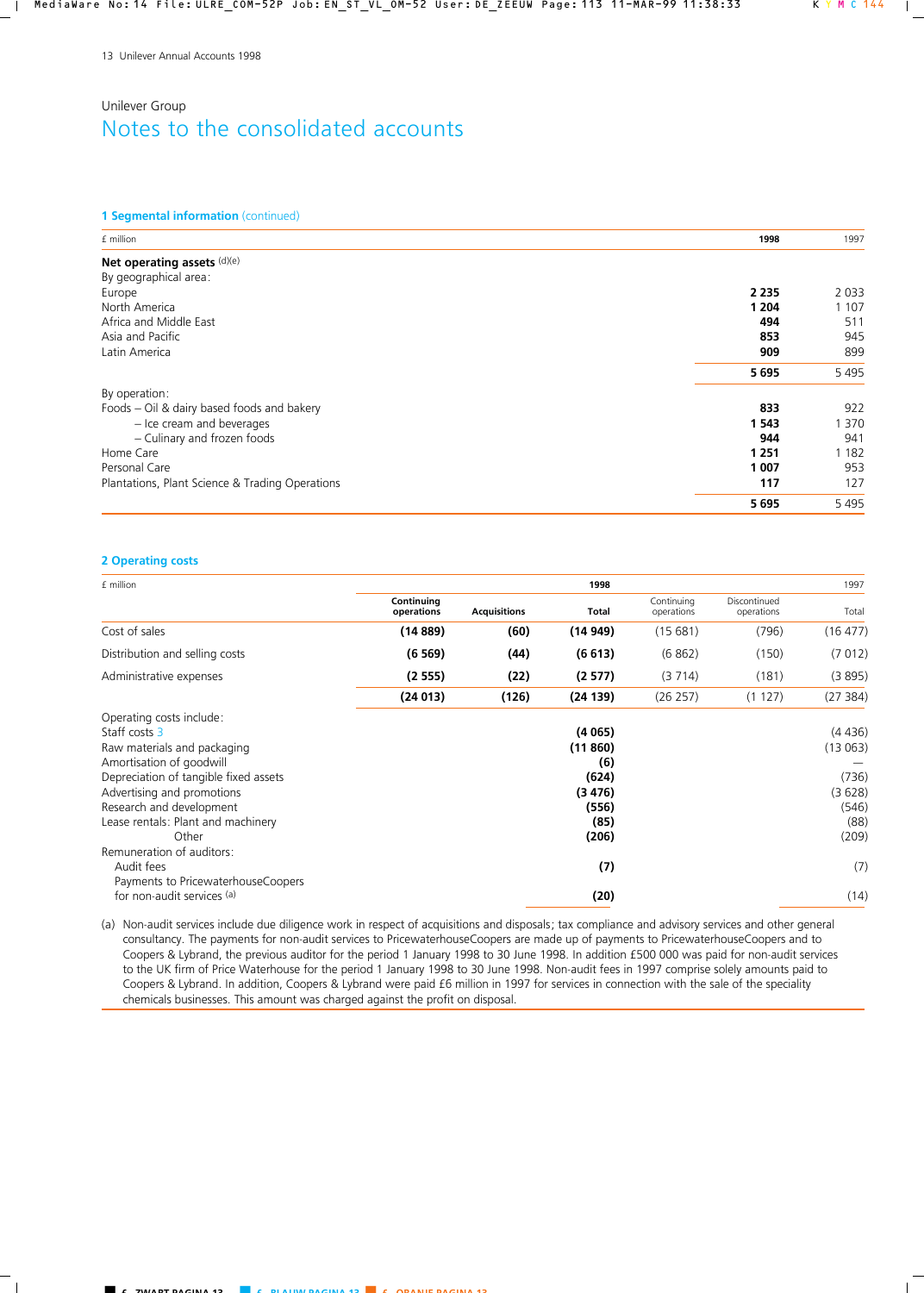### **3 Staff costs and employees**

|                                     | £ million |         |
|-------------------------------------|-----------|---------|
|                                     | 1998      | 1997    |
| Staff costs:                        |           |         |
| Remuneration of employees           | (3 420)   | (3706)  |
| Emoluments of directors as managers | (8)       | (8)     |
| Pension costs:                      |           |         |
| Defined benefit schemes:            |           |         |
| Regular cost                        | (198)     | (230)   |
| Other                               | (74)      | (90)    |
| Amortisation of                     |           |         |
| surpluses/deficits 30               | 190       | 205     |
| Defined contribution schemes        | (11)      | (25)    |
| Post-retirement health benefits     | (47)      | (35)    |
| Social security costs               | (497)     | (544)   |
| Superannuation of former directors  |           | (3)     |
| Total staff costs                   | (4 065)   | (4 436) |

Details of the remuneration of directors which form part of these accounts are given in the following sections of the Directors' remuneration and interests report: 'Directors' pensions' on pages 30 and 31; 'Directors' emoluments' on page 32; 'Directors' interests: share options' on pages 33, 34 and 35 and 'Advisory Directors' on page 37.

### The average number of employees

during the year was, in thousands:

| Europe                 | 83  | 93  |
|------------------------|-----|-----|
| North America          | 23  | 27  |
| Africa and Middle East | 58  | 61  |
| Asia and Pacific       | 73  | 76  |
| Latin America          | 30  | 30  |
|                        | 267 | 287 |

### **4 Exceptional items**

|                                    | £ million |       |
|------------------------------------|-----------|-------|
|                                    | 1998      | 1997  |
| Included in operating profit       |           |       |
| Restructuring                      | (178)     | (469) |
| Other including business disposals | 262       | (96)  |
|                                    | 84        | (565) |
| By geographical area:              |           |       |
| Europe                             | 121       | (267) |
| North America                      | 26        | (254) |
| Africa and Middle East             | (1)       | (3)   |
| Asia and Pacific                   | (35)      | (19)  |
| Latin America                      | (27)      | (22)  |
|                                    | 84        | (565) |
| By operation:                      |           |       |
| Foods - Oil & dairy based foods    |           |       |
| and bakery                         | (47)      | (228) |
| - Ice cream and beverages          | (51)      | (78)  |
| - Culinary and frozen foods        | (34)      | (146) |
| Home Care                          | (41)      | (57)  |
| Personal Care                      | (15)      | (56)  |
| Plantations, Plant Science         |           |       |
| & Trading Operations               | 272       |       |
|                                    | 84        | (565) |

These amounts are mainly included in administrative expenses.

### **Non-operating exceptional items**

| Profit on sale of                |       |
|----------------------------------|-------|
| speciality chemicals businesses  | 2535  |
| Loss on disposal of fixed assets | (152) |
|                                  | 2.383 |

Of the above profit on sale of the speciality chemicals businesses £16 million was attributable to minority interests and was reported under this heading in the profit and loss account.

#### **5 Interest**

| Interest payable and similar charges:  |       |       |
|----------------------------------------|-------|-------|
| Bank loans and overdrafts              | (129) | (96)  |
| Bonds and other loans                  | (129) | (216) |
| Interest receivable and similar income | 361   | 268   |
| Exchange differences                   | 2     | (29)  |
|                                        | 105   | (73)  |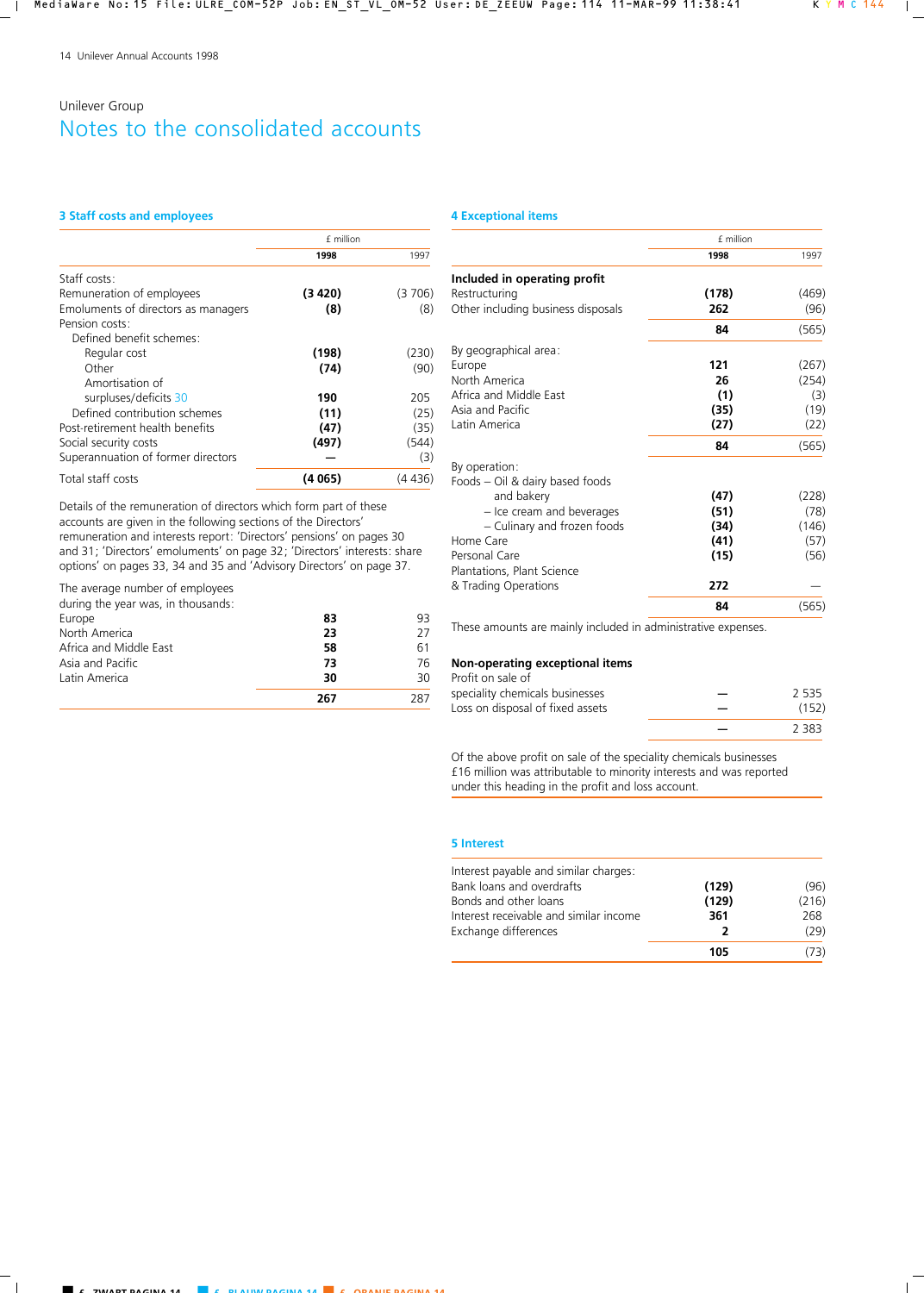### **6 Taxation on profit on ordinary activities**

|                                                                                                                           | £ million            |                       |
|---------------------------------------------------------------------------------------------------------------------------|----------------------|-----------------------|
|                                                                                                                           | 1998                 | 1997                  |
| Parent and group companies (a)<br>Joint ventures                                                                          | (1013)<br>(2)        | (1288)<br>(3)         |
|                                                                                                                           | (1015)               | (1291)                |
| Of which:<br>Tax on non-operating exceptional<br>items                                                                    |                      | (479)                 |
| Tax on profit on sale of discontinued<br>speciality chemicals businesses<br>Tax on loss on disposal of fixed assets       |                      | (529)                 |
| in continuing businesses                                                                                                  |                      | 50                    |
| Adjustments to previous years                                                                                             | 44                   | 6                     |
| (a) United Kingdom Corporation<br>Tax at 31.0% (1997: 31.5%)<br>less: double tax relief<br>plus: non-United Kingdom taxes | (244)<br>52<br>(821) | (204)<br>57<br>(1141) |
|                                                                                                                           | (1013)               | (1288)                |
| Deferred taxation has been included<br>on a full provision basis for:                                                     |                      |                       |
| Accelerated depreciation<br>Other                                                                                         | 54<br>(38)           | 94<br>120             |
|                                                                                                                           | 16                   | 214                   |
| On a SSAP 15 basis the (charge)/credit<br>for deferred taxation would be:                                                 | (26)                 | 9                     |
| Profit on ordinary activities after<br>taxation on a SSAP 15 basis would be:                                              | 2028                 | 3 2 2 3               |

Europe is Unilever's domestic tax base. The reconciliation between the computed rate of income tax expense which is generally applicable to Unilever's European companies and the actual rate of taxation charged, expressed in percentages of the profit on ordinary activities before taxation, excluding both the profit and the tax on the profit on non-operating exceptional items, is as follows:

|                                                         | $\frac{0}{0}$ |               |
|---------------------------------------------------------|---------------|---------------|
|                                                         | 1998          | 1997          |
| Computed rate of tax (see below)<br>Differences due to: | 32            | 31            |
| Other rates applicable to<br>non-European countries     |               |               |
| Incentive tax credits<br>Withholding tax on dividends   | (1)           | (1)           |
| Amortisation of goodwill                                |               |               |
| Adjustments to previous years<br>Other                  | (1)           | $\mathcal{P}$ |
| Actual rate of tax                                      | 33            | 35            |

In the above reconciliation, the computed rate of tax is the average of the standard rates of tax applicable in the European countries in which Unilever operates, weighted by the amount of profit on ordinary activities before taxation generated in each of those countries.

### **7 Dividends on ordinary capital**

|                               | £ million |       |
|-------------------------------|-----------|-------|
|                               | 1998      | 1997  |
| Dividends on ordinary capital |           |       |
| $-$ Interim                   | (252)     | (237) |
| - Normal final                | (577)     | (478) |
| $-$ Special final $(a)$       | (4979)    |       |
|                               |           |       |

(a) Assuming all shareholders elect to take the cash dividend.

### **8 Goodwill and intangible assets** (a)

| Cost                               |     |
|------------------------------------|-----|
| 1 January<br>Acquisitions          | 206 |
| Currency retranslation             |     |
| 31 December                        | 206 |
| Amortisation                       |     |
| 1 January                          |     |
| Charged to profit and loss account | 6   |
| Currency retranslation             |     |
| 31 December                        | 6   |
| Net book value 31 December (b)     | 200 |

(a) Arising on businesses purchased after 1 January 1998.

(b) Of which identifiable intangibles have a net book value of £52 million.

### **9 Tangible fixed assets**

| At cost less depreciation:<br>Land and buildings (a)<br>Plant and machinery                                 | 1804<br>3976 | 1913<br>4 0 9 6 |
|-------------------------------------------------------------------------------------------------------------|--------------|-----------------|
|                                                                                                             | 5780         | 6 0 0 9         |
| (a) includes: freehold land<br>leasehold land (mainly                                                       | 216          | 228             |
| long-term leases)                                                                                           | 54           | 66              |
| Approximate current replacement<br>cost of tangible fixed assets net of                                     |              |                 |
| accumulated current cost depreciation                                                                       | 6808         | 7 006           |
| On a current replacement cost<br>basis the depreciation charge to the<br>profit and loss account would have |              |                 |
| been increased by                                                                                           | (172)        | (200)           |
| Commitments for capital expenditure<br>at 31 December                                                       | 201          | 172             |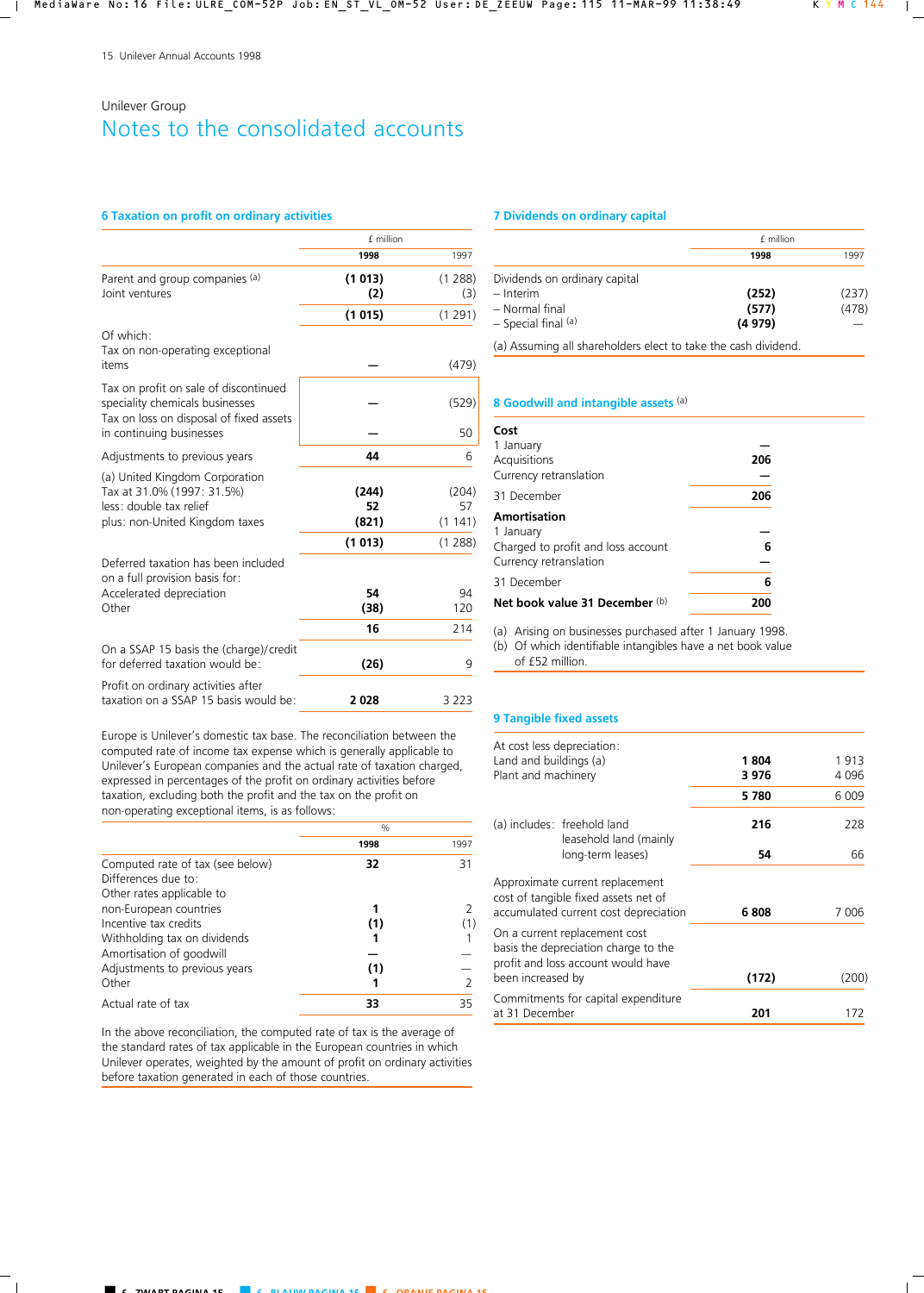## **9 Tangible fixed assets (continued)**

|                                                                      | £ million             |                               |
|----------------------------------------------------------------------|-----------------------|-------------------------------|
| Movements during 1998                                                | Land and<br>buildings | <b>Plant and</b><br>machinery |
| Cost                                                                 |                       |                               |
| 1 January                                                            | 2695                  | 7969                          |
| Currency retranslation                                               | 20                    | 51                            |
| Capital expenditure                                                  | 113                   | 777                           |
| <b>Disposals</b>                                                     | (160)                 | (663)                         |
| Acquisition/disposal of group companies                              | (47)                  | (48)                          |
| Other adjustments                                                    | (12)                  | (6)                           |
| 31 December                                                          | 2609                  | 8080                          |
| <b>Depreciation</b>                                                  |                       |                               |
| 1 January                                                            | 782                   | 3873                          |
| Currency retranslation                                               | 6                     | 39                            |
| <b>Disposals</b>                                                     | (66)                  | (506)                         |
| Acquisition/disposal of group companies                              | (14)                  | (34)                          |
| Charged to profit and loss account                                   | 56                    | 568                           |
| Other adjustments                                                    | 41                    | 164                           |
| 31 December                                                          | 805                   | 4 104                         |
| Net book value 31 December                                           | 1804                  | 3976                          |
| Includes payments on account and<br>assets in course of construction | 78                    | 146                           |

'Other adjustments' to depreciation includes £179 million of provisions for impairment which have been reallocated from restructuring provisions following the implementation of United Kingdom Financial Reporting Standard 11.

# **11 Stocks**

|                                                                      | f million    |               |
|----------------------------------------------------------------------|--------------|---------------|
|                                                                      | 1998         | 1997          |
| Raw materials and consumables<br>Finished goods and goods for resale | 1443<br>1908 | 1368<br>1 743 |
|                                                                      | 3 3 5 1      | 3 1 1 1       |

### **12 Debtors**

| Due within one year:           |         |         |
|--------------------------------|---------|---------|
| Trade debtors                  | 2628    | 2 5 4 5 |
| Prepayments and accrued income | 254     | 251     |
| Other debtors                  | 736     | 657     |
|                                | 3618    | 3453    |
| Due after more than one year:  |         |         |
| Prepayments to funded pension  |         |         |
| schemes                        | 403     | 356     |
| Deferred taxation 18           | 621     | 695     |
| Other debtors                  | 113     | 99      |
|                                | 1 1 3 7 | 1 1 5 0 |
| Total debtors                  | 4755    | 4 603   |

## **13 Current investments**

| Listed<br>Unlisted | 3 4 3 1<br>51 | 2 445<br>66 |
|--------------------|---------------|-------------|
|                    | 3 4 8 2       | 2511        |
|                    |               |             |

Current investments includes short-term deposits, government securities and A- or higher rated money and capital market instruments.

## **14 Cash at bank and in hand**

| On call and in hand       | 656     | 663   |
|---------------------------|---------|-------|
| Repayment notice required | 3 1 9 1 | 2.679 |
|                           | 3847    | 3 342 |

### **10 Fixed investments**

|                                                                     | 1998           | 1997 |
|---------------------------------------------------------------------|----------------|------|
| Share of joint ventures:                                            |                |      |
| Assets                                                              | 53             | 30   |
| Liabilities                                                         | (31)           | (17) |
| Net assets                                                          | 22             | 13   |
| Other fixed investments                                             | 83             | 85   |
|                                                                     | 105            | 98   |
| Investments listed on a recognised                                  |                |      |
| stock exchange                                                      | 8              | 10   |
| Unlisted investments                                                | 97             | 88   |
|                                                                     | 105            | 98   |
| Market value of listed investments                                  | 19             | 19   |
| Movements during the year:                                          |                |      |
| 1 January                                                           | 98             |      |
| Acquisitions/disposals                                              | $\overline{2}$ |      |
| Currency retranslation                                              |                |      |
| Additions/reductions                                                | 1              |      |
| Share of profits of joint ventures                                  | 4              |      |
| 31 December                                                         | 105            |      |
| Income from fixed investments<br>Share of joint ventures' operating |                |      |
| profit                                                              | 20             | 16   |
| Share of interest and other income                                  |                | 2    |
| Share of joint ventures' profit                                     |                |      |
| before taxation                                                     | 20             | 18   |
| Income from other fixed investments                                 | 5              | 8    |
| Profit on disposal                                                  |                | 1    |
|                                                                     | 25             | 27   |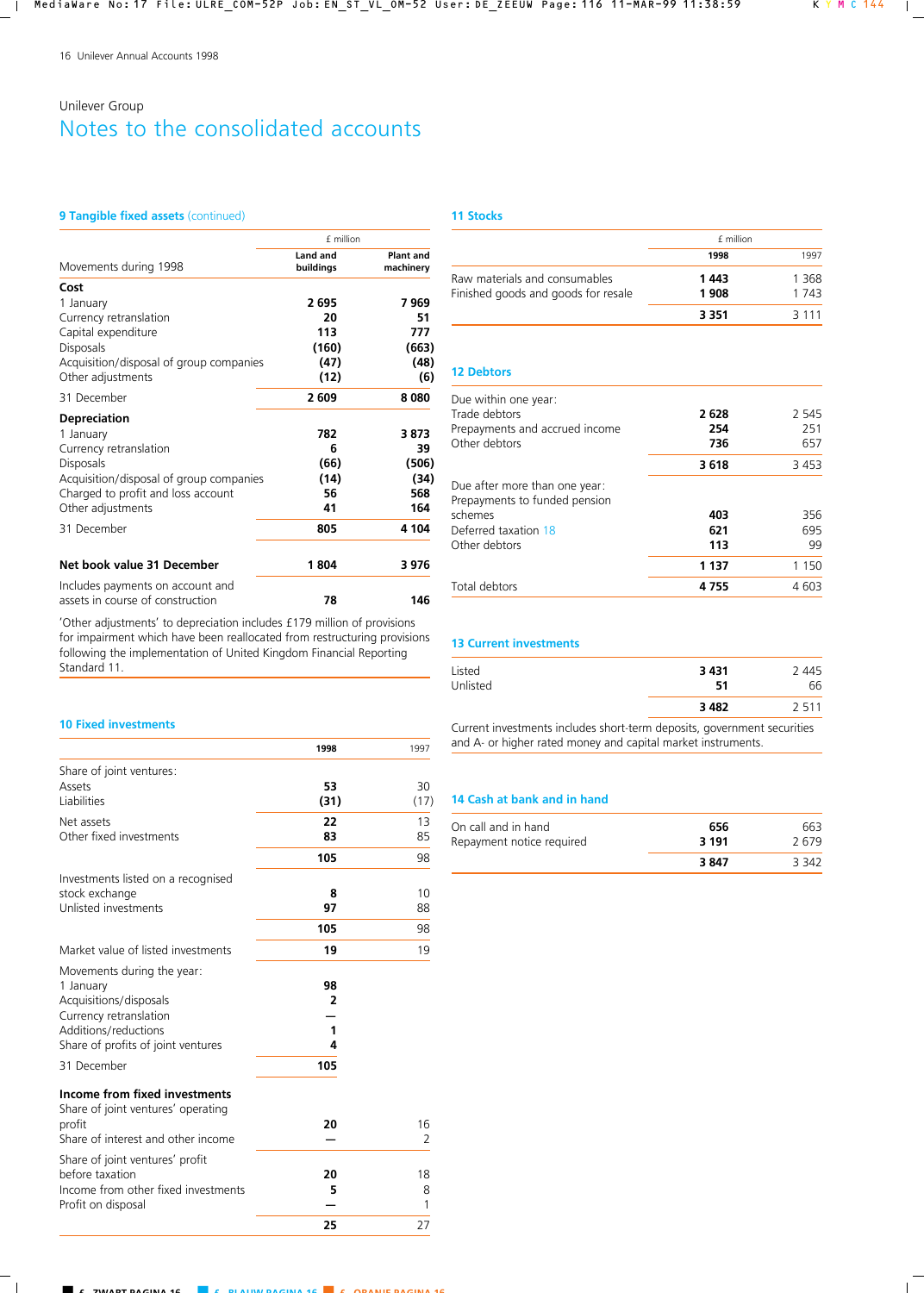#### **15 Borrowings**

|                                                       | £ million |      |  |
|-------------------------------------------------------|-----------|------|--|
|                                                       | 1998      | 1997 |  |
| Bank loans and overdrafts                             | 1 302     | 681  |  |
| Bonds and other loans                                 | 1948      | 1989 |  |
|                                                       | 3 2 5 0   | 2670 |  |
| The repayments fall due as follows:<br>Within 1 year: |           |      |  |
| Bank loans and overdrafts                             | 1 180     | 546  |  |
| Bonds and other loans                                 | 461       | 395  |  |
| Total due within one year                             | 1641      | 941  |  |
| After 1 year but within 2 years                       | 421       | 177  |  |
| After 2 years but within 5 years                      | 538       | 920  |  |
| After 5 years: By instalments                         | 3         | 6    |  |
| Not by instalments                                    | 647       | 626  |  |
| Total due after more than one year                    | 1609      | 1729 |  |
| Total amount repayable by instalments                 |           |      |  |
| any of which are payable after 5 years                | 17        | 20   |  |
| Secured borrowings - mainly bank                      |           |      |  |
| loans and overdrafts                                  | 92        | 56   |  |
| Of which secured against                              |           |      |  |
| tangible fixed assets                                 | 32        | 36   |  |
| <b>Bonds and other loans</b>                          |           |      |  |
| ΝV                                                    |           |      |  |
| Notes 1999 (US \$)<br>8%                              | 120       | 122  |  |

| ΝV                                  |      |         |
|-------------------------------------|------|---------|
| Notes 1999 (US \$)<br>8%            | 120  | 122     |
| Bonds 2000 (a)<br>9%                | 155  | 150     |
| 3½% Bonds 2001 (Swiss Frs.) (b)     | 133  | 124     |
| 5%% Notes 2001 (Deutschmarks) (c)   | 108  | 101     |
| 6% Notes 2001 (US \$)               | 120  | 122     |
| 6%% Notes 2001 (US \$)              | 150  | 152     |
| 6½% Bonds 2004 (a)                  | 112  | 105     |
| 71%% Bonds 2004 (French Frs.)       | 161  | 151     |
| 71/4% Bonds 2004 (US \$)            | 150  | 152     |
| 6%% Notes 2005 (US \$)              | 120  | 122     |
| Other                               | 283  | 39      |
| <b>Total NV</b>                     | 1612 | 1 3 4 0 |
| Guilder equivalent in millions      | 5033 | 4 4 7 0 |
| <b>PLC</b>                          |      |         |
| 7%% Notes 1998 (d)                  |      | 100     |
| <b>Total PLC</b>                    |      | 100     |
| Other group companies<br><b>USA</b> |      |         |
| 8%% Notes 1998                      |      | 91      |
| 9¼% Notes 2000 (e)                  | 240  | 243     |
| Other                               | 2    | 57      |
| Other loans                         | 94   | 158     |
| Total other group companies         | 336  | 549     |
| Total bonds and other loans         | 1948 | 1989    |

### **15 Borrowings** (continued)

#### Swapped into:

- (a) floating rate guilders
- (b) floating rate guilders and United States dollars
- (c) floating rate Deutschmarks and fixed rate Canadian dollars
- (d) floating rate sterling
- (e) floating rate United States dollars

Derivative financial instruments are used to swap portions of fixed interest debt into floating rate debt as part of Unilever's interest rate management policy. Further details are set out in note 32 on page 27.

The average interest rate on short-term borrowings in 1998 was 8% (1997: 8%).

There are extensive credit facilities available to Unilever in all the principal countries in which it operates to meet the day to day needs of operating companies.

All facilities are in accordance with normal terms for prime commercial borrowers and carry commitment fees, the amounts of which are not material.

### **16 Trade and other creditors**

|                                  | £ million |         |  |
|----------------------------------|-----------|---------|--|
|                                  | 1998      | 1997    |  |
| Due within one year:             |           |         |  |
| Trade creditors                  | 2462      | 2 3 8 2 |  |
| Social security and sundry taxes | 279       | 276     |  |
| Accruals and deferred income     | 1 2 9 4   | 1 1 5 5 |  |
| Taxation on profits              | 456       | 368     |  |
| <b>Dividends</b>                 | 5729      | 468     |  |
| Others                           | 827       | 906     |  |
|                                  | 11 047    | 5 5 5 5 |  |
| Due after one year:              |           |         |  |
| Accruals and deferred income     | 87        | 60      |  |
| Taxation on profits              | 368       | 314     |  |
| Others                           | 84        | 73      |  |
|                                  | 539       | 447     |  |
| Total creditors                  | 11 586    | 6 002   |  |

### **17 Pensions and similar obligations**

| These are predominantly<br>long-term liabilities:<br>Unfunded pension schemes<br>Funded pension schemes<br>Post-retirement health benefits | 1499<br>85<br>500 | 1418<br>49<br>467 |
|--------------------------------------------------------------------------------------------------------------------------------------------|-------------------|-------------------|
|                                                                                                                                            | 2084              | 1 934             |
| Movements during the year:                                                                                                                 |                   |                   |
| 1 January                                                                                                                                  | 1934              |                   |
| Currency retranslation                                                                                                                     | 53                |                   |
| Profit and loss account                                                                                                                    | 140               |                   |
| Payments                                                                                                                                   | (104)             |                   |
| Acquisitions/disposals                                                                                                                     | 9                 |                   |
| Other adjustments                                                                                                                          | 52                |                   |
| 31 December                                                                                                                                | 2084              |                   |

Further details of Unilever's pension and post-retirement benefits are given in notes 30 and 31 on page 26.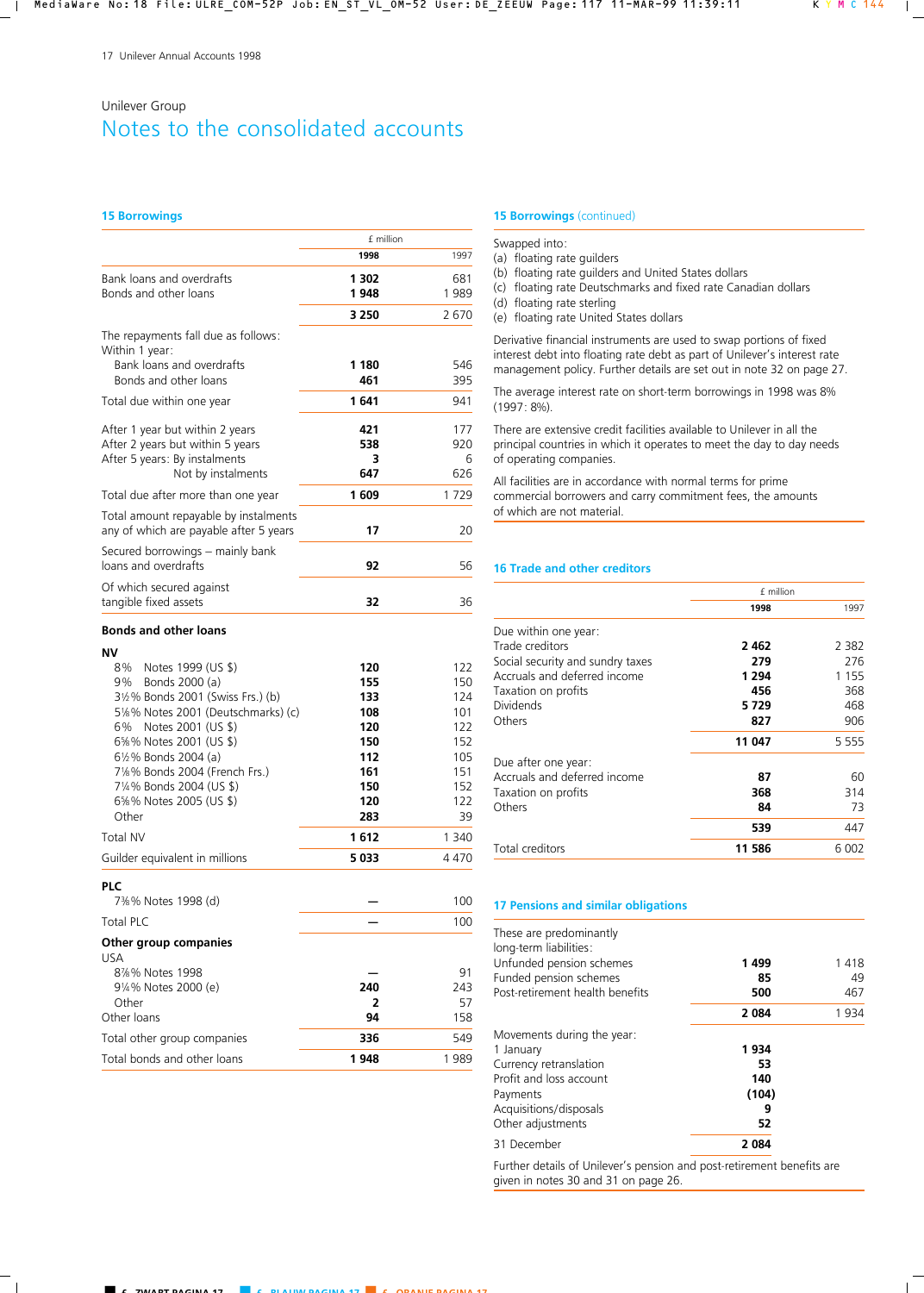## **18 Deferred taxation and other provisions**

## **19 Capital and reserves**

|                                                                                                                                                                                                           | f million |       |  |
|-----------------------------------------------------------------------------------------------------------------------------------------------------------------------------------------------------------|-----------|-------|--|
|                                                                                                                                                                                                           | 1998      | 1997  |  |
| Deferred taxation on:                                                                                                                                                                                     |           |       |  |
| Accelerated depreciation                                                                                                                                                                                  | 815       | 868   |  |
| Stock reliefs                                                                                                                                                                                             | 40        | 28    |  |
| Pension and similar provisions                                                                                                                                                                            | (325)     | (314) |  |
| Short-term and other timing differences                                                                                                                                                                   | (738)     | (805) |  |
| Advance Corporation Tax                                                                                                                                                                                   |           | (45)  |  |
|                                                                                                                                                                                                           | (208)     | (268) |  |
| Less asset balances reclassified<br>as debtors due after more than                                                                                                                                        |           |       |  |
| one year 12                                                                                                                                                                                               | 621       | 695   |  |
|                                                                                                                                                                                                           | 413       | 427   |  |
| Restructuring provisions                                                                                                                                                                                  | 389       | 758   |  |
| Other provisions                                                                                                                                                                                          | 158       | 155   |  |
|                                                                                                                                                                                                           | 960       | 1 340 |  |
| The gross deferred tax asset and<br>liability have been disclosed in debtors<br>and provisions respectively. The prior<br>year amounts, previously reported net,<br>have been restated on the same basis. |           |       |  |
| Movements in deferred taxation:<br>1 January                                                                                                                                                              | (268)     |       |  |

| i January<br>Currency retranslation<br>Acquisition/disposal of group companies<br>Profit and loss account<br><b>ACT</b> offset                             | (208)<br>з<br>28<br>(16)<br>45    |    |
|------------------------------------------------------------------------------------------------------------------------------------------------------------|-----------------------------------|----|
| 31 December                                                                                                                                                | (208)                             |    |
| On a SSAP 15 basis provision for<br>deferred taxation would be:                                                                                            | 60                                | 30 |
| Movements in restructuring provisions:<br>1 January<br>Currency retranslation<br>Profit and loss account – new charges<br>- releases<br>Utilisation        | 758<br>14<br>318<br>(45)<br>(656) |    |
| 31 December                                                                                                                                                | 389                               |    |
| Movements in other provisions:<br>1 January<br>Currency retranslation<br>Acquisition/disposal of group companies<br>Profit and loss account<br>Utilisation | 155<br>(2)<br>7<br>23<br>(25)     |    |
| 31 December                                                                                                                                                | 158                               |    |

|                                          | f million |         |  |
|------------------------------------------|-----------|---------|--|
|                                          | 1998      | 1997    |  |
| Movements during the year:               |           |         |  |
| 1 January                                | 7416      | 5 1 8 1 |  |
| Profit of the year retained              | (3839)    | 2611    |  |
| Goodwill written back on the sale        |           |         |  |
| of speciality chemicals businesses       |           | 517     |  |
| Other goodwill movements                 |           | (500)   |  |
| Currency retranslation                   | (128)     | (371)   |  |
| Change in book value of shares           |           |         |  |
| or certificates held in connection       |           |         |  |
| with share options 20                    | (98)      | (22)    |  |
| Issue of new shares under PLC            |           |         |  |
| share option schemes                     |           |         |  |
| 31 December                              | 3 3 5 2   | 7416    |  |
| As required by United Kingdom            |           |         |  |
| Financial Reporting Standard 4 capital   |           |         |  |
| and reserves can be analysed as follows: |           |         |  |
| Equity:                                  |           |         |  |
| Ordinary capital                         | 3 2 6 7   | 7 3 3 7 |  |
| Non-equity:                              |           |         |  |
| 7% Cumulative Preference                 | 9         | 9       |  |
| 6% Cumulative Preference                 | 52        | 48      |  |
| 4% Cumulative Preference                 | 24        | 22      |  |
| Total non-equity                         | 85        | 79      |  |
|                                          | 3 3 5 2   | 7416    |  |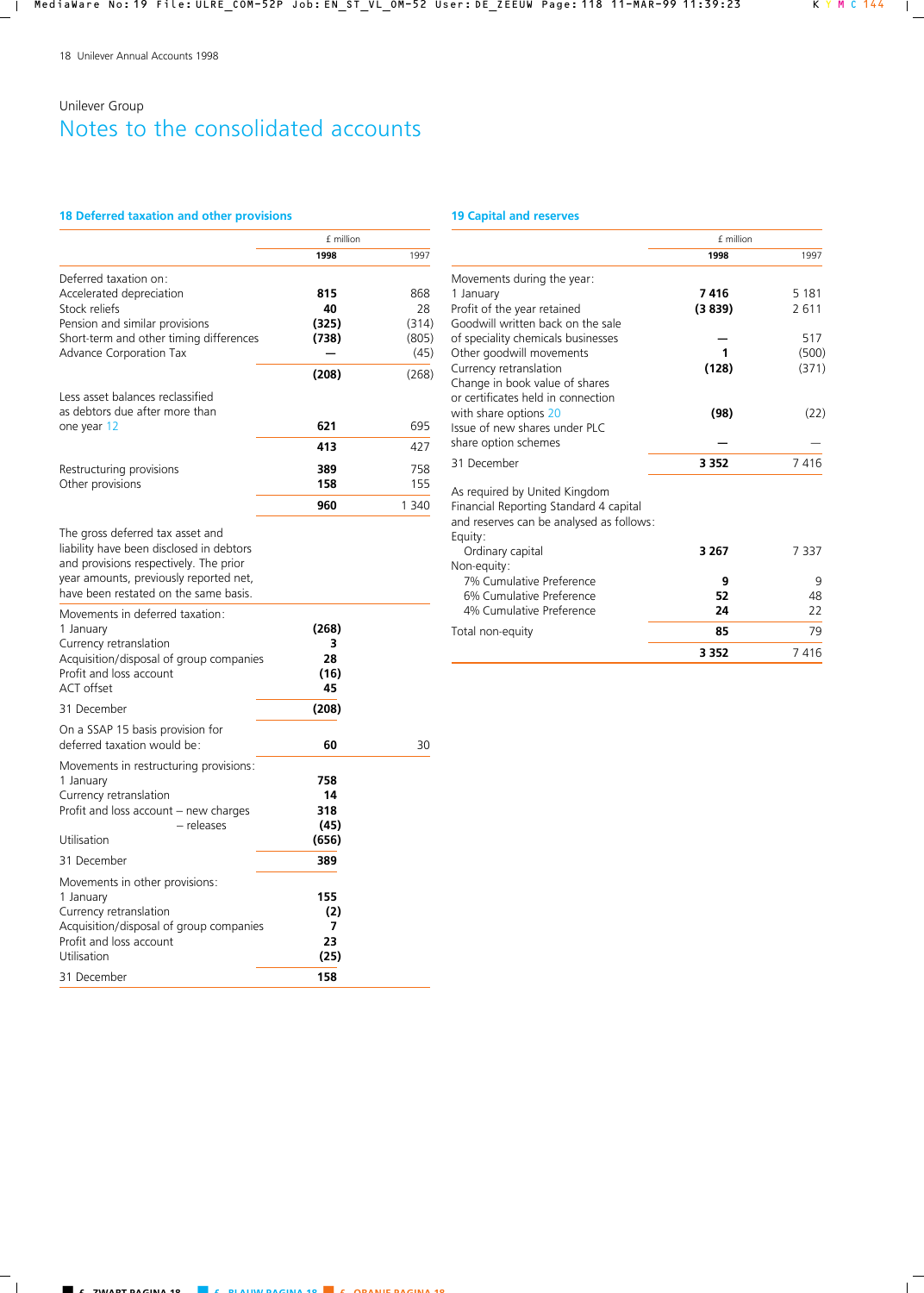#### **20 Called up share capital**

| Authorised      |                 |                                                                                                                                          | Nominal<br>value<br>per share         | Number<br>of shares<br>allotted           | Allotted.<br>called up<br>and fully paid |                      |
|-----------------|-----------------|------------------------------------------------------------------------------------------------------------------------------------------|---------------------------------------|-------------------------------------------|------------------------------------------|----------------------|
| 1998            | 1997            |                                                                                                                                          |                                       |                                           | 1998                                     | 1997                 |
| Fl. million     |                 | Preferential share capital<br><b>NV</b>                                                                                                  |                                       |                                           | Fl. million                              |                      |
| 75<br>200<br>75 | 75<br>200<br>75 | 7% Cumulative Preference<br>6% Cumulative Preference<br>4% Cumulative Preference                                                         | FI. 1000<br>000<br>FL.1<br>100<br>FL. | 29 000<br>161 060<br>750 000              | 29<br>161<br>75                          | 29<br>161<br>75      |
| 350             | 350             |                                                                                                                                          |                                       |                                           | 265                                      | 265                  |
|                 |                 | Sterling equivalent in millions (at year end exchange rate)                                                                              |                                       |                                           | 85                                       | 80                   |
| Fl. million     |                 | Ordinary share capital<br><b>NV</b>                                                                                                      |                                       |                                           | Fl. million                              |                      |
| 1 0 0 0<br>2    | 1 0 0 0<br>2    | Ordinary<br>Ordinary (shares numbered 1 to 2 400 - 'Special Shares')<br>Internal holdings eliminated in consolidation (Fl. 1 000 shares) | FI.<br>Fl. 1 000                      | 640 165 000<br>2 400                      | 640<br>$\overline{2}$<br>(2)             | 640<br>2<br>(2)      |
| 1 0 0 2         | 1 0 0 2         |                                                                                                                                          |                                       |                                           | 640                                      | 640                  |
|                 |                 | Sterling equivalent in millions (at $f1 = Fl. 12$ )                                                                                      |                                       |                                           | 53                                       | 53                   |
|                 |                 | Total NV share capital (sterling equivalent in millions)                                                                                 |                                       |                                           | 138                                      | 133                  |
| £ million       |                 | <b>PLC</b>                                                                                                                               |                                       |                                           | £ million                                |                      |
| 136.2<br>0.1    | 136.2<br>0.1    | Ordinary: (1998)<br>(1997)<br>Deferred<br>Internal holdings eliminated in consolidation (£1 stock)                                       | 1.25p<br>1.25p<br>£1 stock            | 3 260 695 640<br>3 260 613 800<br>100 000 | 40.8<br>0.1<br>(0.1)                     | 40.8<br>0.1<br>(0.1) |
| 136.3           | 136.3           | Total PLC share capital                                                                                                                  |                                       |                                           | 40.8                                     | 40.8                 |

The classes of preferential share capital of NV are entitled to dividends at the rates indicated. A nominal dividend of 1⁄4% is paid on the deferred stock of PLC.

The 4% cumulative preference capital of NV is redeemable at par at the Company's option either wholly or in part. The other classes of preferential share capital of NV and the deferred stock of PLC are not redeemable.

Each shareholder of NV has one vote for each Fl. 1 of capital held of whatever class. Each shareholder of PLC has one vote for each 1.25p of capital held. N.V. Elma and United Holdings Limited (see 'Internal holdings') may not, by law, exercise any votes in general meetings of shareholders of NV, and United Holdings Limited may not exercise any votes in general meetings of PLC.

In accordance with the Equalisation Agreement and the Articles of Association of NV and PLC, if either or both companies go into liquidation, the amounts available for distribution amongst shareholders are applied firstly to the repayment of preferential capital and arrears of dividends on preferential capital, and secondly to the distribution to ordinary shareholders of any reserves that have arisen under the Equalisation Agreement. Any remaining surplus is then pooled and distributed amongst the holders of ordinary shares of both companies such that the amount payable on each Fl. 12 nominal of ordinary capital of NV is equal at the relevant rate of exchange to the amount payable on each £1 nominal of ordinary capital of PLC. The holders of PLC's deferred stock are only entitled to repayment of capital.

The increase during the year in PLC ordinary shares and share premium account is due to the issue of shares under the PLC 1985 Executive Share Option Schemes.

Under the arrangements for the variation of the Leverhulme Trust, shares in a group company have been issued which are convertible at the end of the year 2038 into a maximum of 207 500 000 ordinary shares of PLC.

#### **Internal holdings**

The ordinary shares numbered 1 to 2 400 (inclusive) in NV and deferred stock of PLC are held as to one half of each class by N.V. Elma – a subsidiary of NV – and one half by United Holdings Limited – a subsidiary of PLC. This capital is eliminated in consolidation. It carries the right to nominate persons for election as directors at general meetings of shareholders. The above mentioned subsidiaries have waived their rights to dividends on their ordinary shares in NV.

The directors of N.V. Elma are NV and PLC, who with Mr NWA FitzGerald and Mr M Tabaksblat are also directors of United Holdings Limited.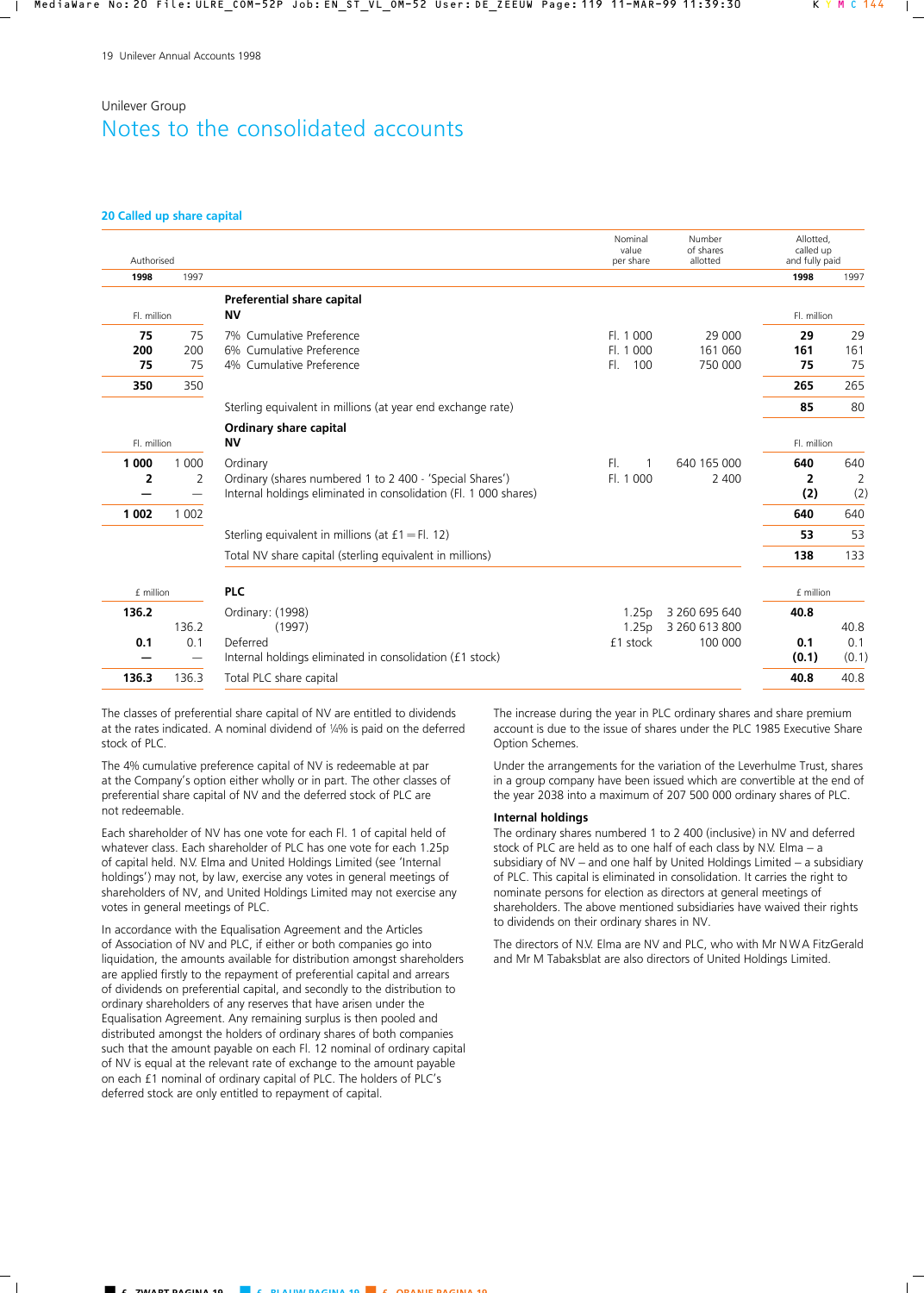## **20 Called up share capital (continued)**

## **Share options**

Options granted to directors and employees to acquire ordinary shares of NV and PLC and still outstanding at 31 December 1998 were as follows:

|                                                               | Number<br>of shares | Range of option<br>prices per share | Date normally<br>exercisable |
|---------------------------------------------------------------|---------------------|-------------------------------------|------------------------------|
| <b>NV Executive Share Option Scheme</b>                       | 123 532             | Fl. 48.00 - Fl. 51.27               | 1999                         |
| (Shares of Fl. 1)                                             | 403 660             | Fl. 50.30 - Fl. 56.62               | 1999 - 2000                  |
|                                                               | 588 552             | Fl. 58.52 - Fl. 71.62               | 1999 - 2001                  |
|                                                               | 345 224             | Fl. 94.30                           | 1999 - 2002                  |
|                                                               | 532 946             | Fl. 143.20 - Fl. 152.70             | 1999 - 2003                  |
| (Shares of 1.25p)                                             | 2 2 8 2 9 4 0       | £4.07                               | 1999 - 2002                  |
|                                                               | 3 508 977           | $£6.09 - £6.68$                     | 1999 - 2003                  |
| <b>North American Executive Stock Option Plan</b>             | 48 800              | US \$ 25.69                         | 1999 - 2002                  |
| (Shares of Fl. 1 of the New York Registry)                    | 122 536             | US \$ 26.81                         | 1999 - 2003                  |
|                                                               | 229 116             | US \$ 25.67                         | 1999 - 2004                  |
|                                                               | 303 682             | US \$ 31.60 - US \$ 31.95           | 1999 - 2005                  |
|                                                               | 418 340             | US \$ 33.89                         | 1999 - 2006                  |
|                                                               | 318 753             | US \$48.74                          | 1999 - 2007                  |
|                                                               | 261 073             | US \$76.69                          | 1999 - 2007                  |
| (Shares of 1.25p in the form of American Depositary Receipts) | 2 131 120           | US \$ 6.72                          | 1999 - 2007                  |
|                                                               | 1 747 196           | US \$ 10.85                         | 1999 - 2007                  |
| PLC 1985 Executive Share Option Schemes                       | 128 208             | $£1.62 - £1.66$                     | 1999                         |
| (Shares of 1.25p)                                             | 107 440             | £1.83 - £1.84                       | 1999 - 2000                  |
|                                                               | 391 524             | $£2.07 - £2.27$                     | 1999 - 2001                  |
|                                                               | 494 048             | $£2.54 - £2.62$                     | 1999 - 2002                  |
|                                                               | 1 279 524           | £2.54 - £2.83                       | 1999 - 2003                  |
|                                                               | 1 694 544           | £2.83 - £2.98                       | 1999 - 2004                  |
|                                                               | 893 464             | £3.07                               | 1999 - 2005                  |
|                                                               | 1 397 680           | £3.08                               | 1999 - 2005                  |
|                                                               | 721800              | £3.43                               | 1999 - 2006                  |
|                                                               |                     |                                     |                              |
|                                                               | 27 660              | £4.07                               | 2000 - 2006                  |
|                                                               | 6620<br>300 952     | £4.53<br>£6.68 - £6.79              | 2000 - 2007<br>2001 - 2007   |
| PLC International 1997 Executive Share Option Scheme          | 215 416             | Fl. 94.30                           | 2000 - 2006                  |
| (Shares of Fl. 1)                                             | 1436                | Fl. 109.38                          | 2000 - 2007                  |
|                                                               | 329 476             | Fl. 152.70 - Fl. 163.60             | 2001 - 2007                  |
| (Shares of 1.25p)                                             | 1 388 654           | £4.07                               | 2000 - 2006                  |
|                                                               | 2 6 5 6             | £4.53                               | 2000 - 2007                  |
|                                                               | 1857078             | £6.68 - £6.79                       | 2001 - 2007                  |
| <b>NV Employee Share Option Scheme</b>                        | 61 266              | Fl. 50.87                           | 1999                         |
| (Shares of Fl. 1)                                             | 69 064              | Fl. 68.75                           | 1999 - 2000                  |
|                                                               | 68 395              | Fl. 94.75                           | 1999 - 2001                  |
|                                                               | 268 962             | Fl. 127.00                          | 2003                         |
| North American Employee Stock Purchase Plan                   |                     |                                     |                              |
| (Shares of Fl. 1 of the New York Registry)                    | 785 756             | US \$47.83                          | 1999                         |
| PLC 1985 Sharesave Scheme                                     | 250 070             | £2.28                               | 1999                         |
| (Shares of 1.25p)                                             | 3 860 107           | £2.29                               | 1999 - 2000                  |
|                                                               | 5 953 667           | £2.68                               | 2000 - 2001                  |
|                                                               | 6 458 624           | £2.78                               | 2001 - 2002                  |
|                                                               | 9 274 219           | £3.71                               | 2002 - 2003                  |
|                                                               | 6 232 334           | £5.94                               | 2003 - 2004                  |
|                                                               |                     |                                     |                              |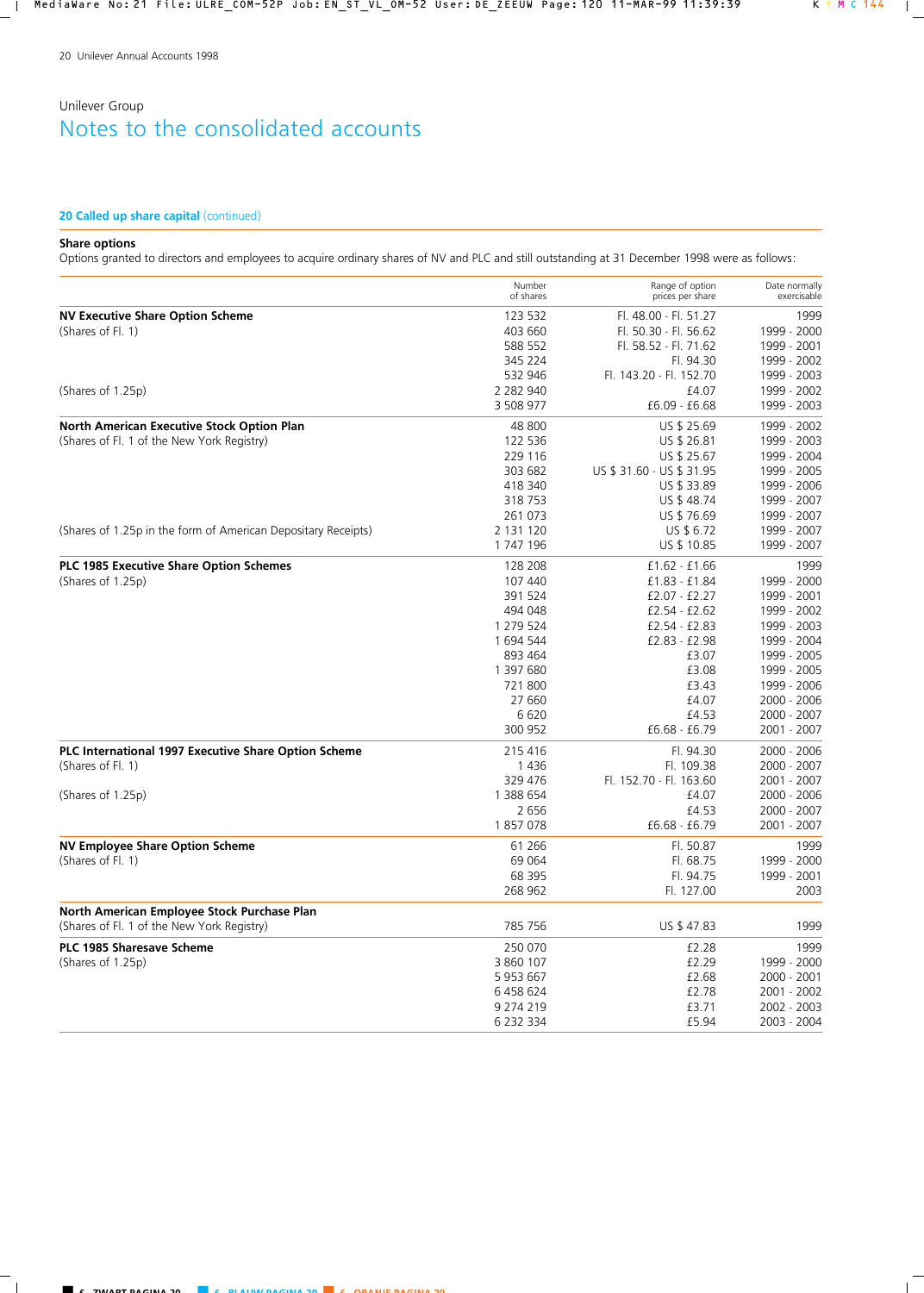#### **20 Called up share capital (continued)**

### **Share options**

At 31 December 1998 certain group companies held certificates or depositary receipts representing 5 152 836 (1997: 5 061 068) Fl. 1 ordinary shares of NV and 9 750 637 (1997: 4 562 480) 1.25p ordinary shares of PLC in connection with NV share option schemes and North American stock option/purchase plans. The book values of these shares, £190 million (1997: £125 million), is eliminated in consolidation by deduction from other reserves (see note 22 on page 21). The market value of these shares at 31 December 1998 was £329 million (1997: £213 million).

Trusts exist in Jersey and the United Kingdom to purchase and hold PLC and NV shares to satisfy options granted under the share option schemes in the United Kingdom. At 31 December 1998 the trusts together held 39 623 389 (1997: 43 072 741) 1.25p ordinary shares of PLC and 551 802 (1997: 220 276) Fl. 1 ordinary shares of NV. The book value of these shares, £172 million (1997: £135 million), is deducted from other reserves (see note 22 on page 21). The trustees of each of the trusts have agreed, until further notice, to waive dividends on the PLC shares held, save for the nominal sum of 0.0025p per 1.25p ordinary share of PLC. The market value of these shares at 31 December 1998 was £275 million (1997: £233 million).

#### **21 Profit retained**

| £ million                                                        | <b>NV</b> |         |         | PLC         |  |
|------------------------------------------------------------------|-----------|---------|---------|-------------|--|
|                                                                  | 1998      | 1997    | 1998    | 1997        |  |
| Net profit                                                       | 1 1 1 2   | 2 3 3 3 | 861     | 998         |  |
| Preference dividends                                             | (4)       | (5)     |         |             |  |
| Normal dividends on ordinary capital                             | (485)     | (444)   | (344)   | (271)       |  |
| Special dividend                                                 | (2823)    |         | (2156)  |             |  |
| Profit of the year retained                                      | (2 200)   | 1884    | (1639)  | 727         |  |
| Goodwill written back on sale of speciality chemicals businesses |           | 394     |         | 123         |  |
| Other goodwill movements                                         | (55)      | (490)   | 56      | (10)        |  |
| Currency retranslation                                           | (41)      | (170)   | (102)   | (169)       |  |
| Net movement during the year                                     | (2 296)   | 1618    | (1685)  | 671         |  |
| Profit retained - 1 January                                      | 4 6 5 2   | 3 0 3 4 | 2 5 9 0 | 1919        |  |
| Profit retained - 31 December                                    | 2 3 5 6   | 4652    | 905     | 2 5 9 0     |  |
| Of which retained by:                                            |           |         |         |             |  |
| Parent companies                                                 | 765       | 1834    | 618     | 896         |  |
| Other group companies                                            | 1 590     | 2 8 2 3 | 286     | 693         |  |
| Joint ventures                                                   | 1         | (5)     |         |             |  |
|                                                                  | 2 3 5 6   | 4 6 5 2 | 905     | 2 5 9 0     |  |
| Cumulative goodwill written off                                  | (4585)    | (4530)  | (1753)  | 809)<br>(1) |  |

#### **22 Other reserves**

| Adjustment on translation of NV's ordinary capital at $f1 = Fl. 12$            | 152   | 139   |       |       |
|--------------------------------------------------------------------------------|-------|-------|-------|-------|
| Capital redemption reserve                                                     |       |       |       |       |
| Book value of shares or certificates held in connection with share options (a) | (160) | (113) | (202) | (147) |
|                                                                                | (8)   | 26    | (191) | 136)  |
| (a) Under UITF 13 these shares would be classified as fixed assets.            |       |       |       |       |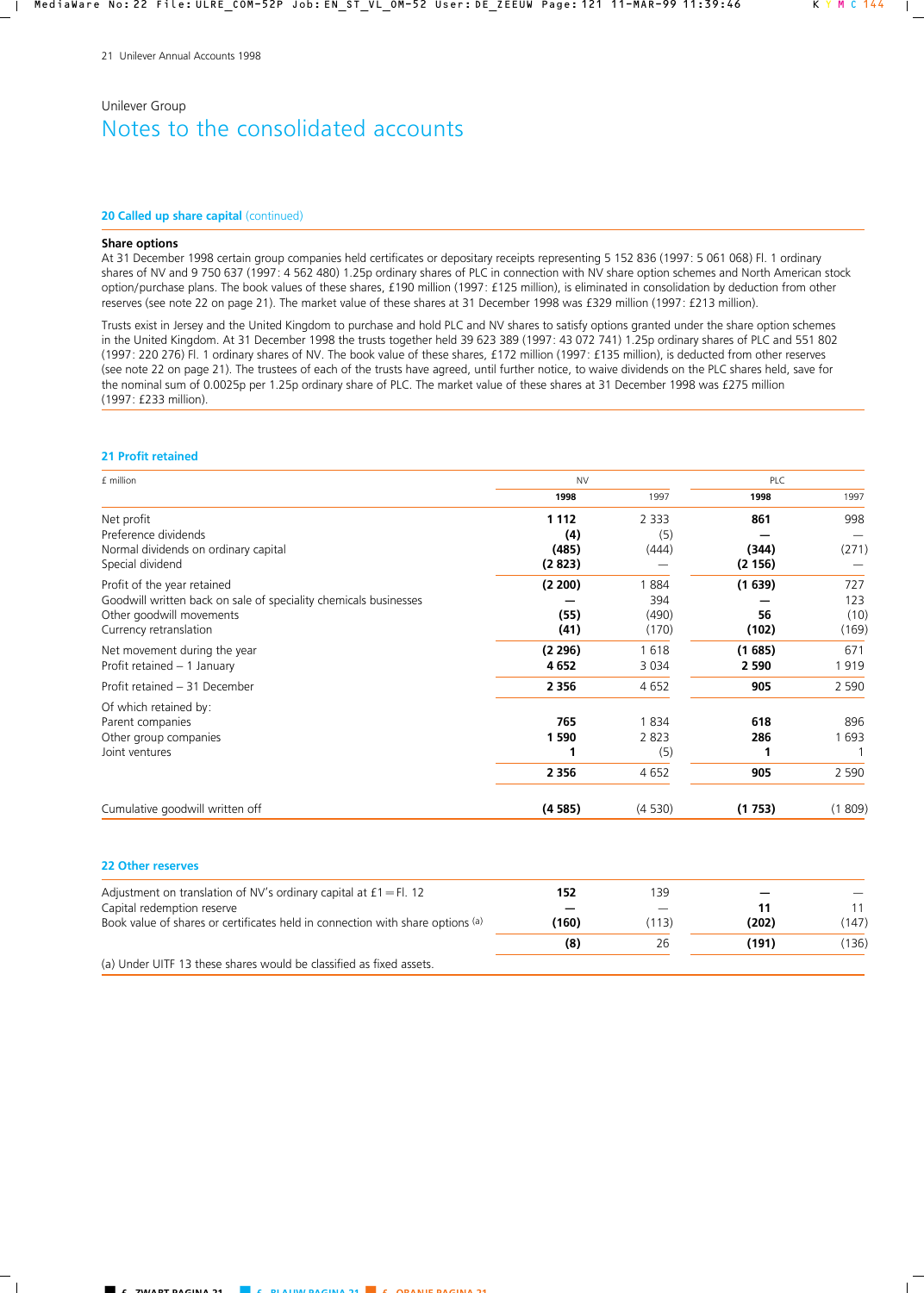#### **23 Commitments**

|                                                                   | £ million |         |
|-------------------------------------------------------------------|-----------|---------|
|                                                                   | 1998      | 1997    |
| Long-term lease commitments under operating leases in respect of: |           |         |
| Land and buildings                                                | 852       | 775     |
| Other tangible fixed assets                                       | 302       | 353     |
|                                                                   | 1 1 5 4   | 1 1 2 8 |
| The commitments fall due as follows:                              |           |         |
| Within 1 year                                                     | 227       | 213     |
| After 1 year but within 5 years                                   | 595       | 563     |
| After 5 years                                                     | 332       | 352     |
|                                                                   | 1 1 5 4   | 1 1 2 8 |
| Other commitments                                                 | 177       | 104     |
| Of which payable within one year                                  | 60        | 74      |

## **24 Contingent liabilities**

Contingent liabilities amounting to £144 million (1997: £120 million) arise from guarantees. These guarantees are not expected to give rise to any material loss. Guarantees given by parent or group companies relating to liabilities included in the consolidated accounts are not included.

Other contingent liabilities arise in respect of litigation against companies in the Group, investigations by competition authorities and obligations under environmental legislation in various countries. These are not expected to give rise to any material loss.

## **25 Acquisition and disposal of group companies**

The net assets and results of acquired businesses are included in the consolidated accounts from their respective dates of acquisition. The following table sets out the effect of acquisitions of group companies in 1998 on the consolidated balance sheet. Acquisition accounting has been applied in all cases.

| £ million<br><b>Acquisitions</b>        | Balance<br>sheets of<br>acquired<br>businesses | Adjustments<br>to align<br>accounting<br>policies | Revaluations | <b>Fair values</b><br>at date of<br>acquisition |
|-----------------------------------------|------------------------------------------------|---------------------------------------------------|--------------|-------------------------------------------------|
| Intangible assets                       | 55                                             | (6)                                               |              | 56                                              |
| Fixed assets                            | 36                                             | (3)                                               | $(29)^{(b)}$ | 4                                               |
| Current assets                          | 46                                             |                                                   |              | 46                                              |
| Creditors                               | (42)                                           | (2)                                               | (5)          | (49)                                            |
| Provisions for liabilities and charges: |                                                |                                                   |              |                                                 |
| Pensions and similar obligations        | (14)                                           |                                                   | 3            | (10)                                            |
| Deferred taxation                       |                                                | $(33)$ <sup>(b)</sup>                             | 4            | (29)                                            |
| Other provisions                        |                                                | (2)                                               |              | (2)                                             |
| Minority interests                      |                                                | 17                                                |              | 17                                              |
| Total net assets acquired               | 81                                             | (28)                                              | (20)         | 33                                              |

|                                       | f million |      |
|---------------------------------------|-----------|------|
|                                       | 1998      | 1997 |
| <b>Acquisitions</b>                   |           |      |
| Net assets acquired                   | 33        | 328  |
| Goodwill arising on 1998 acquisitions | 150       |      |
| Goodwill written off (a)(b)           | 55        | 624  |
| Consideration                         | 238       | 952  |
| Of which:                             |           |      |
| Cash                                  | 227       | 919  |
| Non cash and deferred consideration   | 11        | 33   |

(a) Adjustments to goodwill on acquisitions made before 1 January 1998.

(b) This is mainly in respect of final fair value adjustments arising on the Kibon acquisition of 1997.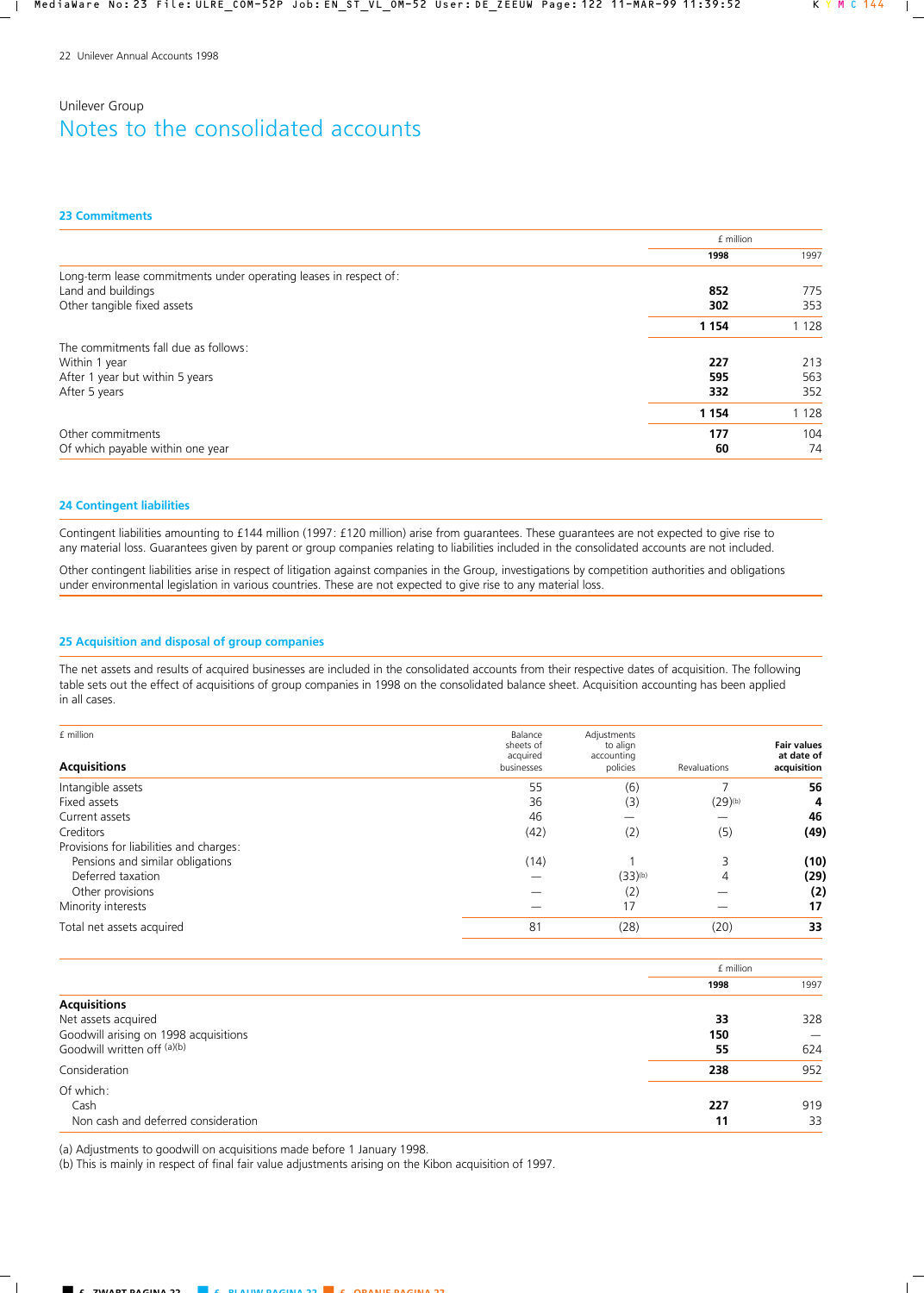### **25 Acquisition and disposal of group companies** (continued)

| £ million                               | 1998         |                                       |       | 1997    |
|-----------------------------------------|--------------|---------------------------------------|-------|---------|
|                                         | <b>Total</b> | Speciality<br>Chemicals<br>businesses | Other | Total   |
| <b>Disposals</b>                        |              |                                       |       |         |
| Fixed assets                            | 49           | 1 1 8 1                               | 185   | 366     |
| Current assets                          | 32           | 917                                   | 249   | 1 1 6 6 |
| Creditors                               | (14)         | (341)                                 | (121) | (462)   |
| Provisions for liabilities and charges: |              |                                       |       |         |
| Pensions and similar obligations        | (1)          | (110)                                 | (46)  | (156)   |
| Deferred taxation                       | (1)          | (129)                                 |       | (128)   |
| Other provisions                        | 5            | 65                                    | 20    | 85      |
| Minority interests                      | (10)         | 8                                     |       | 8       |
| Net assets sold                         | 60           | 1 5 9 1                               | 288   | 1879    |
| Attributable goodwill                   | 56           | 517                                   | 124   | 641     |
| Profit on sale attributable to Unilever | 328          | 2 5 1 6                               | (30)  | 2 4 8 6 |
| Consideration                           | 444          | 4624                                  | 382   | 5 0 0 6 |
| Of which:                               |              |                                       |       |         |
| Cash                                    | 444          | 4 5 6 2                               | 354   | 4916    |
| Non cash and deferred consideration     |              | 62                                    | 28    | 90      |

In 1998 consideration of £314 million and net assets of £14 million relate to the sale of Plant Breeding International. The values of net assets acquired and of consideration payable and receivable are provisional and will be subject to adjustment as fair values are finalised during 1999.

### **26 Reconciliation of operating profit to operating cash flows**

| £ million                                        | 1998         |                          | 1997                       |
|--------------------------------------------------|--------------|--------------------------|----------------------------|
|                                                  | <b>Total</b> | Continuina<br>businesses | Discontinued<br>operations |
| Operating profit                                 | 2955         | 2 2 1 6                  | 166                        |
| Depreciation and amortisation                    | 630          | 688                      | 48                         |
| Changes in working capital:                      |              |                          |                            |
| <b>Stocks</b>                                    | (286)        | 81                       | (3)                        |
| Debtors                                          | (150)        | (104)                    | (49)                       |
| Creditors                                        | 118          | 282                      | (10)                       |
| Pensions and similar provisions less payments    | 36           | (3)                      | 6                          |
| Restructuring and other provisions less payments | (31)         | 396                      | 19                         |
| Other adjustments                                | (246)        | 118                      | 3.                         |
| Cash flow from operating activities              | 3 0 2 6      | 3674                     | 180                        |

In 1998 an exceptional credit of £84 million was taken in operating profit, of which a charge of £178 million was for restructuring.

The net cash flow in respect of these restructuring charges is expected to be £67 million. Of this, £62 million is in respect of employee compensation costs; proceeds of disposal of fixed assets £19 million, with other related cash outflows of approximately £24 million. Of these cash flows, £38 million arose in 1998 and £29 million is expected in 1999 and later years. Cash flows in 1998 from restructuring in earlier years were in line with expectations.

The other operating exceptional items, principally the disposal of businesses, amount to £262 million. The cash impact is £392 million all of which was received in 1998.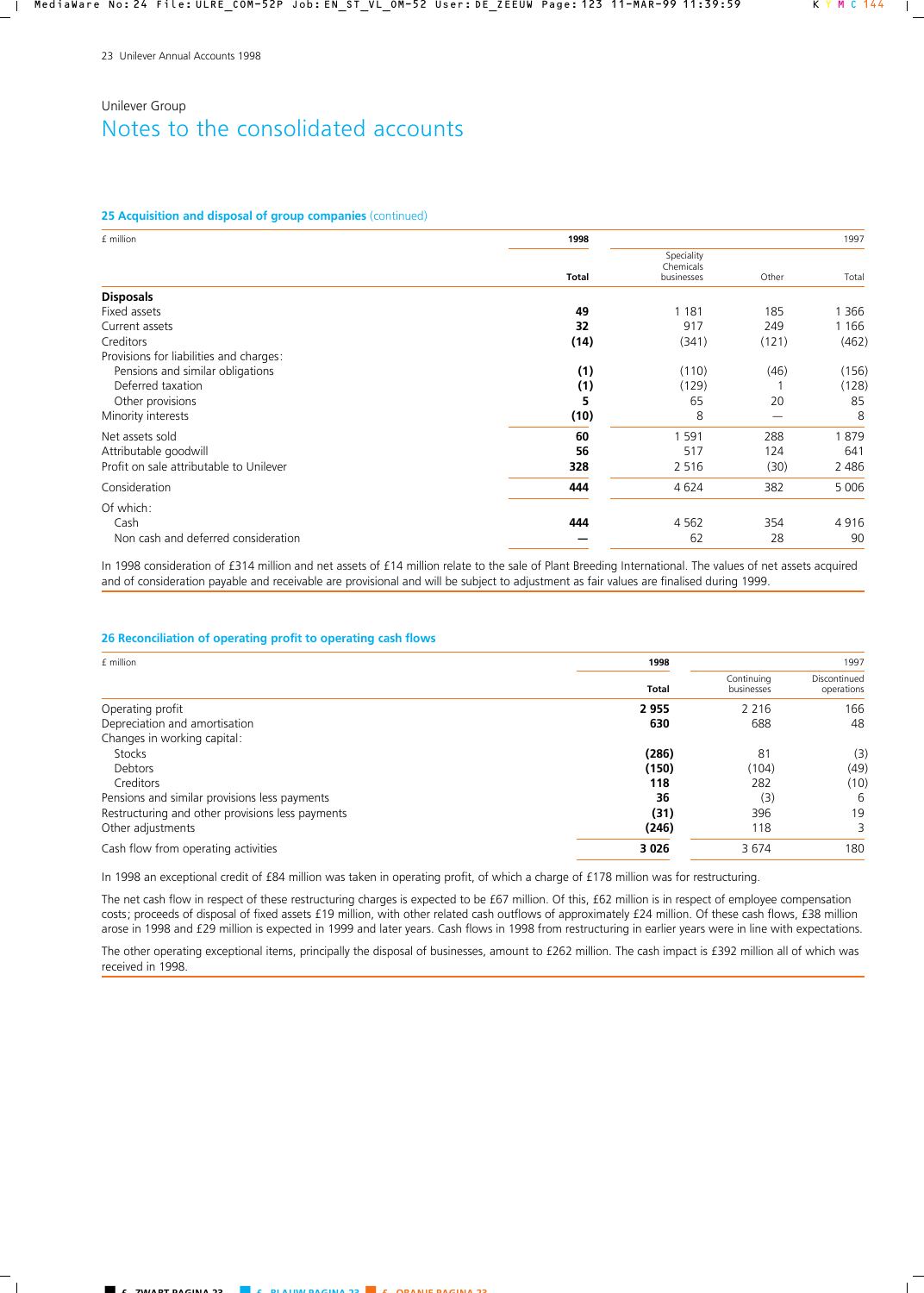## **27 Analysis of cash flows for headings**

**netted in the cash flow statement**

|                                                             | £ million |       |  |
|-------------------------------------------------------------|-----------|-------|--|
|                                                             | 1998      | 1997  |  |
| <b>Returns on investments and</b><br>servicing of finance   |           |       |  |
| Dividends from joint ventures<br>Dividends from other fixed | 16        | 18    |  |
| investments                                                 | 5         | 9     |  |
| Interest received                                           | 463       | 229   |  |
| Interest paid                                               | (334)     | (365) |  |
| Preference dividend paid                                    | (4)       | (5)   |  |
| Dividends and other payments                                |           |       |  |
| to minority shareholders                                    | (85)      | (123) |  |
|                                                             | 61        | (237) |  |
| Capital expenditure and<br>financial investment             |           |       |  |
| Purchase of tangible fixed assets                           | (892)     | (957) |  |
| Disposal of tangible fixed assets                           | 52        | 98    |  |
| Acquisition/disposal of fixed                               |           |       |  |
| investments                                                 | (1)       | 7     |  |
| Purchase of own shares                                      |           |       |  |
| (employee share schemes)                                    | (98)      | (23)  |  |
|                                                             | (939)     | (875) |  |

In 1997 the discontinued speciality chemicals businesses accounted for £81 million of net capital expenditure and £38 million of taxation. In addition, payments of approximately £400 million were made during 1997 in respect of taxation on the profit on disposal of these businesses.

## **27 Analysis of cash flows for headings**

**netted in the cash flow statement** (continued)

|                                                                                                                                                   | f million    |                |  |
|---------------------------------------------------------------------------------------------------------------------------------------------------|--------------|----------------|--|
|                                                                                                                                                   | 1998         | 1997           |  |
| <b>Acquisitions and disposals</b><br>Acquisition of group companies 25                                                                            | (227)        | (919)          |  |
| Cash balances of businesses acquired<br>Consideration paid in respect of<br>acquisitions made in previous years<br>Disposal of group companies 25 | 10<br>444    | 21<br>4916     |  |
| Speciality chemicals businesses<br>Other disposals                                                                                                | 444          | 4 5 6 2<br>354 |  |
| Cash balances of businesses sold                                                                                                                  | (1)          | 6              |  |
| Speciality chemicals businesses<br>Other disposals                                                                                                | (1)          | (23)<br>29     |  |
| Consideration received in respect of<br>disposals made in previous years                                                                          |              | 71             |  |
|                                                                                                                                                   | 226          | 4095           |  |
| <b>Management of liquid resources</b>                                                                                                             |              |                |  |
| Purchase of current investments                                                                                                                   | (1 100)      | (2 256)        |  |
| Sale of current investments<br>(Increase)/decrease in cash on deposit                                                                             | 195<br>(436) | 12<br>(2 194)  |  |
|                                                                                                                                                   | (1341)       | (4438)         |  |
| <b>Financing</b><br>Issue of ordinary share capital                                                                                               |              |                |  |
| (employee share schemes)<br>Issue of shares by group companies                                                                                    |              |                |  |
| to minority shareholders<br>Debt due within one year:                                                                                             | 12           | 30             |  |
| Increases                                                                                                                                         | 343          | 498            |  |
| Repayments<br>Debt due after one year:                                                                                                            | (335)        | (1005)         |  |
| Increases                                                                                                                                         | 24           | 59             |  |
| Repayments                                                                                                                                        | (16)         | (58)           |  |
|                                                                                                                                                   | 28           | (476)          |  |

Included as liquid resources are term deposits of less than one year, government securities and A- or higher rated money and capital market instruments.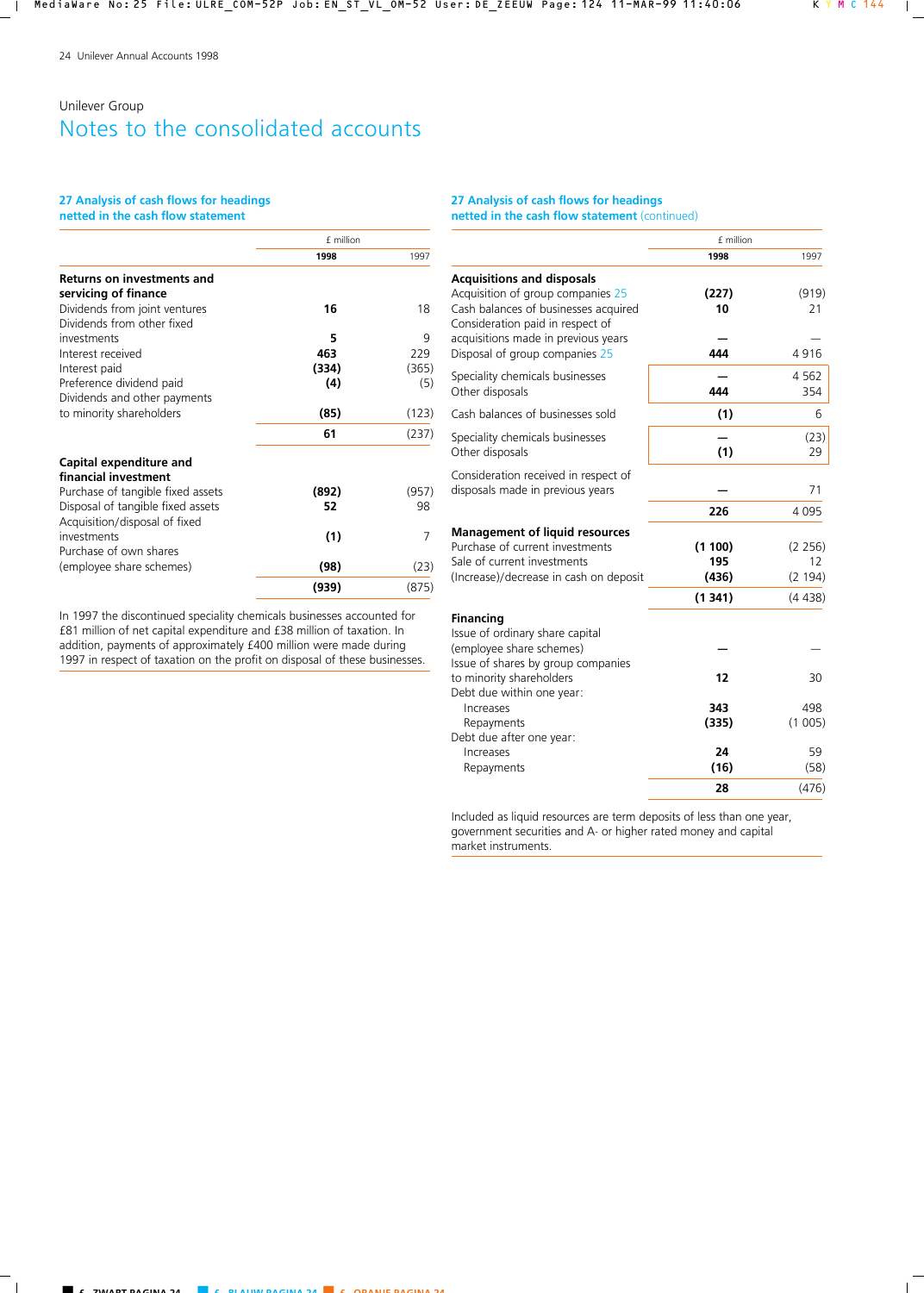### **28 Analysis of net funds/(debt)**

| £ million                                                       | 1 January<br>1998  | Cash flow            | Acquisitions/<br>Disposals<br>(excluding cash<br>& overdrafts) | Other<br>non cash<br>changes | Currency<br>movement | 31 December<br>1998 |
|-----------------------------------------------------------------|--------------------|----------------------|----------------------------------------------------------------|------------------------------|----------------------|---------------------|
| Cash on call and in hand<br>Overdrafts                          | 663<br>(243)       | 10<br>(513)<br>(503) |                                                                |                              | (17)<br>(14)         | 656<br>(770)        |
| Borrowings due within one year<br>Borrowings due after one year | (698)<br>(1729)    | (8)<br>(8)<br>(16)   | (2)<br>(7)                                                     | (158)<br>159                 | (5)<br>(24)          | (871)<br>(1609)     |
| Current investments<br>Cash on deposit                          | 2 5 1 1<br>2 6 7 9 | 905<br>436<br>1 341  | (1)                                                            | (8)                          | 74<br>77             | 3 4 8 2<br>3 1 9 1  |
| Net funds/(debt)                                                | 3 1 8 3            | 822                  | (10)                                                           | (7)                          | 91                   | 4079                |

Other non cash changes include profits and losses on disposal and adjustments to realisable value of current investments; exchange gains and losses on borrowings; and the reclassification of long-term borrowings falling due within one year at the balance sheet date.

### **29 Combined earnings per share**

The calculations of combined earnings per share are based on the net profit attributable to ordinary capital divided by the average number of share units representing the combined ordinary capital of NV and PLC in issue during the year, after deducting shares held to meet Unilever employee share options which are not yet vested. For the calculation of combined ordinary capital the exchange rate of  $f1 = Fl$ . 12 has been used, in accordance with the Equalisation Agreement. The basis of the calculation has been changed in accordance with United Kingdom Financial Reporting Standard 14, and prior years have been restated.

|                                                                                                              | Thousands of Fl. 1<br>share units |                    | Thousands of 1.25p<br>share units |                        |
|--------------------------------------------------------------------------------------------------------------|-----------------------------------|--------------------|-----------------------------------|------------------------|
|                                                                                                              | 1998                              | 1997               | 1998                              | 1997                   |
| Average ordinary capital: NV<br>PLC                                                                          | 640 165<br>489 099                | 640 165<br>489 080 | 4 267 767<br>3 260 662            | 4 267 767<br>3 260 536 |
| less: shares held by employee share trusts and companies                                                     | (13100)                           | (13913)            | (87331)                           | (92754)                |
| Combined average number of share units                                                                       | 1 1 1 6 1 6 4                     | 1 115 332          | 7441098                           | 7 435 549              |
|                                                                                                              | Fl. million                       |                    | £ million                         |                        |
| Net profit<br>less: Preference dividends                                                                     | 6488<br>(15)                      | 10 923<br>(15)     | 1973<br>(4)                       | 3 3 3 1<br>(5)         |
| Net profit attributable to ordinary capital<br>Divided by the combined average number of share units equals: | 6473<br>Fl. 5.80                  | 10 908<br>Fl. 9.78 | 1969<br>26.45p                    | 3 3 2 6<br>44.74p      |

The calculations of fully diluted earnings per share are based on (a) conversion into PLC ordinary shares of the shares in a group company which are convertible in the year 2038 as described in note 20 on page 19, and (b) the exercise of share options, details of which are set out in note 20 on page 20.

|                                                                        | Thousands of Fl. 1<br>share units |           | Thousands of 1.25p<br>share units |                    |
|------------------------------------------------------------------------|-----------------------------------|-----------|-----------------------------------|--------------------|
|                                                                        | 1998                              | 1997      | 1998                              | 1997               |
| Combined average number of share units as above                        | 1 116 164                         | 1 115 332 | 7441098                           | 7 435 549          |
| add: shares issuable in 2038                                           | 23 625                            | 23 625    | 157 500                           | 157 500            |
| add: shares under option                                               | 11898                             | 10 782    | 79 317                            | 71881              |
| less: shares issueable at fair value                                   | (7528)                            | (7338)    | (50187)                           | (48920)            |
| Adjusted combined average number of share units                        | 1 144 159                         | 1 142 401 | 7627728                           | 7616010            |
|                                                                        | Fl. million                       |           | £ million                         |                    |
| Net profit attributable to ordinary capital as above                   | 6473                              | 10 908    | 1969                              | 3 3 2 6            |
| Divided by the adjusted combined average number of share units equals: | Fl. 5.66                          | Fl. 9.55  | 25.80 <sub>p</sub>                | 43.68 <sub>p</sub> |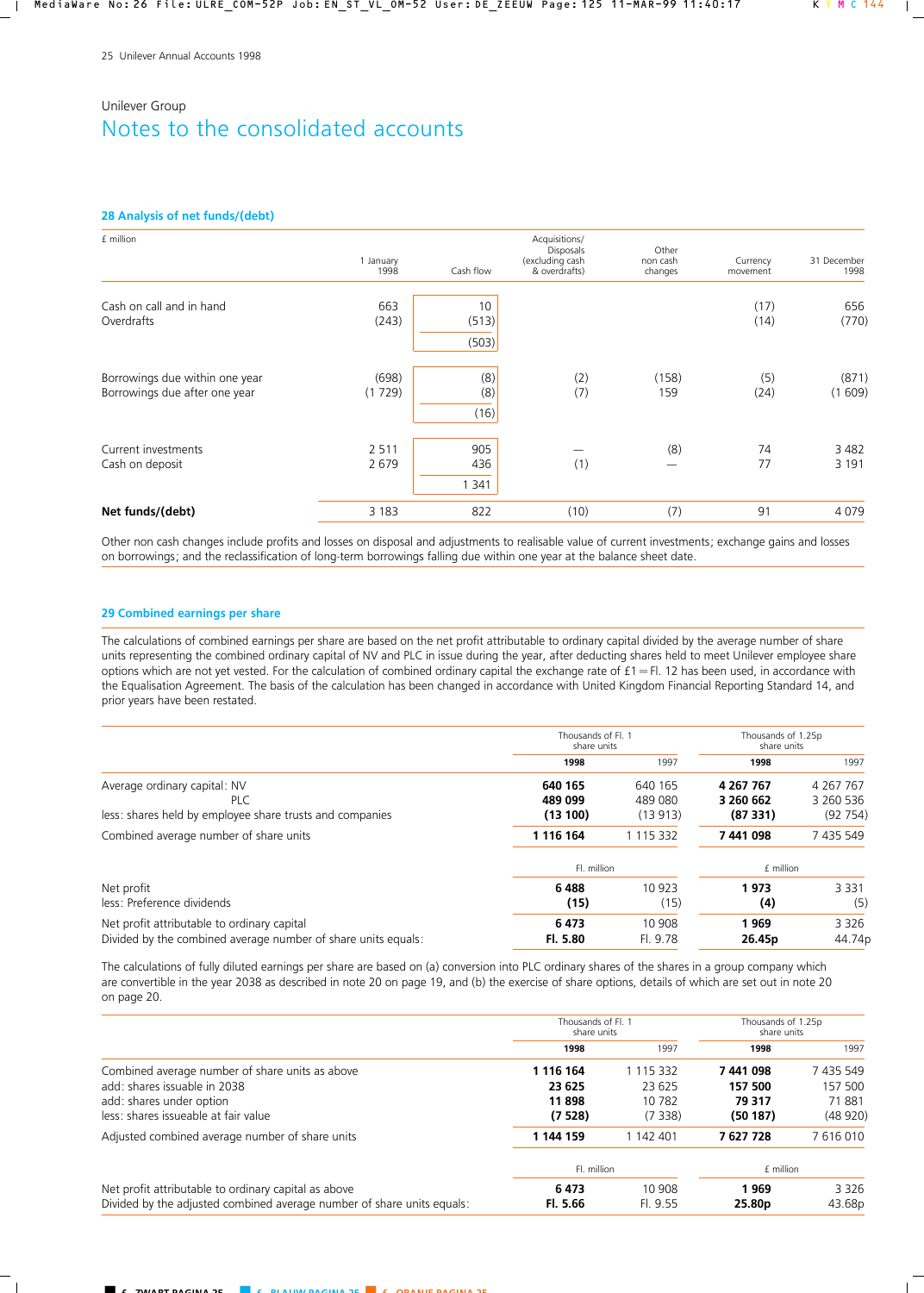#### **29 Combined earnings per share** (continued)

|                                                                                                                                               | Fl. million         |                    | £ million                  |                   |
|-----------------------------------------------------------------------------------------------------------------------------------------------|---------------------|--------------------|----------------------------|-------------------|
|                                                                                                                                               | 1998                | 1997               | 1998                       | 1997              |
| On a SSAP 15 basis the calculations would be:<br>Net profit attributable to ordinary capital before adjustment<br>SSAP 15 taxation adjustment | 6473<br>(139)       | 10 908<br>(651)    | 1 969<br>(42)              | 3 3 2 6<br>(205)  |
| Net profit attributable to ordinary capital on SSAP 15 basis<br>Divided by the combined average number of share units equals:                 | 6 3 3 4<br>Fl. 5.67 | 10 257<br>FI. 9.20 | 1927<br>25.88 <sub>p</sub> | 3 1 2 1<br>41.99p |

### **30 Pension schemes**

In the majority of countries in which the Group operates, employees' retirement arrangements are provided by defined benefit schemes based on employee pensionable remuneration and length of service. These are either externally funded, with the assets of the scheme held separately from those of the Group in independently administered funds, or are unfunded but with provisions maintained in the Group balance sheet. All are subject to regular actuarial review. Actuarial advice is provided by both external consultants and actuaries employed by the Unilever Group.

Valuations are carried out annually for the largest schemes and at least every three years for other schemes using the projected unit method, with the aim of ensuring that as far as possible current and future regular pension charges remain a stable percentage of pensionable payroll. The actuarial assumptions used to calculate the benefit obligation vary according to the economic conditions of the country in which the plan is situated. It is usually assumed that, over the long-term, the annual rate of return on investments will be higher than the annual increase in pensionable remuneration and in present and future pensions in payment. For the key factors influencing the actuarial valuations, the average assumptions for the principal schemes, weighted by market value, at their most recent valuation were: interest rate 7.7% p.a.; salary increases 4.9% p.a.; pension increases 3.5% p.a.; assets at smoothed market value.

At 31 December 1998 the market value of the assets of externally funded defined benefit schemes was £9 345 million (1997: £8 923 million), and net provisions in the accounts amounted to £1 181 million (1997: £1 111 million). The level of funding of all defined benefit schemes at the dates of the last valuations, in aggregate, was 127% (1997: 124%). The levels of funding represent the actuarial value of fund assets and the provisions held in the consolidated accounts at the dates of the most recent valuations expressed as a percentage of the value of benefits that had accrued to members at those dates, after allowing for expected future increases in pensionable remuneration and pensions in the course of payment.

Pension costs and company contributions to defined benefit schemes (as shown in note 3 on page 14) have been reduced in recent years by the amortisation of surpluses in some funds. It is expected that pension costs will continue to benefit from the amortisation of fund surpluses for a number of years, albeit at a lower level.

In 1998 the Group received a cash refund of £106 million from a Netherlands fund in a surplus position. This cash refund does not directly impact the pension charge for 1998 as the surplus is amortised in accordance with accounting policies. Further refunds from this fund are expected in 1999 and 2000 and from a Finnish fund in 1999.

The Group also operates a number of defined contribution schemes. The assets of all the Group's defined contribution schemes are held in independently administered funds. The pension costs charged to the profit and loss account represent contributions payable by the Group to the funds. The market value of the assets of externally funded defined contribution schemes as at 31 December 1998 was £1 082 million (1997: £941 million).

### **31 Post-retirement health benefits**

Group companies provide post-retirement health care benefits to a number of retired employees in certain countries, principally the United States, under several different plans which are predominantly unfunded. In assessing the liability in respect of these benefits, advice is obtained from independent actuaries. The valuations typically assume that medical cost inflation will fall from its current level of approximately 8.5% over the next few years and reach a constant level of approximately 5.0% by the year 2005. The weighted average discount rate has reduced from approximately 6.5% at 1 January 1998 to approximately 6.0% at 31 December 1998. The net provisions in the accounts at 31 December 1998 amounted to £500 million (1997: £467 million). The level of funding of all schemes at the last valuation was, in aggregate, 99% (1997: 107%). The level of funding represents the actuarial value of plan assets and the provisions held in the consolidated accounts at the dates of the most recent valuations, expressed as a percentage of the value of the benefits that had accrued to members at those dates.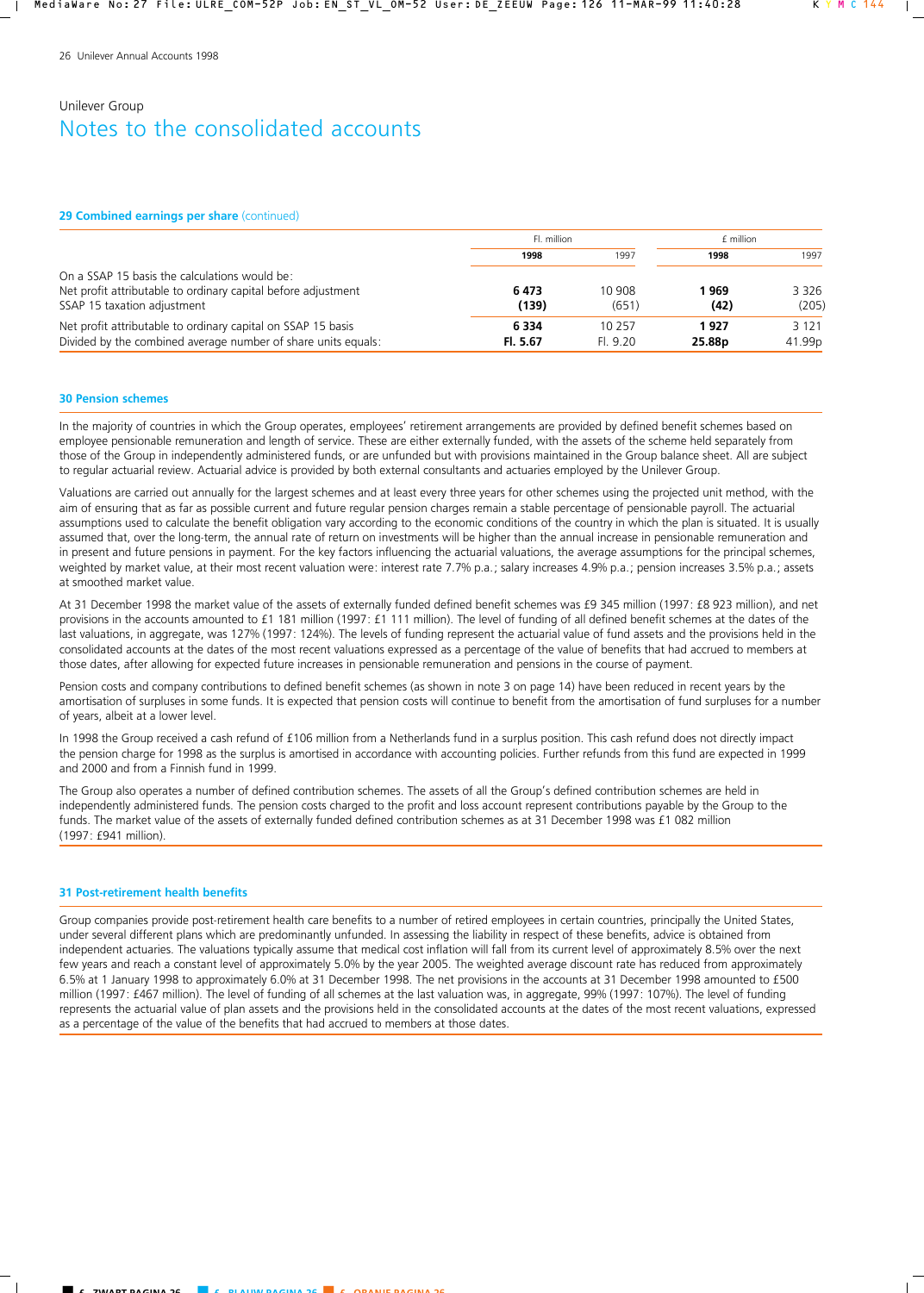#### **32 Financial instruments**

As outlined in the 'Unilever Annual Review 1998', in the Financial Review section on page 48, there are comprehensive policies in place, approved by the directors, covering the use of straightforward derivative financial instruments. Such instruments are used solely for hedging purposes. The use of leveraged instruments is not permitted. The accounting policies governing these instruments are fully in line with generally accepted practice. Details of the instruments used in connection with interest rate and foreign exchange risk management, together with information on related exposures, are given below.

Under the interest rate management policy, interest rates are fixed on a proportion of debt and investments for periods up to 10 years. This is achieved by using fixed rate long-term debt issues together with a range of derivative financial instruments such as interest rate swaps, cross currency swaps, forward rate agreements, swaptions, and interest rate caps and floors.

At the end of 1998 interest rates were fixed on approximately 72% of the projected debt for 1999 and 50% for 2000 (compared to 80% for 1998 and 74% for 1999 at the end of 1997). Similarly, interest receivable was fixed on approximately 31% of projected funds for 1999 and 16% for 2000 (compared to 48% for 1998 and 35% for 1999 at the end of 1997). Nominal values of interest rate derivative instruments are shown in the table below. These nominal values are relatively high in relation to total debt and investments because certain financial instruments have consecutive strike and maturity dates on the same underlying debt in different periods. In addition, derivatives are used to swap fixed interest long-term debt into floating rate debt. Whilst the nominal amounts reflect the volume of activity, they do not therefore properly reflect the considerably lower amounts of credit and market risks to which the Group is exposed. The market value of these interest rate instruments at the end of 1998 represented an unrealised gain of £78 million (1997: £32 million).

| f million               | Nominal amounts<br>at 31 December |                                 |
|-------------------------|-----------------------------------|---------------------------------|
|                         | 1998                              | 1997                            |
| Interest rate swaps     | 3613                              | 4 3 4 5                         |
| Forward rate agreements |                                   | $\hspace{0.1mm}-\hspace{0.1mm}$ |
| Swaptions, caps, floors | 108                               | 101                             |
| Total                   | 3721                              | 4 4 4 6                         |

Under the Group's foreign exchange policy, exposures with a maximum of one year maturity are generally hedged; this is achieved through the use of forward foreign exchange contracts and, to a limited extent, foreign currency options. The market value of these instruments at the end of 1998 represented an unrealised loss of £61 million (1997: £14 million).

| £ million                        | Nominal amounts<br>at 31 December |         |  |
|----------------------------------|-----------------------------------|---------|--|
|                                  | 1998                              | 1997    |  |
| Foreign exchange contracts - buy | 3 1 6 2                           | 400     |  |
| $-$ sell                         | 5651                              | 2 5 7 5 |  |
| Total                            | 8813                              | 3975    |  |

The undernoted table summarises the fair values and carrying amounts of the various classes of financial instruments as at 31 December.

| £ million                             | Fair value |         |         |         |
|---------------------------------------|------------|---------|---------|---------|
|                                       | 1998       | 1997    | 1998    | 1997    |
| Fixed investments                     | 94         | 94      | 83      | 85      |
| Current investments                   | 3 4 8 2    | 2 5 1 1 | 3 4 8 2 | 2 5 1 1 |
| Cash                                  | 3847       | 3 3 4 2 | 3847    | 3 3 4 2 |
| Bonds and other loans                 | (2057)     | (2072)  | (1948)  | 989)    |
| Bank loans and overdrafts             | (1302)     | (681)   | (1302)  | (681)   |
| Interest rate swaps - assets          | 116        | 81      |         | 13      |
| - liabilities                         | (38)       | (49)    | (14)    |         |
| Forward rate agreements – liabilities |            |         | (1)     |         |
| Foreign exchange contracts - assets   | 21         | 38      | (61)    | (14)    |
| - liabilities                         | (82)       | (52)    |         |         |
| Swaptions, caps, floors – liabilities |            |         |         |         |

The fair values of fixed investments are based on their market value. The fair values of forward foreign exchange contracts represent the unrealised gain or loss on revaluation of the contracts to year end rates of exchange. The fair values of bonds and other loans, interest rate swaps, forward rate agreements, swaptions, caps and floors are estimated based on the net present value of the discounted anticipated future cash flows associated with these instruments.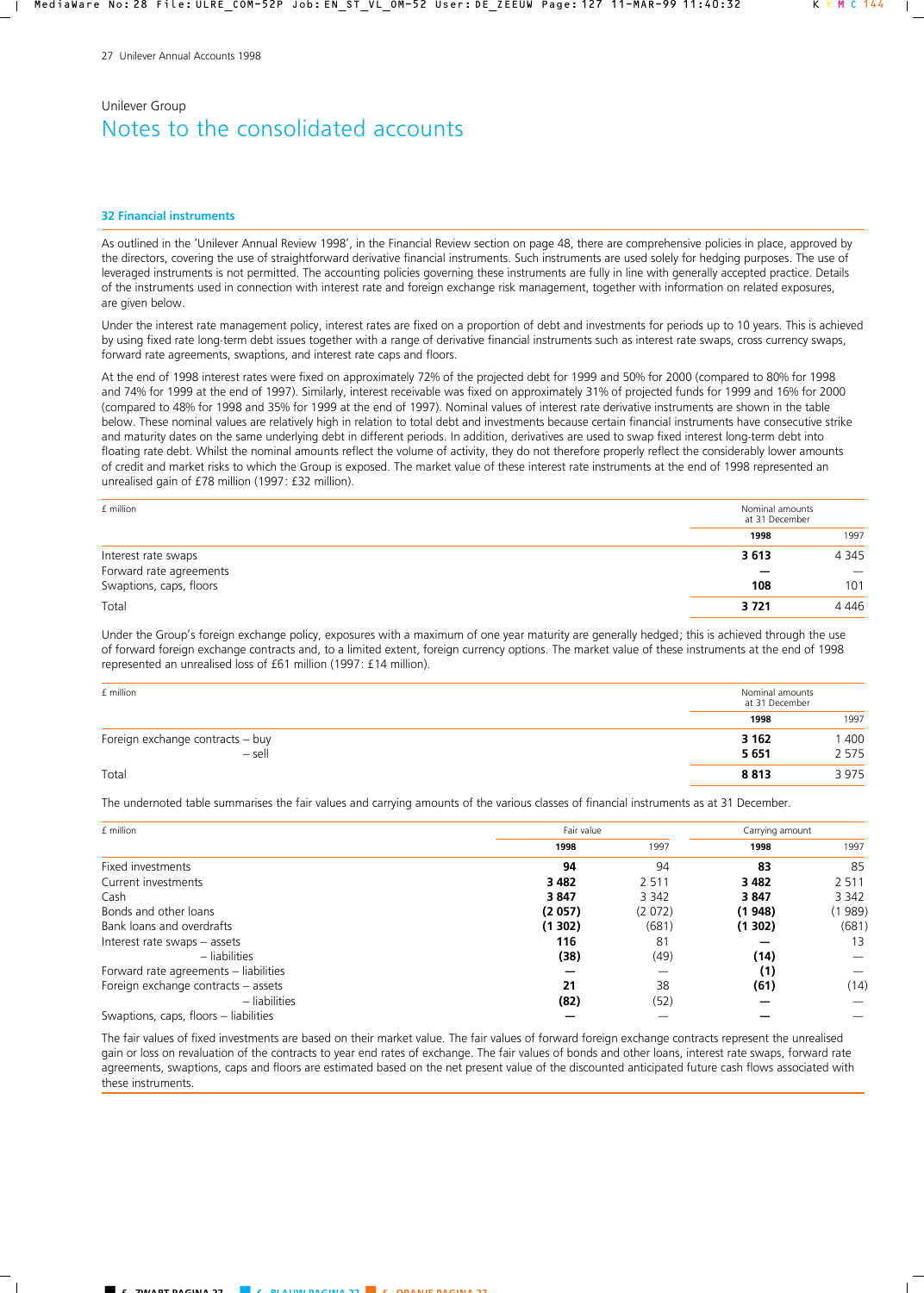## **33 Summarised accounts of the NV and PLC parts of the Group**

The following summarised accounts present the profit and loss account and balance sheet of the Unilever Group, analysed between the NV and PLC parts of the Group according to respective ownership.

## **Profit and loss account** for the year ended 31 December

| £ million                                                                                                                                                                | <b>NV</b>       |                             | PLC              |                          |
|--------------------------------------------------------------------------------------------------------------------------------------------------------------------------|-----------------|-----------------------------|------------------|--------------------------|
|                                                                                                                                                                          | 1998            | 1997                        | 1998             | 1997                     |
| <b>Turnover</b>                                                                                                                                                          | 18 697          | 20 5 27                     | 8 3 9 7          | 9 2 3 9                  |
| Continuing operations<br>Acquisitions                                                                                                                                    | 18 579<br>118   | 19668                       | 8 3 8 2<br>15    | 8805                     |
| Discontinued operations                                                                                                                                                  |                 | 859                         |                  | 434                      |
| <b>Operating profit</b>                                                                                                                                                  | 1692            | 1 4 3 5                     | 1 2 6 3          | 947                      |
| Continuing operations<br>Acquisitions<br>Discontinued operations                                                                                                         | 1686<br>6       | 1 3 2 6<br>109              | 1 2 6 2          | 890<br>57                |
| Profit on sale of discontinued speciality chemicals businesses<br>Loss on disposal of fixed assets in continuing businesses<br>Income from fixed investments<br>Interest | 18<br>28        | 1932<br>(104)<br>22<br>(58) | 77               | 603<br>(48)<br>5<br>(15) |
| Profit on ordinary activities before taxation<br>Taxation                                                                                                                | 1738<br>(615)   | 3 2 2 7<br>(872)            | 1 3 4 7<br>(400) | 1492<br>(419)            |
| Profit on ordinary activities after taxation<br>Minority interests                                                                                                       | 1 1 2 3<br>(11) | 2 3 5 5<br>(22)             | 947<br>(86)      | 1 0 7 3<br>(75)          |
| Net profit                                                                                                                                                               | 1 1 1 2         | 2 3 3 3                     | 861              | 998                      |

# **Balance sheet** as at 31 December

| <b>Fixed assets</b>                          | 4072    | 4078               | 2013    | 2029           |
|----------------------------------------------|---------|--------------------|---------|----------------|
| <b>Current assets</b><br><b>Stocks</b>       | 2 1 8 8 |                    | 1 1 6 3 |                |
| Debtors due within one year                  | 2840    | 2 0 2 0<br>2 5 9 2 | 778     | 1 0 9 1<br>861 |
| Debtors due after more than one year         | 728     | 746                | 409     | 404            |
| Cash and current investments                 | 5 3 2 9 | 4 3 2 0            | 2 0 0 0 | 1 5 3 3        |
|                                              | 11 085  | 9678               | 4350    | 3889           |
| Creditors due within one year                |         |                    |         |                |
| <b>Borrowings</b>                            | (1418)  | (575)              | (223)   | (366)          |
| Trade and other creditors                    | (7040)  | (3807)             | (4007)  | (1748)         |
| Net current assets                           | 2627    | 5 2 9 6            | 120     | 1 7 7 5        |
| <b>Total assets less current liabilities</b> | 6699    | 9 3 7 4            | 2 1 3 3 | 3 8 0 4        |
| Creditors due after more than one year       |         |                    |         |                |
| <b>Borrowings</b>                            | 1 5 2 8 | 1629               | 81      | 100            |
| Trade and other creditors                    | 464     | 352                | 75      | 95             |
| Provisions for liabilities and charges       | 2 3 4 5 | 2 5 2 8            | 699     | 746            |
| Intra-group - NV/PLC                         | (182)   | (49)               | 182     | 49             |
| <b>Minority interests</b>                    | 41      | 87                 | 247     | 225            |
| <b>Capital and reserves</b>                  | 2 5 0 3 | 4827               | 849     | 2 5 8 9        |
| Total capital employed                       | 6699    | 9 3 7 4            | 2 1 3 3 | 3 8 0 4        |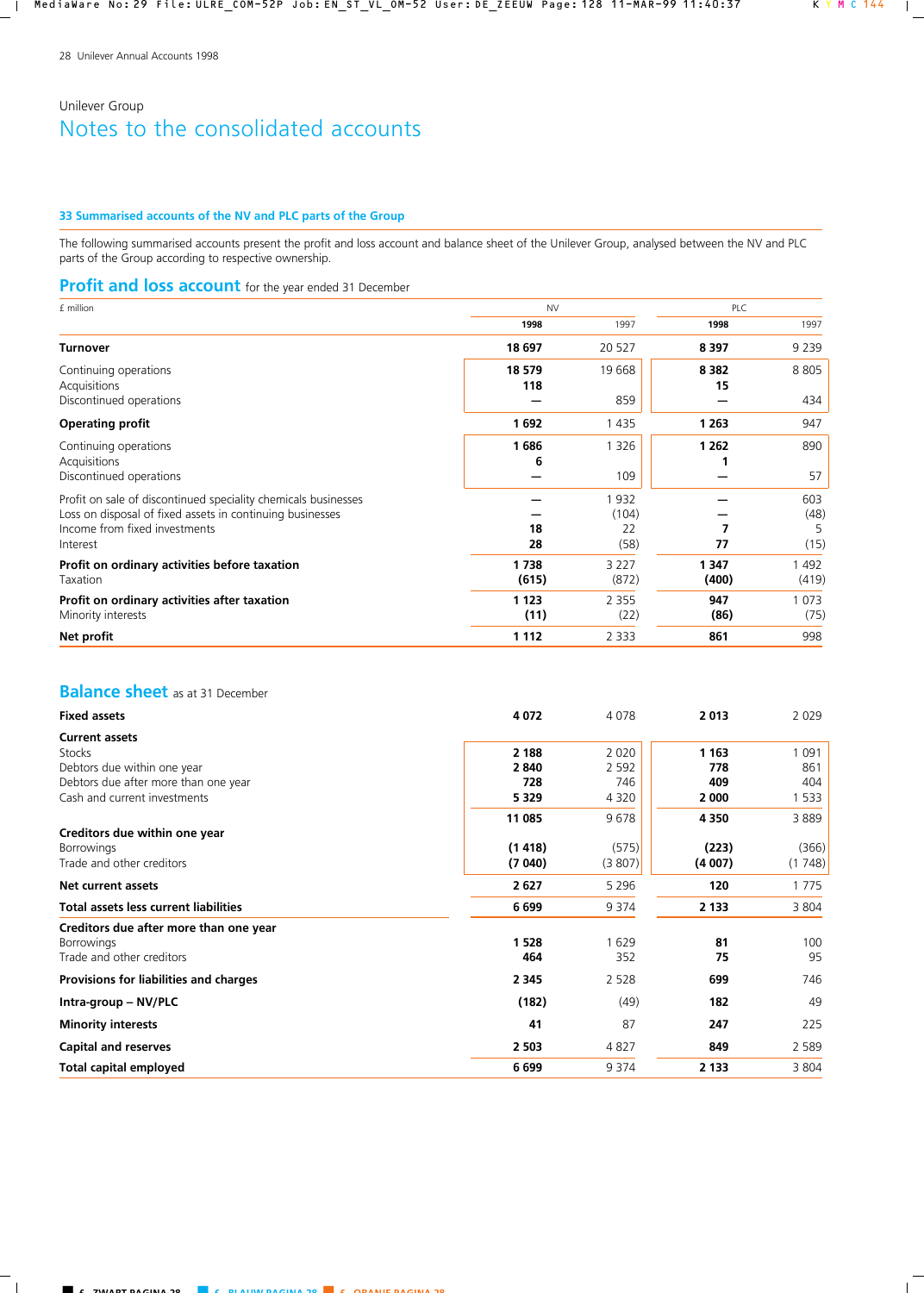### **Report to the shareholders**

The following comprises the report to shareholders by the Boards. In drawing up this report, the Boards have taken into account the recommendations of the Committee on Corporate Governance in the Netherlands (Peters Committee).

The Boards have also given full consideration to the Combined Code appended to the Listing Rules of the London Stock Exchange ('Combined Code') in framing its remuneration policy. PLC's statement of compliance with respect to the Combined Code, as required by the said Listing Rules, is on page 5. This report deals with any non-compliance with the Combined Code in the area of remuneration policy.

The Boards are guided by a Remuneration Committee comprising FH Fentener van Vlissingen (Chairman), Sir Derek Birkin and B Collomb which makes recommendations to the Boards on Unilever's framework of executive remuneration. The Committee determines, on the Boards' behalf, specific remuneration packages for each of the executive directors, including pension rights, grants of share options and any compensation payments.

#### **Policy: directors' emoluments**

The objective of Unilever's remuneration policy for directors is to motivate and retain top class business people able to direct and lead a large global company, and to reward them accordingly.

The Remuneration Committee believes that the level of remuneration of Dutch or British directors resident in their home countries should be in line with that of executive directors of major international industrial companies based in the Netherlands and the United Kingdom respectively who have similar responsibilities to a Unilever director whilst recognising Unilever's size and special features. The levels of remuneration of the Chairmen and the members of the Executive Committee take into account their special responsibilities and provide differentials comparable to those found in other major international industrial companies. A director who is not resident in his home country is paid at the level of remuneration appropriate to his place of residence if this is higher than that in his home country. However, directors not of Dutch or British nationality are, in principle, to be no worse off than they would be if based in their home country in a job of comparable importance.

Levels of remuneration are reviewed annually by the Remuneration Committee in the light of external expert advice which assesses competitive levels of remuneration in the largest companies relevant to the residence of the group of Unilever directors concerned. Comparison is also made with the remuneration of other employees within Unilever.

The Remuneration Committee's policy is to seek to link reward closely to performance by using merit pay increases and bonuses based on both corporate and personal performance.

NV and PLC and their group companies constitute a single group. It is therefore the practice for directors to receive emoluments from both NV and PLC because they serve both companies. Emoluments, wherever stated, include payments from both NV and PLC. All emoluments and fees earned by directors from outside directorships and like sources are required to be paid to and are retained by Unilever.

All directors' emoluments, including those of the Chairmen, are made up of the following elements:

(i) Salary:

 Salaries are fixed by the Remuneration Committee. They are usually fixed in the currency appropriate to the location, the Netherlands, United Kingdom or United States, where the director is based. Directors, like other employees, receive an additional month's salary in the year they complete 25 years' service with Unilever.

(ii) Allowances and value of benefits in kind:

 In appropriate cases, and usually in accordance with the same rules as apply to all qualifying employees, directors receive allowances to help them meet expenses incurred by virtue of their employment, for example in respect of relocation and consequential disturbance and education expenses. Certain of the London based directors receive an allowance to take account of the fact that part of their remuneration is paid in the Netherlands. Benefits in kind are items such as a company car and medical insurance.

(iii) Performance related payments:

These arise primarily under an annual bonus scheme.

 Bonuses are set by the Remuneration Committee. The maximum cash bonus for directors is 40% of salary. Bonuses are based on achievement of a target or target range which may involve two measures of performance:

- (a) a corporate target; and
- (b) individual targets.

The corporate target is based on the average of the increase in earnings per share expressed in guilders and in pounds sterling. The individual targets are based on previously agreed key objectives.

 Directors are given the opportunity to use 25% of their cash bonuses, during the year of payment, to purchase shares in NV and PLC and to be awarded shares of equivalent value, upon condition that all the shares are retained for at least five years.

 There has also been an incentive scheme related to Unilever's share price under which certain directors received PLC notional executive share options. This scheme was described in the 1996 report and information on these notional options is presented with the information on share options on pages 34 and 35. However, no notional options have been granted since 1993. As at 31 December 1998 there were no outstanding notional options and this scheme is now terminated.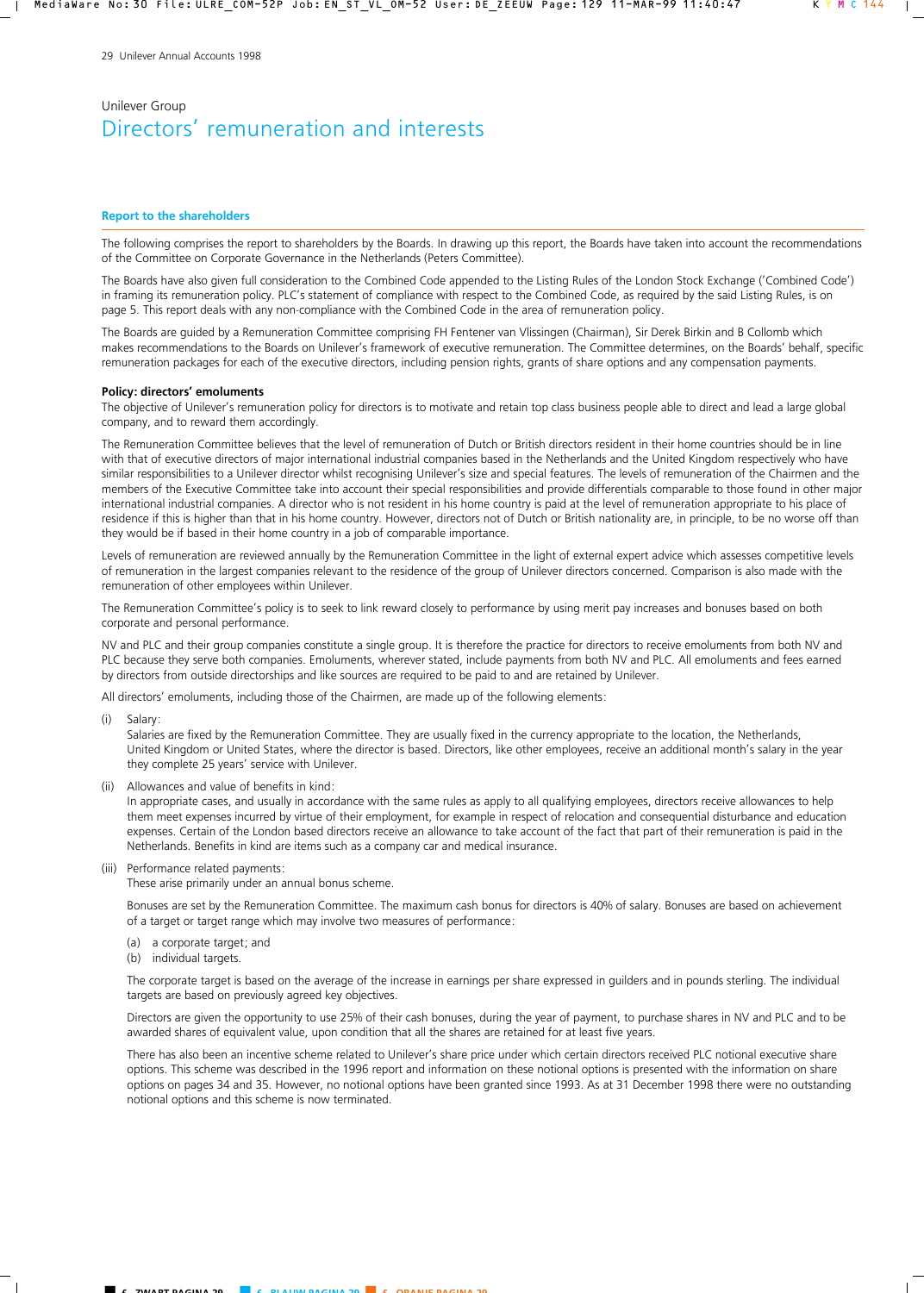### **Report to the shareholders** (continued)

### **Policy: directors' pensions**

The aim of the Remuneration Committee is that pension and other related benefits should be in line with good practice by major companies in the Netherlands and the United Kingdom, bearing in mind the need to establish reasonable comparability between the conditions for the various nationalities of directors.

All directors are members of the normal Unilever pension schemes. Because directors are paid by both NV and PLC, they participate in both the NV and PLC normal pension schemes. At 1 January 1998, changes were made to the NV normal pension scheme which provided for improved terms on early retirement. The NV scheme has been on a contribution holiday since 1990. The PLC scheme has been on a contribution holiday since January 1997.

All directors are also members of their respective early retirement scheme, which provides an overall pension coverage inclusive of benefits under other Unilever schemes. The current arrangements are that directors belong to either the NV or PLC scheme, depending on their contractual arrangements. NV finances the NV scheme and PLC finances the PLC scheme. Also, under the current arrangements, in order to equalise benefits amongst the directors, those directors who are members of the NV scheme and retire at normal retirement date, receive an additional lump sum amount equal to one year's final pensionable pay. The benefits received by directors under these early retirement schemes are, in most other respects, the same as those generally provided for senior management.

Under both the early retirement schemes, final pensionable pay takes into account the bonuses paid in the last three years prior to termination of service, subject to a maximum of 20%. The Remuneration Committee believes that the policy of allocating a significant part of directors' emoluments to performance related payments instead of salary, whilst retaining control over the overall package of emoluments, should not affect the directors' reasonable expectations of a pension at a level that is in line with that provided by major companies in the Netherlands and the United Kingdom. The Committee does not agree with the recommendations of the Combined Code in this respect but continues to keep the development of best practice in respect of the pensionability of bonuses under review.

### **Directors' pensions**

The pension entitlements of directors are shown separately for those in the NV and PLC early retirement schemes.

### **NV scheme** (1)

|                           | Age, at 31<br>December<br>1998 | Normal<br>Retirement<br>Age <sup>(2)</sup> | Contributions<br>paid by<br>director<br>during 1998 | Increase<br>in accrued<br>pension<br>during 1998<br>(3)(4) | Total<br>accrued<br>pension at<br>31 December<br>$1998^{(4)}$ |
|---------------------------|--------------------------------|--------------------------------------------|-----------------------------------------------------|------------------------------------------------------------|---------------------------------------------------------------|
|                           | mths<br>yrs                    | mths<br>yrs                                | FI.                                                 | FI.                                                        | FI.                                                           |
| M Tabaksblat              | 3<br>61                        | 60                                         | 0<br>$\mathbf 0$                                    | 109 564                                                    | 594 620                                                       |
| A Burgmans <sup>(5)</sup> | 51                             | 60                                         | 0<br>$\overline{0}$                                 | 185 428                                                    | 637 464                                                       |
| H Eggerstedt              | 60<br>10                       | 60                                         | 0<br>$\overline{0}$                                 | 125 406                                                    | 1 201 528                                                     |
| A Kemner                  | 59<br>3                        | 60                                         | 0<br>$\mathbf 0$                                    | 113 004                                                    | 862 026                                                       |
| J Peelen                  | 58<br>10                       | 60                                         | 0<br>$\mathbf 0$                                    | 110 052                                                    | 848 523                                                       |

### **PLC scheme**

|                             | Age, at 31<br>December | 1998 | Retirement | Normal<br>Age <sup>(2)</sup> | Contributions<br>paid by<br>director<br>during 1998 | Increase<br>in accrued<br>pension<br>during 1998<br>(3)(6) | Total<br>accrued<br>pension at<br>31 December<br>1998(6) |
|-----------------------------|------------------------|------|------------|------------------------------|-----------------------------------------------------|------------------------------------------------------------|----------------------------------------------------------|
|                             | yrs                    | mths | yrs        | mths                         |                                                     |                                                            |                                                          |
| NWA FitzGerald              | 53                     | 4    | 60         | 9                            | $\Omega$                                            | 53 186                                                     | 448 561                                                  |
| JIW Anderson <sup>(7)</sup> | 60                     | 6    | 60         | 0                            | 0                                                   | 18 3 17                                                    | 363 285                                                  |
| RD Brown                    | 52                     |      | 60         | $\Omega$                     | 0                                                   | 14 371                                                     | 210 193                                                  |
| AC Butler                   | 52                     | 6    | 60         | 0                            | 0                                                   | 23 2 54                                                    | 235 731                                                  |
| RHP Markham <sup>(8)</sup>  | 52                     | 10   | 60         | 0                            | 0                                                   | 42 2 2 9                                                   | 204 685                                                  |
| RM Phillips <sup>(9)</sup>  | 60                     | 6    | 60         | 0                            | $\Omega$                                            | 16 660                                                     | 508 735                                                  |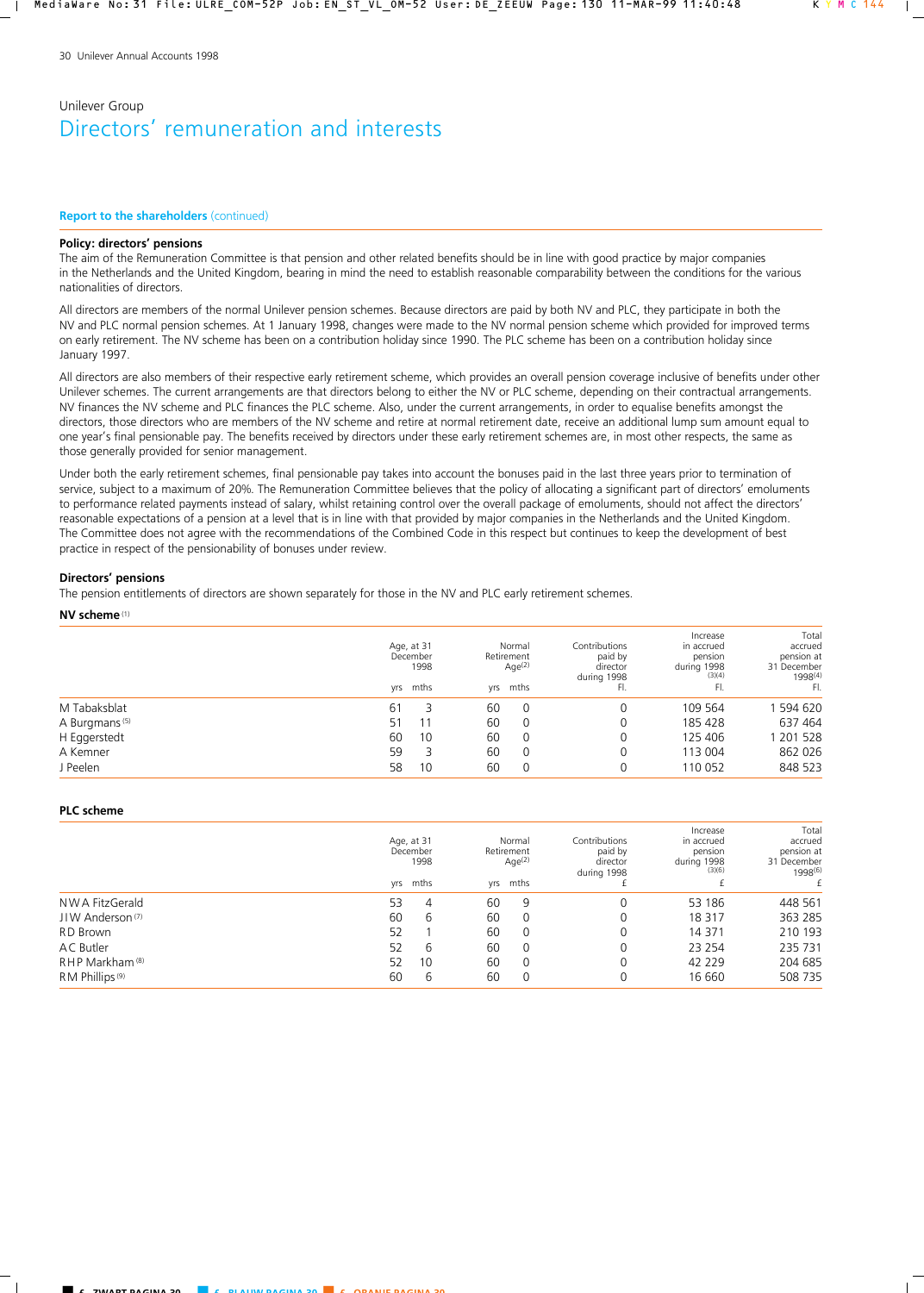#### **Report to the shareholders** (continued)

#### **Directors' pensions** (continued)

- (1) The NV early retirement scheme operates on the basis of a justifiable expectation and does not provide a vested deferred entitlement. Members leaving before age 55 have not received any benefit, while those terminating service at age 55 or older can expect to receive an immediate pension under the expectations of the scheme.
- (2) Normal Retirement Age is that established for the purposes of the respective early retirement scheme for the director, and generally does not coincide with the termination date of his employment under the terms of his service contracts (see 'Service contracts' on page 37).
- (3) The increase in accrued pension during the year excludes any increase for inflation over the year, and is shown on a consistent basis with the accrued pension at the end of the year. For directors retiring during the year, the accrued pension and its increase are based on the position when the director retired. For directors appointed during the year, the increase is based on the difference between the accrued pension at the end of the year and the accrued pension immediately prior to the appointment.
- (4) For directors in the NV early retirement scheme aged 55 and over, the accrued pension is the immediate annual pension payable under all Unilever schemes. For the NV director under age 55, no pension is included in respect of the NV early retirement scheme and the accrued pension is that payable in total, under the normal Unilever schemes, ignoring any future inflationary increases. The accrued pension under the normal PLC scheme is payable from age 65, while the accrued pension under the normal NV scheme is shown payable from age 62, which is the age at which the most valuable retirement terms are provided, and includes temporary pensions converted to lifetime equivalent pensions.
- (5) 89% of the total accrued pension at 31 December 1998 and 95% of the increase in accrued pension correspond to the normal NV scheme. For the purposes of determining the increase in the accrued pension and following the changes to the normal NV scheme effective 1 January 1998, the element of the accrued pension at 31 December 1997 corresponding to the normal NV scheme was converted, on an actuarially neutral basis, to a pension payable from age 62.
- (6) For the PLC scheme, the accrued pension shown is that which would be paid annually from Normal Retirement Age, based on service to 31 December 1998, and includes benefits from all Unilever schemes. It does not include allowance for any future inflationary increases.
- (7) Retired during the year.
- (8) Elected on 6 May 1998.
- (9) The pension will be converted to US dollars upon retirement and will be increased in future to maintain US purchasing power.

#### **Directors' pensions: further information**

It is expected that the directors' pensions will be regularly increased in payment and in deferment in line with the increase in the consumer price index in the country, the Netherlands or United Kingdom, to which the scheme in which they participate relates. These pension increases are awarded at the discretion of NV or PLC, as appropriate, although the schemes in the United Kingdom guarantee increases in line with retail price inflation, up to a maximum of 5% per annum.

For directors in the NV early retirement scheme who are aged 55 or more, the immediate early retirement pension is shown. For the NV director who has not attained age 55 by the year end, the pension payable under the normal NV scheme is shown payable from the age at which it is most valuable, while that payable under the normal PLC scheme is payable unreduced (partly discretionary and partly by right) from age 60, and subject to a 5% per annum reduction for each year that retirement precedes age 60.

For directors in the PLC early retirement scheme, early retirement is possible from age 50, in which case the total accrued pension is reduced by 5% per annum for each year of early retirement prior to age 60.

Dependants' and children's pensions are payable under the normal and early retirement schemes in each country. Under the NV normal and early retirement schemes, the spouse's pension is 70% of the member's pension, while under the PLC early retirement scheme, the spouse's pension is 66.7% of the member's retirement pension. Under the normal PLC scheme, the spouse's pension is 50% of the member's pension.

Where, for directors in the NV early retirement scheme, the early retirement pension is shown, this amount will be reduced at age 65 by an allowance, currently Fl. 24 861, corresponding to the State benefits payable. The pension may also be subject to minor adjustments to equalise social security benefits.

Members may pay additional voluntary contributions. Neither the contributions nor the resulting benefits are included in the table of pension entitlements.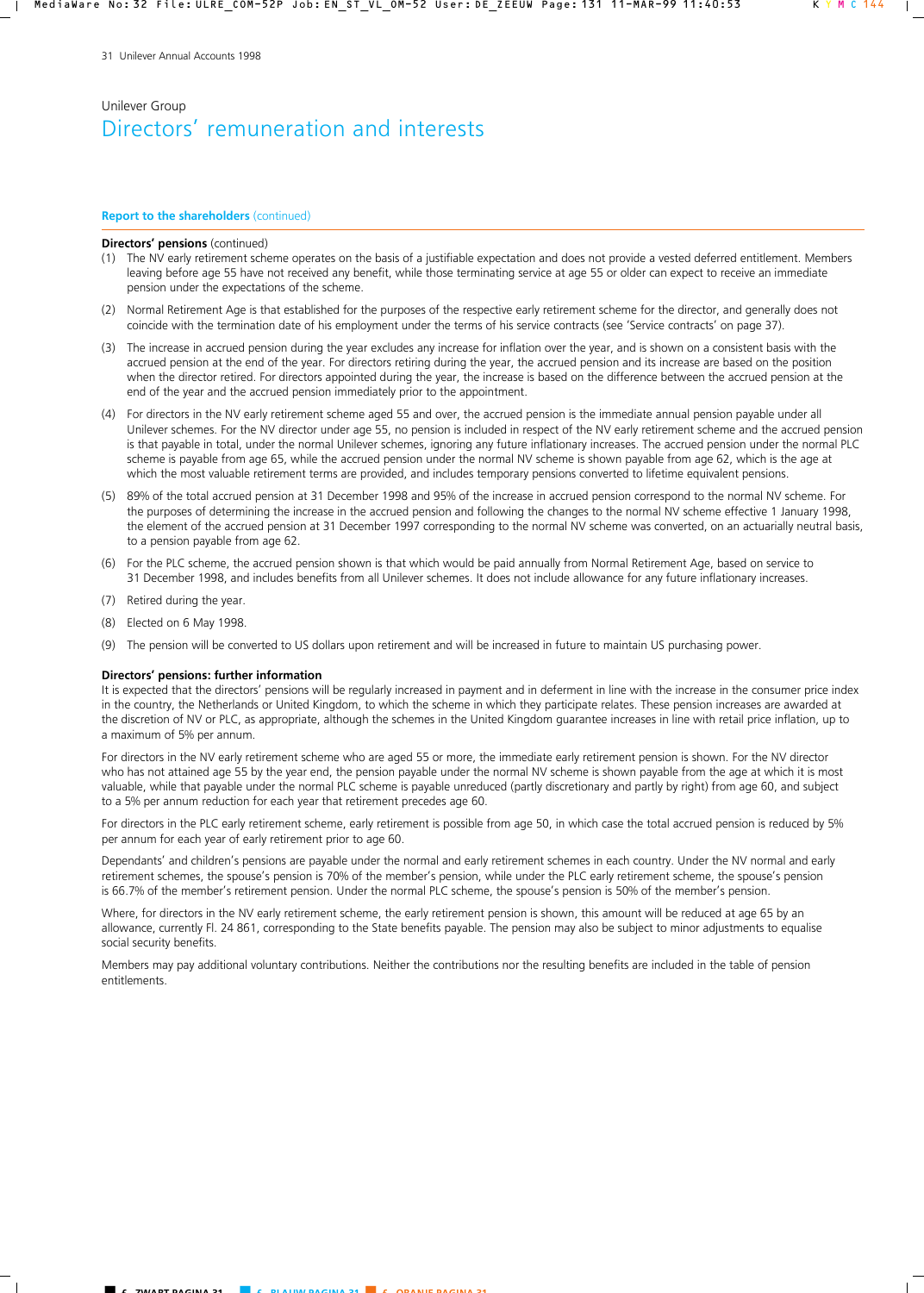#### **Report to the shareholders** (continued)

### **Directors' emoluments**

The aggregate emoluments of the directors were as follows:

|                                                   |                 | FI.        |           |               |  |
|---------------------------------------------------|-----------------|------------|-----------|---------------|--|
|                                                   | 1998            | 1997       | 1998      | 1997          |  |
| Salary                                            | 15 819 554      | 15 930 952 | 4809837   | 5 006 522     |  |
| Allowances and value of benefits in kind          | 2 416 405       | 2 411 952  | 734 693   | 757 986       |  |
| Performance related payments <sup>(1)</sup>       | 7 797 962       | 7614630    | 2 370 922 | 2 393 008     |  |
| Total                                             | 26 033 921      | 25 957 534 | 7 915 452 | 8 157 516     |  |
| Gains on exercise of share options <sup>(2)</sup> | 8 0 0 5 0 5 0 5 | 15 761 225 | 2 434 936 | 4 9 5 3 2 4 5 |  |

The emoluments of the individual directors were as follows:

|                               | Salary    | Allowances<br>and value of<br>benefits in kind | Performance<br>related<br>payments <sup>(1)</sup> | Total<br>1998 | Total<br>1997 | 1998           | Equivalent totals (9)<br>1997 |
|-------------------------------|-----------|------------------------------------------------|---------------------------------------------------|---------------|---------------|----------------|-------------------------------|
| Paid in guilders:             | FI.       | FI.                                            | FI.                                               | FI.           | FI.           | £              |                               |
| M Tabaksblat <sup>(3)</sup>   | 2 200 000 | 192 891                                        | 880 000                                           | 3 272 891 (8) | 3 015 366     | 995 102        | 947 632                       |
| JIW Anderson <sup>(4)</sup>   | 725 000   | 353 312                                        | 274 982                                           | 1 353 294     | 2 687 000     | 411 461        | 844 438                       |
| A Burgmans                    | 287 500   | 121 212                                        | 501 250(7)                                        | 1 909 962     | 1 757 757     | 580 712        | 552 406                       |
| A Kemner                      | 1 250 000 | 35 298                                         | 573 250(7)                                        | 1858 548      | 1 674 126     | 565 080        | 526 124                       |
| J Peelen                      | 1 275 000 | 272 082                                        | 604 500(7)                                        | 2 151 582     | 1934 130      | 654 175        | 607 835                       |
| Paid in pounds sterling:      | £         | £                                              | £                                                 | £             | £             | FI.            | FI.                           |
| NWA FitzGerald <sup>(5)</sup> | 680 000   | 104 333                                        | 332 000(7)                                        | 1 116 333     | 935 296       | 3 671 620      | 2 976 112                     |
| <b>RD</b> Brown               | 350 000   | 158 196                                        | 140 000                                           | 648 196       | 795 108       | 2 131 915      | 2 530 034                     |
| <b>AC</b> Butler              | 375 000   | 29 0 78                                        | 435 419                                           | 839 497       | 517 689       | 2 7 6 1<br>106 | 1 647 286                     |
| H Eggerstedt                  | 496 000   | 18 3 15                                        | 188 480                                           | 702 795       | 717 583       | 2 3 1 1 4 9 1  | 2 2 8 3 3 4 9                 |
| RHP Markham <sup>(6)</sup>    | 226 667   | 11 505                                         | 125 800                                           | 363 972       | 0             | 1 197 104      | 0                             |
| Paid in US dollars:           |           |                                                | \$                                                |               |               | FI.            | FI.                           |
| <b>RM Phillips</b>            | 1 050 000 | 193 680                                        | 476 500(7)                                        | 1720180       | 1 573 687     | 3 414 408      | 3 0 5 9 2 4 8                 |
|                               |           |                                                |                                                   |               |               | 1 038 129      | 961 323                       |

(1) Includes payments in respect of notional share options (see pages 29, 34 and 35).

(2) See pages 34 and 35.

(3) Chairman of NV.

(4) Retired on 30 June 1998.

(5) Chairman of PLC.

(6) Elected on 6 May 1998.

(7) Includes value of shares awarded under bonus scheme (see page 29).

(8) In addition Mr M Tabaksblat received Fl. 1 762 056 (£535 742) in respect of gains made on the exercise of share options.

(9) Based on average rates for the year of  $f1 = Fl. 3.289$ ,  $f1 = US $ 1.657$ , US  $I = Fl. 1.985$ 

 $(1997: f1 = F1. 3.182, f1 = US $ 1.637, US $ 1 = F1. 1.944).$ 

Under Dutch fiscal legislation, tax is charged on the grant of options. For the years up to and including 1997 NV lent the amount of the tax to the recipients of the options. Amounts are repaid when the options are exercised. At 31 December 1998, a total of Fl. 1.1 million (1997: Fl. 1.3 million) was lent to directors. With effect from 1998 the amount of tax was lent to the recipients of options by a third party.

Mr CM Jemmett and Dr OOH Müller retired as directors at the Annual General Meetings in 1997 and as Unilever employees on 31 May 1997. As compensation for the early termination of their service contracts, each of Mr CM Jemmett and Dr OOH Müller was entitled to receive the difference between his pension and basic salary for one year from 1 June 1997 and the bonuses for 1997 and the period January to May 1998 that would otherwise have been paid. These amounts were reported in the 1997 report. In addition during 1998 MrCM Jemmett received Fl. 1 936 234 (£588 700) in respect of compensation from NV for additional tax payable on the exercise of stock options occasioned by his early retirement.

No other compensation for loss of office, payments for loss of office or other termination payments were paid to directors in 1998.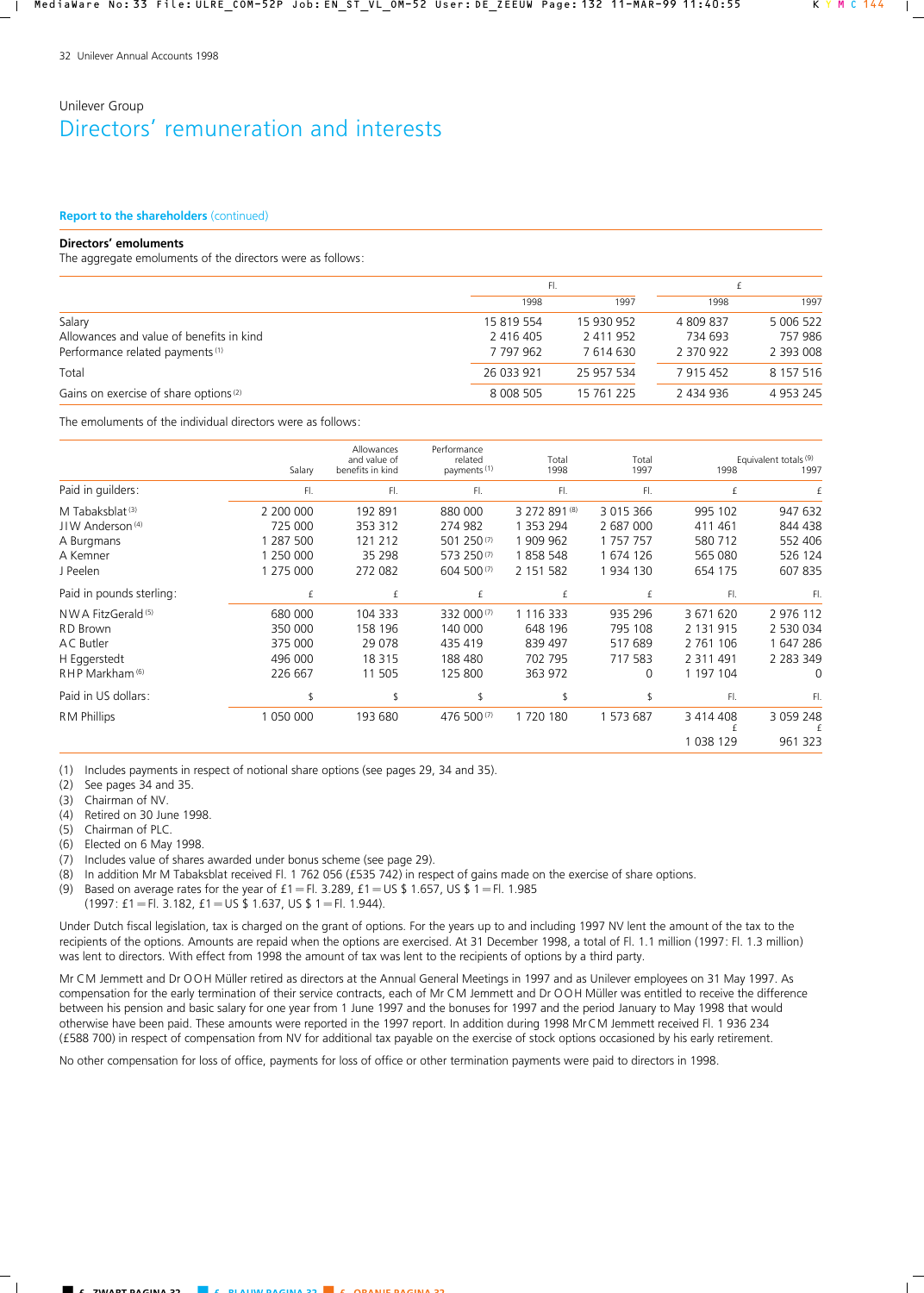#### **Report to the shareholders** (continued)

#### **Directors' interests: share options**

Directors are generally entitled to share options on the same basis as other employees. They participate in the NV Employee Share Option Scheme and the PLC 1985 Sharesave Scheme, which are all-employee schemes, and in the International 1997 Executive Share Option Scheme.

The NV Employee Share Option Scheme was introduced in 1995 and is open to all employees in the Netherlands. The PLC 1985 Sharesave Scheme is open to all employees who work a minimum number of hours in the United Kingdom. The North American Employee Stock Purchase Plan was also introduced in 1995 and is open to all employees in the United States and Canada.

Grants of share options to directors and other senior executives in 1998 were made under the International 1997 Executive Share Option Scheme (the 'International Scheme') which was established after taking into account the guidelines and views of institutional investor committees. The International Scheme comprises the NV Executive Share Option Scheme, the Unilever PLC International 1997 Executive Share Option Scheme, the Unilever PLC 1985 Executive Share Option Scheme and the North American Executive Stock Option Plan. The Boards granted options to acquire a number of ordinary shares in NV and a number of ordinary shares in PLC of approximately equal market value.

The Boards have established benchmark grant levels (the 'normal allocation') to assist in determining actual grant levels under the International Scheme. The actual level of grant made to each individual, which is decided by the Boards who are advised by the Remuneration Committee, is dependent on certain performance criteria, group and individual, which are set annually by the Boards and the Remuneration Committee. These criteria must be satisfied before an individual can be granted an option.

The Group criterion for 1998 was that the Group's earnings per share over the three financial years preceding the date of grant of any option should have cumulatively risen by at least 6% more than the rate of inflation. If it had not, no grants would have been made.

Once the Group criterion had been met, each individual's option grant varied according to the percentage increase, above the rate of inflation, of the Group's earnings per share over the financial year preceding the date of grant. The level of grant would vary according to the amount of the percentage rise. The Remuneration Committee decided that for 1998 the targets and levels of grant would be:

| EPS achieved               | Level of grant as percentage<br>of normal allocation |
|----------------------------|------------------------------------------------------|
| Inflation $+$ less than 4% | 0%                                                   |
| Inflation $+4%$            | 50%                                                  |
| Inflation $+5%$            | 75%                                                  |
| Inflation $+6%$            | 100%                                                 |
| Inflation $+7\%$           | 125%                                                 |
| Inflation $+8%$ or more    | 150%                                                 |

The normal allocations in 1998 to which the percentages above would be applied were:

|                 | NV shares     | PLC shares      |
|-----------------|---------------|-----------------|
| Chairmen        | 12 000        | 80 000          |
| Other directors | $6000 - 7500$ | 40 000 - 50 000 |

The price payable for each ordinary share under an option is not less than the closing price on the Stock Exchange Daily Official List on the date of grant. In normal circumstances, an option granted under the International Scheme may not be exercised earlier than three years after the date of grant.

Participants are further incentivised by the grant of 'premium options'. These are options granted to reward commitment and good performance over a five year period. The first premium options will be granted in 2002. To qualify for the grant of a premium option, the Group must have performed well over the preceding five years and each individual must not have realised free cash from the exercise of options granted in the previous five years and must have received on average at least 100% of his normal allocation over the preceding five years. Premium options will be granted over 20% of the number of shares subject to the individual's initial grant of options under the scheme.

Prior to 1997, options under the NV and PLC Executive Share Option Schemes were only granted if the Remuneration Committee was satisfied that there had been a sufficient improvement in the performance of the Group over the two to three years preceding the grant. The grant of options was discretionary. It was dependent on the Chairmen being satisfied that the grant was merited by the individual in the light of personal performance and potential for future contribution to the business. For the Boards, the Remuneration Committee had to be so satisfied. Options were phased in evenly over a three year period. The maximum number of options depended on seniority. The maximum aggregate value of the exercise prices of options that could be held at any one time was four times appropriate salary.

For convenience and ease of presentation, the information on share options and notional options is presented together on the next page.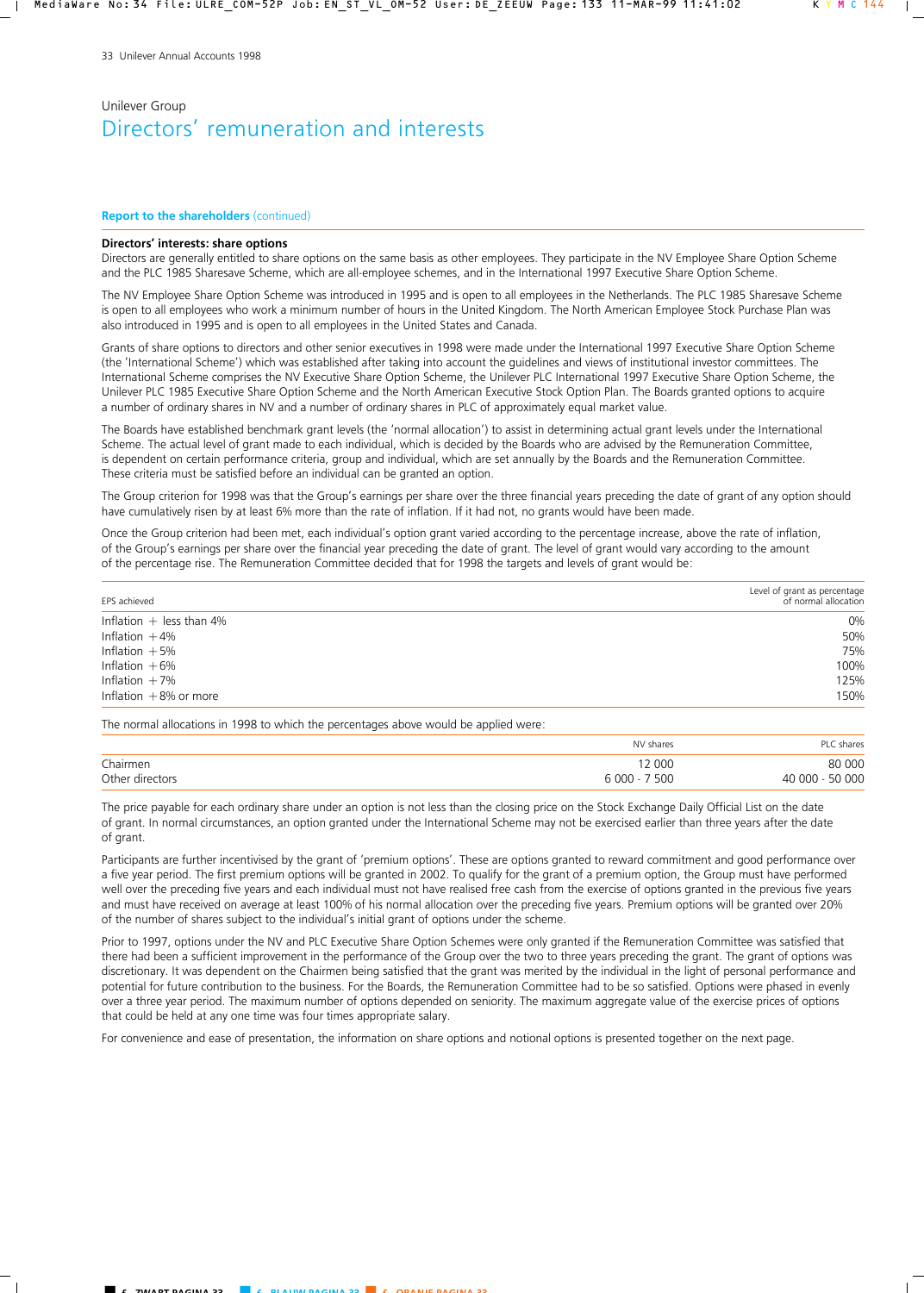### **Report to the shareholders** (continued)

#### **Directors' interests: share options** (continued)

Options to acquire NV ordinary shares of Fl. 1 each and options and notional options to acquire PLC ordinary shares of 1.25p each were granted, exercised and held during 1998 as follows:

| NWA FitzGerald<br>(a)<br>27 924<br>18 000(2)<br>2 992 (6)<br>42 932<br>Fl. 113.00<br>$50^{(3)}$<br>50<br>(b)<br>$\mathbf 0$<br>$\boldsymbol{0}$<br>Fl. 127.00<br>515 392<br>$\mathsf 0$<br>635 392<br>120 000 (4)<br>(c)<br>382p<br>5 0 2 5<br>7996<br>1161(5)<br>4 132 (7)<br>343p<br>(d)<br>18 752 (8)<br>M Tabaksblat<br>104 872<br>86 120<br>Fl. 63.95<br>(a)<br>0<br>(c)<br>120 000<br>$\mathbf 0$<br>0<br>120 000<br>407p<br>4 132 (9)<br>(d)<br>4 1 3 2<br>$\mathbf 0$<br>$\mathbf 0$<br>0 <sub>p</sub><br>12 060<br>9 000(2)<br>2 424 (10)<br>18 636<br>Fl. 121.28<br>RD Brown<br>(a)<br>(c)<br>170 656<br>60 000 (4)<br>64 476 (11)<br>166 180<br>474p<br>(d)<br>1 2 4 0<br>$\mathbf 0$<br>0<br>1 2 4 0<br>278p<br>$9000^{(2)}$<br>14 584 (12)<br>61 512<br>67 096<br>Fl. 75.67<br>(a)<br>A Burgmans<br>72<br>122<br>Fl. 91.34<br>(b)<br>50(3)<br>0<br>120 000<br>(c)<br>60 000<br>60 000 (4)<br>$\mathbf 0$<br>537p<br>(d)<br>4 1 3 2<br>2 904 (5)<br>4 132 (13)<br>2 9 0 4<br>594p<br>ACButler<br>18 9 84<br>11 250(2)<br>4 784 (14)<br>25 4 50<br>Fl. 115.37<br>(a)<br>313 212<br>75 000 (4)<br>395p<br>(c)<br>0<br>388 212<br>(d)<br>4 6 5 2<br>0<br>4652<br>0<br>371p<br>67 472 (15)<br>67 472<br>$\mathbf 0$<br>(e)<br>0<br>0 <sub>p</sub><br>59 9 20<br>$\Omega$<br>9 620 (16)<br>50 300<br>Fl. 62.52<br>H Eggerstedt<br>(a)<br>75 000<br>75 000<br>(c)<br>0<br>0<br>407p<br>(d)<br>3 8 6 4<br>$\mathbf 0$<br>3 8 6 4<br>0<br>268p<br>36 716<br>11 250(2)<br>47 966<br>Fl. 86.10<br>AKemner<br>(a)<br>0<br>72<br>50(3)<br>122<br>(b)<br>0<br>Fl. 91.34<br>75 000<br>150 000<br>(c)<br>75 000 (4)<br>0<br>(d)<br>6 4 4 0<br>0<br>$\overline{0}$<br>6 4 4 0<br><b>RHP</b> Markham<br>39 832 (1)<br>11 250(2)<br>$\overline{0}$<br>51 082<br>(a)<br>$\mathbf 0$<br>$50^{(3)}$<br>50<br>(b)<br>0<br>135 432 (1)<br>75 000 (4)<br>43 140 (17)<br>167 292<br>(c)<br>59 608<br>11 250(2)<br>0<br>70 858<br><b>JPeelen</b><br>(a)<br>(b)<br>72<br>50(3)<br>0<br>122<br>150 000<br>(c)<br>75 000<br>75 000 (4)<br>0<br>(d)<br>6884<br>1161(5)<br>3 020 (18)<br>5 0 2 5<br>R M Phillips<br>9 0 0 0<br>9 000(2)<br>18 000<br>(a)<br>0<br>397 928<br>60 000 (4)<br>(c)<br>0<br>457 928<br>(f)<br>71 800<br>$\mathbf 0$<br>$\Omega$<br>71 800<br>11 332 (19)<br>31 140 (21)<br>JIW Anderson<br>(a)<br>42 472<br>$\mathbf 0$<br>Fl. 69.00<br>(b)<br>40<br>40 (20)<br>0(21)<br>Fl. 0.00<br>0<br>75 000<br>0<br>0<br>75 000 (21)<br>(c)<br>407p | Name |     | 1 January | Granted | Exercised | 31 December | Weighted Average<br>Exercise Price of<br>Options at<br>31 December |
|-------------------------------------------------------------------------------------------------------------------------------------------------------------------------------------------------------------------------------------------------------------------------------------------------------------------------------------------------------------------------------------------------------------------------------------------------------------------------------------------------------------------------------------------------------------------------------------------------------------------------------------------------------------------------------------------------------------------------------------------------------------------------------------------------------------------------------------------------------------------------------------------------------------------------------------------------------------------------------------------------------------------------------------------------------------------------------------------------------------------------------------------------------------------------------------------------------------------------------------------------------------------------------------------------------------------------------------------------------------------------------------------------------------------------------------------------------------------------------------------------------------------------------------------------------------------------------------------------------------------------------------------------------------------------------------------------------------------------------------------------------------------------------------------------------------------------------------------------------------------------------------------------------------------------------------------------------------------------------------------------------------------------------------------------------------------------------------------------------------------------------------------------------------------------------------------------------------------------------------------------------------------------------------------------------------------------------------------------------------------------------------------------------------------------------------------------|------|-----|-----------|---------|-----------|-------------|--------------------------------------------------------------------|
|                                                                                                                                                                                                                                                                                                                                                                                                                                                                                                                                                                                                                                                                                                                                                                                                                                                                                                                                                                                                                                                                                                                                                                                                                                                                                                                                                                                                                                                                                                                                                                                                                                                                                                                                                                                                                                                                                                                                                                                                                                                                                                                                                                                                                                                                                                                                                                                                                                                 |      |     |           |         |           |             |                                                                    |
|                                                                                                                                                                                                                                                                                                                                                                                                                                                                                                                                                                                                                                                                                                                                                                                                                                                                                                                                                                                                                                                                                                                                                                                                                                                                                                                                                                                                                                                                                                                                                                                                                                                                                                                                                                                                                                                                                                                                                                                                                                                                                                                                                                                                                                                                                                                                                                                                                                                 |      |     |           |         |           |             |                                                                    |
|                                                                                                                                                                                                                                                                                                                                                                                                                                                                                                                                                                                                                                                                                                                                                                                                                                                                                                                                                                                                                                                                                                                                                                                                                                                                                                                                                                                                                                                                                                                                                                                                                                                                                                                                                                                                                                                                                                                                                                                                                                                                                                                                                                                                                                                                                                                                                                                                                                                 |      |     |           |         |           |             |                                                                    |
|                                                                                                                                                                                                                                                                                                                                                                                                                                                                                                                                                                                                                                                                                                                                                                                                                                                                                                                                                                                                                                                                                                                                                                                                                                                                                                                                                                                                                                                                                                                                                                                                                                                                                                                                                                                                                                                                                                                                                                                                                                                                                                                                                                                                                                                                                                                                                                                                                                                 |      |     |           |         |           |             |                                                                    |
|                                                                                                                                                                                                                                                                                                                                                                                                                                                                                                                                                                                                                                                                                                                                                                                                                                                                                                                                                                                                                                                                                                                                                                                                                                                                                                                                                                                                                                                                                                                                                                                                                                                                                                                                                                                                                                                                                                                                                                                                                                                                                                                                                                                                                                                                                                                                                                                                                                                 |      |     |           |         |           |             |                                                                    |
|                                                                                                                                                                                                                                                                                                                                                                                                                                                                                                                                                                                                                                                                                                                                                                                                                                                                                                                                                                                                                                                                                                                                                                                                                                                                                                                                                                                                                                                                                                                                                                                                                                                                                                                                                                                                                                                                                                                                                                                                                                                                                                                                                                                                                                                                                                                                                                                                                                                 |      |     |           |         |           |             |                                                                    |
|                                                                                                                                                                                                                                                                                                                                                                                                                                                                                                                                                                                                                                                                                                                                                                                                                                                                                                                                                                                                                                                                                                                                                                                                                                                                                                                                                                                                                                                                                                                                                                                                                                                                                                                                                                                                                                                                                                                                                                                                                                                                                                                                                                                                                                                                                                                                                                                                                                                 |      |     |           |         |           |             |                                                                    |
|                                                                                                                                                                                                                                                                                                                                                                                                                                                                                                                                                                                                                                                                                                                                                                                                                                                                                                                                                                                                                                                                                                                                                                                                                                                                                                                                                                                                                                                                                                                                                                                                                                                                                                                                                                                                                                                                                                                                                                                                                                                                                                                                                                                                                                                                                                                                                                                                                                                 |      |     |           |         |           |             |                                                                    |
|                                                                                                                                                                                                                                                                                                                                                                                                                                                                                                                                                                                                                                                                                                                                                                                                                                                                                                                                                                                                                                                                                                                                                                                                                                                                                                                                                                                                                                                                                                                                                                                                                                                                                                                                                                                                                                                                                                                                                                                                                                                                                                                                                                                                                                                                                                                                                                                                                                                 |      |     |           |         |           |             |                                                                    |
|                                                                                                                                                                                                                                                                                                                                                                                                                                                                                                                                                                                                                                                                                                                                                                                                                                                                                                                                                                                                                                                                                                                                                                                                                                                                                                                                                                                                                                                                                                                                                                                                                                                                                                                                                                                                                                                                                                                                                                                                                                                                                                                                                                                                                                                                                                                                                                                                                                                 |      |     |           |         |           |             |                                                                    |
|                                                                                                                                                                                                                                                                                                                                                                                                                                                                                                                                                                                                                                                                                                                                                                                                                                                                                                                                                                                                                                                                                                                                                                                                                                                                                                                                                                                                                                                                                                                                                                                                                                                                                                                                                                                                                                                                                                                                                                                                                                                                                                                                                                                                                                                                                                                                                                                                                                                 |      |     |           |         |           |             |                                                                    |
|                                                                                                                                                                                                                                                                                                                                                                                                                                                                                                                                                                                                                                                                                                                                                                                                                                                                                                                                                                                                                                                                                                                                                                                                                                                                                                                                                                                                                                                                                                                                                                                                                                                                                                                                                                                                                                                                                                                                                                                                                                                                                                                                                                                                                                                                                                                                                                                                                                                 |      |     |           |         |           |             |                                                                    |
|                                                                                                                                                                                                                                                                                                                                                                                                                                                                                                                                                                                                                                                                                                                                                                                                                                                                                                                                                                                                                                                                                                                                                                                                                                                                                                                                                                                                                                                                                                                                                                                                                                                                                                                                                                                                                                                                                                                                                                                                                                                                                                                                                                                                                                                                                                                                                                                                                                                 |      |     |           |         |           |             |                                                                    |
|                                                                                                                                                                                                                                                                                                                                                                                                                                                                                                                                                                                                                                                                                                                                                                                                                                                                                                                                                                                                                                                                                                                                                                                                                                                                                                                                                                                                                                                                                                                                                                                                                                                                                                                                                                                                                                                                                                                                                                                                                                                                                                                                                                                                                                                                                                                                                                                                                                                 |      |     |           |         |           |             |                                                                    |
|                                                                                                                                                                                                                                                                                                                                                                                                                                                                                                                                                                                                                                                                                                                                                                                                                                                                                                                                                                                                                                                                                                                                                                                                                                                                                                                                                                                                                                                                                                                                                                                                                                                                                                                                                                                                                                                                                                                                                                                                                                                                                                                                                                                                                                                                                                                                                                                                                                                 |      |     |           |         |           |             |                                                                    |
|                                                                                                                                                                                                                                                                                                                                                                                                                                                                                                                                                                                                                                                                                                                                                                                                                                                                                                                                                                                                                                                                                                                                                                                                                                                                                                                                                                                                                                                                                                                                                                                                                                                                                                                                                                                                                                                                                                                                                                                                                                                                                                                                                                                                                                                                                                                                                                                                                                                 |      |     |           |         |           |             |                                                                    |
|                                                                                                                                                                                                                                                                                                                                                                                                                                                                                                                                                                                                                                                                                                                                                                                                                                                                                                                                                                                                                                                                                                                                                                                                                                                                                                                                                                                                                                                                                                                                                                                                                                                                                                                                                                                                                                                                                                                                                                                                                                                                                                                                                                                                                                                                                                                                                                                                                                                 |      |     |           |         |           |             |                                                                    |
|                                                                                                                                                                                                                                                                                                                                                                                                                                                                                                                                                                                                                                                                                                                                                                                                                                                                                                                                                                                                                                                                                                                                                                                                                                                                                                                                                                                                                                                                                                                                                                                                                                                                                                                                                                                                                                                                                                                                                                                                                                                                                                                                                                                                                                                                                                                                                                                                                                                 |      |     |           |         |           |             |                                                                    |
|                                                                                                                                                                                                                                                                                                                                                                                                                                                                                                                                                                                                                                                                                                                                                                                                                                                                                                                                                                                                                                                                                                                                                                                                                                                                                                                                                                                                                                                                                                                                                                                                                                                                                                                                                                                                                                                                                                                                                                                                                                                                                                                                                                                                                                                                                                                                                                                                                                                 |      |     |           |         |           |             |                                                                    |
|                                                                                                                                                                                                                                                                                                                                                                                                                                                                                                                                                                                                                                                                                                                                                                                                                                                                                                                                                                                                                                                                                                                                                                                                                                                                                                                                                                                                                                                                                                                                                                                                                                                                                                                                                                                                                                                                                                                                                                                                                                                                                                                                                                                                                                                                                                                                                                                                                                                 |      |     |           |         |           |             |                                                                    |
|                                                                                                                                                                                                                                                                                                                                                                                                                                                                                                                                                                                                                                                                                                                                                                                                                                                                                                                                                                                                                                                                                                                                                                                                                                                                                                                                                                                                                                                                                                                                                                                                                                                                                                                                                                                                                                                                                                                                                                                                                                                                                                                                                                                                                                                                                                                                                                                                                                                 |      |     |           |         |           |             |                                                                    |
|                                                                                                                                                                                                                                                                                                                                                                                                                                                                                                                                                                                                                                                                                                                                                                                                                                                                                                                                                                                                                                                                                                                                                                                                                                                                                                                                                                                                                                                                                                                                                                                                                                                                                                                                                                                                                                                                                                                                                                                                                                                                                                                                                                                                                                                                                                                                                                                                                                                 |      |     |           |         |           |             |                                                                    |
|                                                                                                                                                                                                                                                                                                                                                                                                                                                                                                                                                                                                                                                                                                                                                                                                                                                                                                                                                                                                                                                                                                                                                                                                                                                                                                                                                                                                                                                                                                                                                                                                                                                                                                                                                                                                                                                                                                                                                                                                                                                                                                                                                                                                                                                                                                                                                                                                                                                 |      |     |           |         |           |             |                                                                    |
|                                                                                                                                                                                                                                                                                                                                                                                                                                                                                                                                                                                                                                                                                                                                                                                                                                                                                                                                                                                                                                                                                                                                                                                                                                                                                                                                                                                                                                                                                                                                                                                                                                                                                                                                                                                                                                                                                                                                                                                                                                                                                                                                                                                                                                                                                                                                                                                                                                                 |      |     |           |         |           |             |                                                                    |
|                                                                                                                                                                                                                                                                                                                                                                                                                                                                                                                                                                                                                                                                                                                                                                                                                                                                                                                                                                                                                                                                                                                                                                                                                                                                                                                                                                                                                                                                                                                                                                                                                                                                                                                                                                                                                                                                                                                                                                                                                                                                                                                                                                                                                                                                                                                                                                                                                                                 |      |     |           |         |           |             | 537p                                                               |
|                                                                                                                                                                                                                                                                                                                                                                                                                                                                                                                                                                                                                                                                                                                                                                                                                                                                                                                                                                                                                                                                                                                                                                                                                                                                                                                                                                                                                                                                                                                                                                                                                                                                                                                                                                                                                                                                                                                                                                                                                                                                                                                                                                                                                                                                                                                                                                                                                                                 |      |     |           |         |           |             | 268p                                                               |
|                                                                                                                                                                                                                                                                                                                                                                                                                                                                                                                                                                                                                                                                                                                                                                                                                                                                                                                                                                                                                                                                                                                                                                                                                                                                                                                                                                                                                                                                                                                                                                                                                                                                                                                                                                                                                                                                                                                                                                                                                                                                                                                                                                                                                                                                                                                                                                                                                                                 |      |     |           |         |           |             | Fl. 81.52                                                          |
|                                                                                                                                                                                                                                                                                                                                                                                                                                                                                                                                                                                                                                                                                                                                                                                                                                                                                                                                                                                                                                                                                                                                                                                                                                                                                                                                                                                                                                                                                                                                                                                                                                                                                                                                                                                                                                                                                                                                                                                                                                                                                                                                                                                                                                                                                                                                                                                                                                                 |      |     |           |         |           |             | Fl. 127.00                                                         |
|                                                                                                                                                                                                                                                                                                                                                                                                                                                                                                                                                                                                                                                                                                                                                                                                                                                                                                                                                                                                                                                                                                                                                                                                                                                                                                                                                                                                                                                                                                                                                                                                                                                                                                                                                                                                                                                                                                                                                                                                                                                                                                                                                                                                                                                                                                                                                                                                                                                 |      |     |           |         |           |             | 511p                                                               |
|                                                                                                                                                                                                                                                                                                                                                                                                                                                                                                                                                                                                                                                                                                                                                                                                                                                                                                                                                                                                                                                                                                                                                                                                                                                                                                                                                                                                                                                                                                                                                                                                                                                                                                                                                                                                                                                                                                                                                                                                                                                                                                                                                                                                                                                                                                                                                                                                                                                 |      |     |           |         |           |             | Fl. 77.73                                                          |
|                                                                                                                                                                                                                                                                                                                                                                                                                                                                                                                                                                                                                                                                                                                                                                                                                                                                                                                                                                                                                                                                                                                                                                                                                                                                                                                                                                                                                                                                                                                                                                                                                                                                                                                                                                                                                                                                                                                                                                                                                                                                                                                                                                                                                                                                                                                                                                                                                                                 |      |     |           |         |           |             | Fl. 91.34                                                          |
|                                                                                                                                                                                                                                                                                                                                                                                                                                                                                                                                                                                                                                                                                                                                                                                                                                                                                                                                                                                                                                                                                                                                                                                                                                                                                                                                                                                                                                                                                                                                                                                                                                                                                                                                                                                                                                                                                                                                                                                                                                                                                                                                                                                                                                                                                                                                                                                                                                                 |      |     |           |         |           |             | 537p                                                               |
|                                                                                                                                                                                                                                                                                                                                                                                                                                                                                                                                                                                                                                                                                                                                                                                                                                                                                                                                                                                                                                                                                                                                                                                                                                                                                                                                                                                                                                                                                                                                                                                                                                                                                                                                                                                                                                                                                                                                                                                                                                                                                                                                                                                                                                                                                                                                                                                                                                                 |      |     |           |         |           |             | 343p                                                               |
|                                                                                                                                                                                                                                                                                                                                                                                                                                                                                                                                                                                                                                                                                                                                                                                                                                                                                                                                                                                                                                                                                                                                                                                                                                                                                                                                                                                                                                                                                                                                                                                                                                                                                                                                                                                                                                                                                                                                                                                                                                                                                                                                                                                                                                                                                                                                                                                                                                                 |      |     |           |         |           |             | Fl. 123.50                                                         |
|                                                                                                                                                                                                                                                                                                                                                                                                                                                                                                                                                                                                                                                                                                                                                                                                                                                                                                                                                                                                                                                                                                                                                                                                                                                                                                                                                                                                                                                                                                                                                                                                                                                                                                                                                                                                                                                                                                                                                                                                                                                                                                                                                                                                                                                                                                                                                                                                                                                 |      |     |           |         |           |             | 361p                                                               |
|                                                                                                                                                                                                                                                                                                                                                                                                                                                                                                                                                                                                                                                                                                                                                                                                                                                                                                                                                                                                                                                                                                                                                                                                                                                                                                                                                                                                                                                                                                                                                                                                                                                                                                                                                                                                                                                                                                                                                                                                                                                                                                                                                                                                                                                                                                                                                                                                                                                 |      |     |           |         |           |             | US \$ 26.05                                                        |
|                                                                                                                                                                                                                                                                                                                                                                                                                                                                                                                                                                                                                                                                                                                                                                                                                                                                                                                                                                                                                                                                                                                                                                                                                                                                                                                                                                                                                                                                                                                                                                                                                                                                                                                                                                                                                                                                                                                                                                                                                                                                                                                                                                                                                                                                                                                                                                                                                                                 |      |     |           |         |           |             |                                                                    |
|                                                                                                                                                                                                                                                                                                                                                                                                                                                                                                                                                                                                                                                                                                                                                                                                                                                                                                                                                                                                                                                                                                                                                                                                                                                                                                                                                                                                                                                                                                                                                                                                                                                                                                                                                                                                                                                                                                                                                                                                                                                                                                                                                                                                                                                                                                                                                                                                                                                 |      |     |           |         |           |             |                                                                    |
|                                                                                                                                                                                                                                                                                                                                                                                                                                                                                                                                                                                                                                                                                                                                                                                                                                                                                                                                                                                                                                                                                                                                                                                                                                                                                                                                                                                                                                                                                                                                                                                                                                                                                                                                                                                                                                                                                                                                                                                                                                                                                                                                                                                                                                                                                                                                                                                                                                                 |      |     |           |         |           |             |                                                                    |
|                                                                                                                                                                                                                                                                                                                                                                                                                                                                                                                                                                                                                                                                                                                                                                                                                                                                                                                                                                                                                                                                                                                                                                                                                                                                                                                                                                                                                                                                                                                                                                                                                                                                                                                                                                                                                                                                                                                                                                                                                                                                                                                                                                                                                                                                                                                                                                                                                                                 |      | (d) | 3 8 6 4   | 0       | 0         | 3 864 (21)  | 268p                                                               |

(a) Number of NV shares the subject of options under the NV or PLC Executive Share Option Schemes.

(b) NV Employee Share Option Scheme.

(c) Number of PLC shares the subject of options under the NV or PLC Executive Share Option Schemes.

(d) PLC 1985 Sharesave Scheme.

(e) PLC Notional Executive Share Option Scheme.

(f) North American Executive Stock Option Plan.

See also notes on page 35.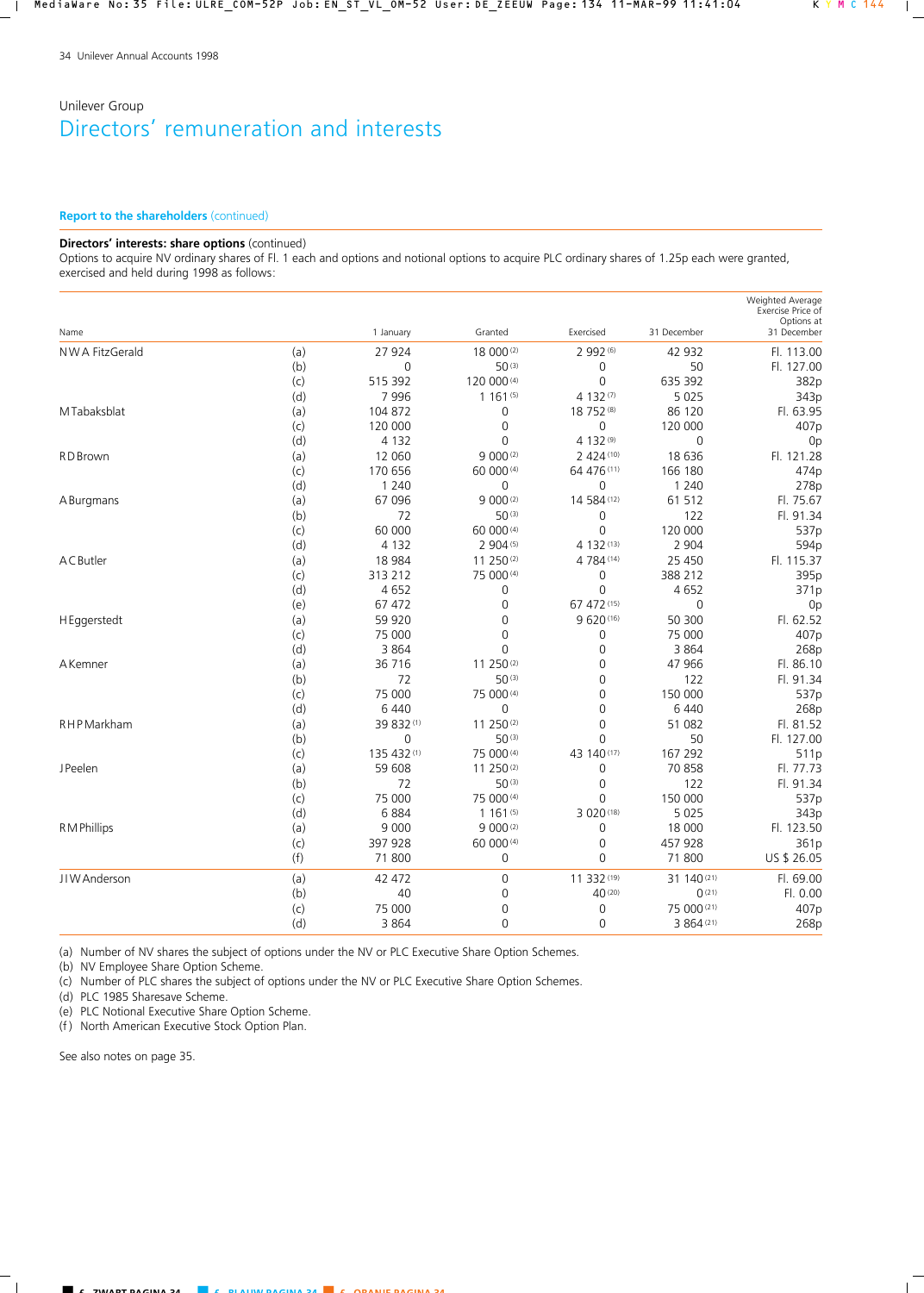#### **Report to the shareholders** (continued)

### **Directors' interests: share options** (continued)

All share options and notional options are exercisable at a range of dates between 1999 and 2007 (see note 20 on page 19). No options lapsed unexercised during the year. The market price of the ordinary shares at the end of the year was for NV Fl. 160.50 and US \$ 82.94 and for PLC 674p, and the range during the year was between Fl. 107.00 and Fl. 168.90 and US \$ 56.19 and US \$ 85.88, and 460p and 707p respectively. There were no share options or notional options for which the exercise price exceeded the market price of the shares as at 31 December 1998.

Any payments in respect of PLC notional share options are included under 'Performance related payments' in the table of Directors' emoluments on page 32.

#### Notes:

| Note<br>number | Number of<br>shares | Exercise<br>price | Market price<br>at date of<br>exercise | Note<br>number | Number of<br>shares | Exercise<br>price | Market price<br>at date of<br>exercise |
|----------------|---------------------|-------------------|----------------------------------------|----------------|---------------------|-------------------|----------------------------------------|
| (1)            |                     |                   | On election as a director              | (12)           | 14 5 84             | Fl. 49.27         | Fl. 157.64                             |
| (2)            | all                 | Fl. 152.70        | n/a                                    | (13)           | 4 1 3 2             | 181.50p           | 568p                                   |
| (3)            | all                 | Fl. 127.00        | n/a                                    | (14)           | 4 7 8 4             | Fl. 48.00         | Fl. 154.50                             |
| (4)            | all                 | 667.50p           | n/a                                    | (15)           | 67 472              | 226.75p           | 672p                                   |
| (5)            | all                 | 594 <sub>p</sub>  | n/a                                    | (16)           | 9620                | Fl. 49.27         | Fl. 158.61                             |
| (6)            | 2 9 9 2             | Fl. 48.00         | Fl. 139.50                             | (17)           | 43 140              | 134.25p           | 585.50p                                |
| (7)            | 4 1 3 2             | 181.50p           | 560 <sub>p</sub>                       | (18)           | 3 0 2 0             | 228.25p           | 642p                                   |
| (8)            | 18752               | Fl. 48.00         | Fl. 139.10                             | (19)           | 11 3 32             | Fl. 48.00         | Fl. 156.39                             |
| (9)            | 4 1 3 2             | 181.50p           | 577 <sub>p</sub>                       | (20)           | 24                  | FL 68.75          | Fl. 165.50                             |
| (10)           | 2 4 2 4             | Fl. 50.30         | Fl. 135.50                             |                | 16                  | Fl. 94.75         | Fl. 165.50                             |
| (11)           | 64 476              | 297.50p           | 585.50p                                | (21)           |                     |                   | On date of retirement                  |

The exercise of all options under the NV Executive Share Option Scheme and North American Executive Stock Option Plan have always been satisfied by the transfer of shares purchased in the market at the time of grant and held until exercise. The same practice has been adopted in respect of the PLC 1985 Sharesave and Executive Share Option Schemes for grants made from 1990 onwards and in respect of the NV Employee Share Option Scheme and the North American Employee Stock Purchase Plan from their inceptions during 1995. The Board has continued the same practice with the Unilever PLC International 1997 Executive Share Option Scheme. During 1998, 1 092 135 NV shares and 10 820 633 PLC shares were purchased in the market in respect of options granted under these schemes.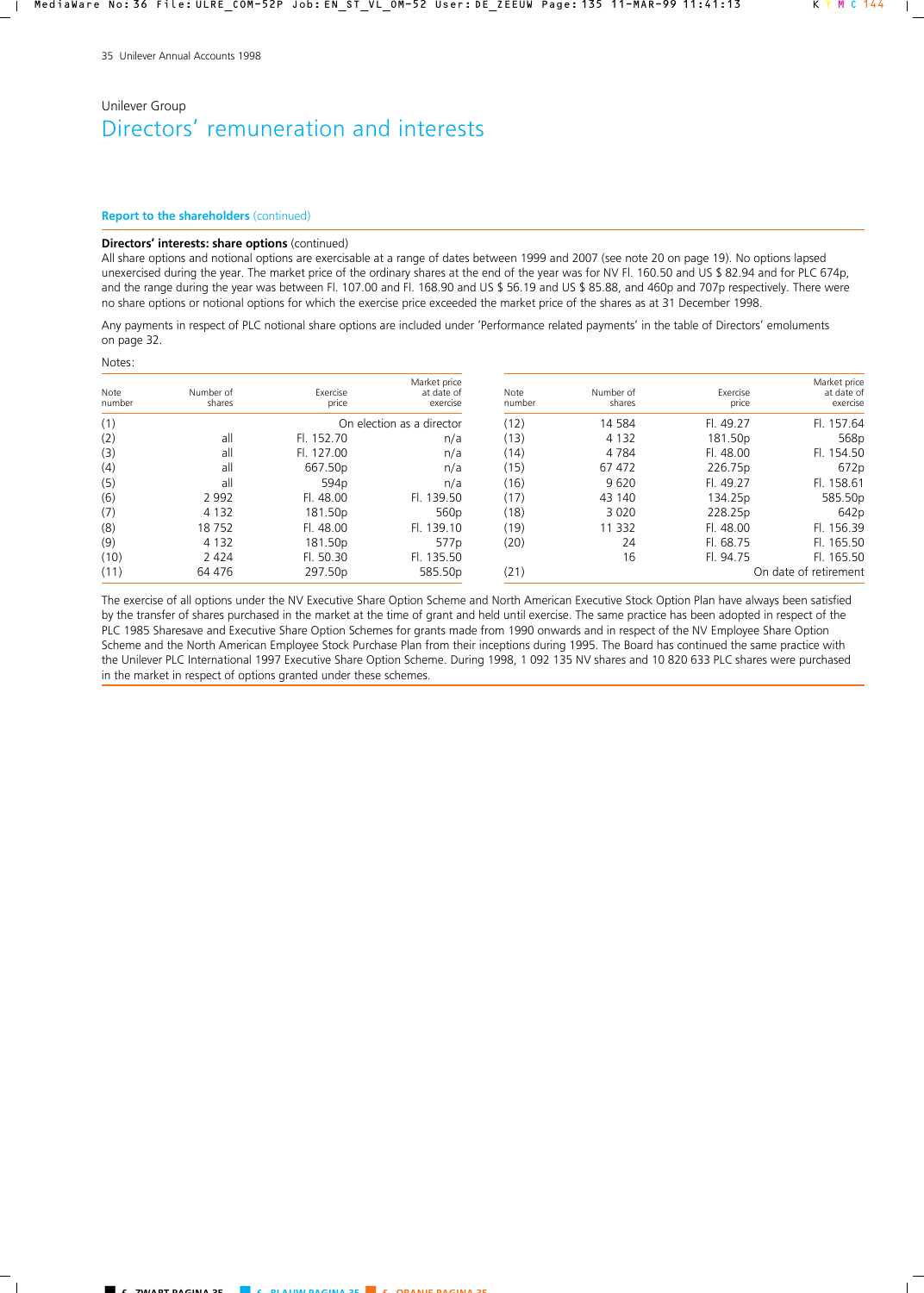#### **Report to the shareholders** (continued)

### **Directors' interests: share capital**

The interests in the share capitals of NV and PLC and their group companies of those who were directors at the end of 1998 and of their families were as shown in the tables below:

|                                        | 1 January                      | 31 December     |
|----------------------------------------|--------------------------------|-----------------|
| <b>NV</b> (ordinary shares)            |                                |                 |
| NWA FitzGerald                         | 4 0 0 0                        | 5 5 0 4         |
| A Burgmans                             |                                | 856             |
| A Kemner                               |                                | 870             |
| J Peelen                               |                                | 894             |
| <b>RM Phillips</b>                     | 7 200                          | 8694            |
| <b>PLC</b> (ordinary shares)           |                                |                 |
| NWA FitzGerald                         | 22 472                         | 33 140          |
|                                        | 175 632 840 (a)                | 175 632 840 (a) |
| RD Brown                               | 11 104                         |                 |
| A Burgmans                             | 7 7 0 4                        | 17894           |
| AC Butler                              | 22 3 28                        | 24 8 28         |
| H Eggerstedt                           | 12 652                         | 12 652          |
| A Kemner                               | 8 5 2 0                        | 14 684          |
| <b>RHP Markham</b>                     | $\underline{\hspace{1cm}}$ (b) | 43 140          |
| J Peelen                               |                                | 9 3 4 2         |
| <b>RM Phillips</b>                     |                                | 10 572          |
| Magarine Union (1930) Limited (shares) |                                |                 |
| NWA FitzGerald                         | $600$ (a)                      | 600 (a)         |

(a) Held jointly as a trustee of the Leverhulme Trust and the Leverhulme Trade Charities Trust with no beneficial interest.

(b) Upon election on 6 May 1998.

The directors, in common with other employees of PLC and its United Kingdom subsidiaries, have beneficial interests in the undermentioned NV and PLC ordinary shares acquired by the Unilever Employee Share Trusts for the purpose of satisfying options granted from 1990 onwards under the PLC 1985 Executive Share Option and Sharesave Schemes and the Unilever PLC International 1997 Executive Share Option Scheme.

|                                                                                                                     | Januarv    | 31 December |
|---------------------------------------------------------------------------------------------------------------------|------------|-------------|
| All directors – NV ordinary Fl. 1 shares                                                                            | -220 276   | 551802      |
| - PLC ordinary 1.25p shares                                                                                         | 42 951 985 | 39 623 389  |
| On election of RHP Markham as a director on 6 May 1998 the trusts held 39 837 354 PLC shares and 220 276 NV shares. |            |             |

Further information, including details of the NV and PLC ordinary shares acquired by certain group companies in connection with other share option schemes, is given in note 20 on pages 20 and 21.

The only change in the interests of the directors and of their families in NV and PLC ordinary shares between 31 December 1998 and 28 February 1999 was that the holdings of the Unilever Employee Share Trusts have reduced to 39 151 901 PLC shares.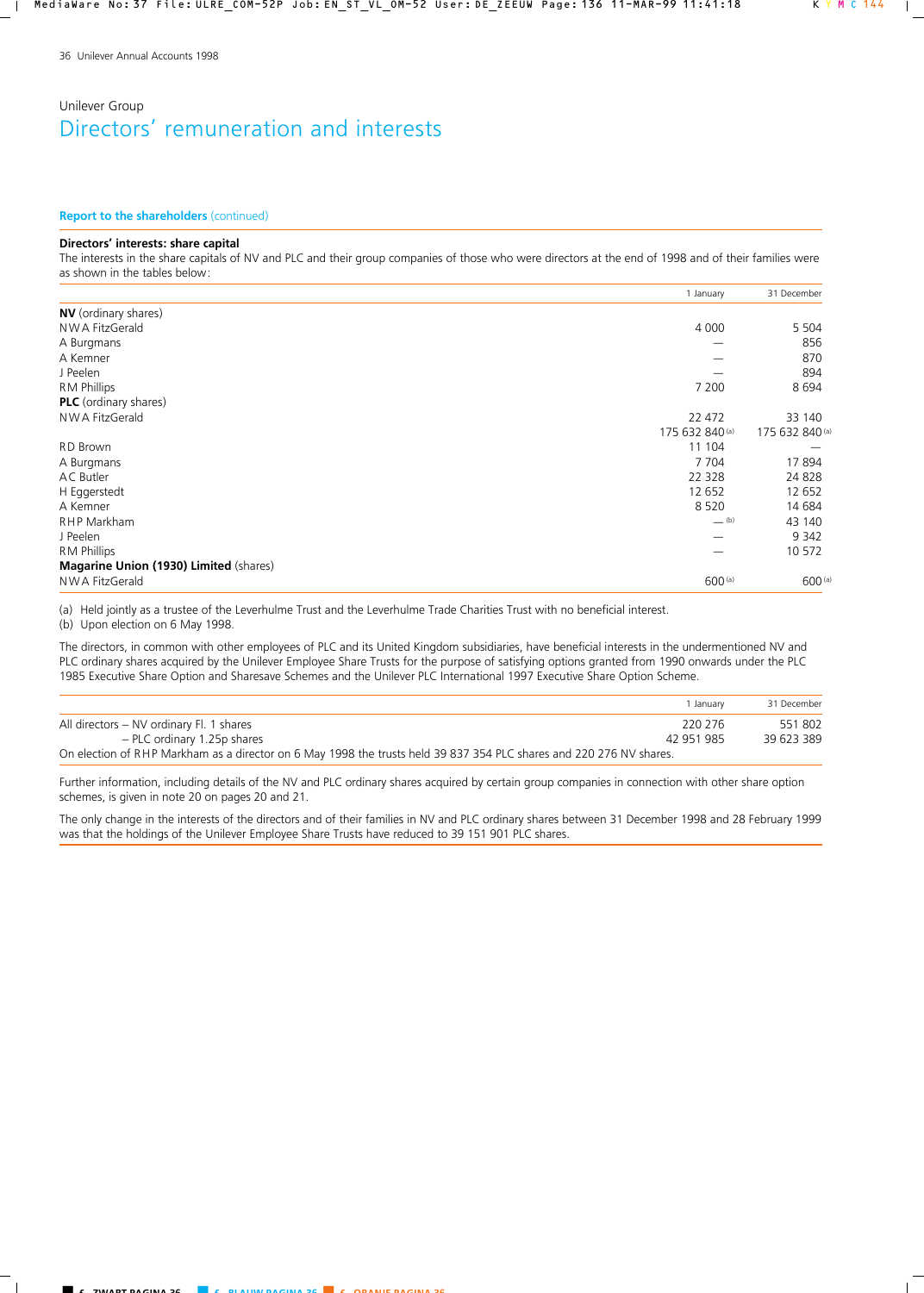#### **Report to the shareholders** (continued)

#### **Service contracts**

NV and PLC's Articles of Association require that at every Annual General Meeting all the directors shall retire from office. All directors' contracts of service with the Unilever Group are generally terminated no later than the end of the month in which the Annual General Meeting next before or after the director's 62nd birthday occurs.

Contracts are currently determinable by the employer at not less than two years' notice. Formerly, contracts were determinable by the employer at not less than three years' notice. The Remuneration Committee believes that this change for existing directors has brought their service contracts into line with the arrangements for the existing directors of many peer group companies. The Committee has noted the recommendation in the Combined Code in favour of one year contracts but continues to be concerned to have regard to best practice, as well as legal entitlements upon termination, in both the Netherlands and the United Kingdom. Developments in both countries are kept under regular review with respect to existing directors and new appointments.

The compensation payable to a director upon the termination of his service contract will be calculated in accordance with the law applicable. The directors have service contracts with both NV and PLC. The Remuneration Committee's aim is always to deal fairly with cases of termination whilst taking a robust line in minimising any such compensation. The Remuneration Committee has given due consideration to the recommendations contained in the Combined Code regarding the merits of providing explicitly in the directors' contracts of service provisions relating to compensation commitments in the event of early termination. However the companies have to take account of the law in the Netherlands that provides that, irrespective of what the service contract may say, the termination of employment for a reason other than misconduct or negligence entitles a long serving employee to compensation comparable to at least two year's remuneration. The Committee will continue to keep its current practice under review.

In 1998 two directors served for only part of the year. In 1997 three directors served for only part of the year.

#### **Advisory Directors**

The Advisory Directors are not formally members of the Boards of NV and PLC and are therefore excluded when reference is made to directors in the preceding text.

The remuneration of the Advisory Directors is decided by the Boards. Advisory Directors receive an annual fee and are reimbursed expenses incurred in attending meetings. They do not receive any performance related bonuses, pension provisions, share options or other forms of benefit.

The annual fee paid in 1998 to each of B Collomb, O Fanjul, FH Fentener van Vlissingen and HOCR Ruding was Fl. 80 000 and to each of Sir Derek Birkin, Sir Brian Hayes and Lord Wright of Richmond was £27 500. KOPöhl and JWKinnear retired during the year and received fees of Fl. 40 000 and £11 458 respectively. CX Gonzalez, H Kopper, Senator GJ Mitchell and Lady Chalker of Wallasey were appointed during the year and received fees of £17 969, Fl. 60 000, £4 583 and £18 333 respectively.

At the end of 1998 the aggregate interests of the Advisory Directors in the share capital of NV and PLC were 8 375 (1997: 7 960) ordinary shares of NV and 4 000 (1997: 4 240) ordinary shares of PLC.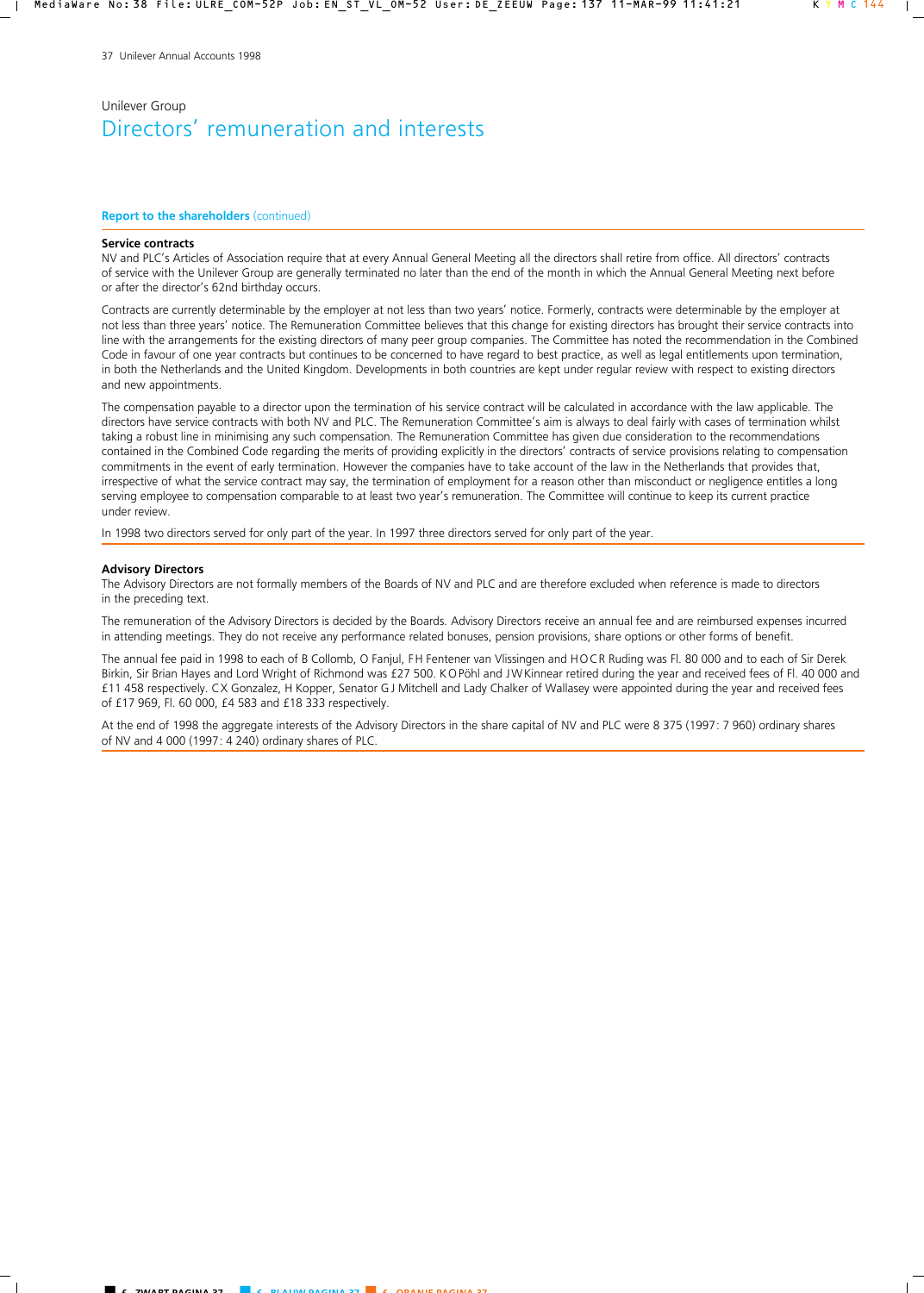# Unilever Group Principal group companies and fixed investments

as at 31 December 1998

The companies listed below and on pages 39 to 40 are those which in the opinion of the directors principally affect the amount of profit and assets shown in the Unilever Group accounts. The directors consider that those companies not listed are not significant in relation to Unilever as a whole.

Full information as required by Articles 379 and 414 of Book 2, Civil Code, in the Netherlands has been filed by Unilever N.V. with the Commercial Registry in Rotterdam.

Particulars of PLC group companies and other significant holdings as required by the United Kingdom Companies Act 1985 will be annexed to the next Annual Return of Unilever PLC.

The main activities of the companies listed below are indicated according to the following key:

| Ω |
|---|
|   |

Unless otherwise indicated the companies are incorporated and principally operate in the countries under which they are shown.

The letters NV or PLC after the name of each country indicate whether in the country concerned the shares in the companies listed are held directly or indirectly by NV and/or by PLC.

The percentage of equity capital directly or indirectly held by NV or PLC is shown in the margin, except where it is 100%. All percentages are rounded down to the nearest whole number.

## **Principal group companies**

| $\frac{9}{6}$        | <b>Europe</b>                                                                                                             |                  |
|----------------------|---------------------------------------------------------------------------------------------------------------------------|------------------|
|                      | Austria - NV<br>Eskimo-Iglo Ges.m.b.H.<br>Österreichische Unilever Ges.m.b.H.<br>Austria Frost Nahrungsmittel Ges. m.b.H. | F<br>FP<br>F     |
|                      | Belgium - NV<br>Unilever Belgium N.V.                                                                                     | <b>FPO</b>       |
|                      | Czech Republic – NV<br>Unilever ČR s.r.o.                                                                                 | FP               |
|                      | Denmark - NV<br>Unilever Danmark A/S                                                                                      | FP               |
|                      | Finland - NV<br>Suomen Unilever Oy                                                                                        | FP               |
| 99<br>99<br>99<br>99 | France - NV<br>Astra-Calvé S.A.<br>Boursin S.A.<br>Choky S.A.<br>Cogesal S.A.                                             | F<br>F<br>F<br>F |
| 99<br>99<br>99       | Elida Fabergé S.A.<br>Fralib S.A.<br>Frigedoc S.A.                                                                        | P<br>F<br>F      |
| 99<br>99<br>99       | Lever S.A.<br>Relais d'Or-Miko S.A.<br>Unilever France S.A.                                                               | P<br>F<br>Н      |

| %        | <b>Europe</b> (continued)                                                                                                                                                                                                                                                                                         |                                                 |
|----------|-------------------------------------------------------------------------------------------------------------------------------------------------------------------------------------------------------------------------------------------------------------------------------------------------------------------|-------------------------------------------------|
|          | Germany - NV<br>Deutsche Unilever GmbH<br>DiverseyLever GmbH<br>Fritz Homann Lebensmittelwerke GmbH<br>Frozen Fish International GmbH<br><b>HPC Deutschland GmbH</b><br>Langnese-Iglo GmbH<br>Meistermarken-Werke GmbH,<br>Spezialfabrik für Back- und Grossküchenbedarf<br>Union Deutsche Lebensmittelwerke GmbH | Н<br>P<br>F<br>F<br>P<br>F<br>F<br>F            |
| 51       | Greece - NV<br>'Elais' Oleaginous Products A.E.<br>Unilever Hellas A.E.B.E.                                                                                                                                                                                                                                       | F<br>FP                                         |
|          | Hungary – NV<br>Unilever Magyarország Beruházási Kft                                                                                                                                                                                                                                                              | FP                                              |
|          | <b>Ireland - PLC</b><br>Lever Fabergé Ireland Ltd.<br>Lyons Tea Ireland Ltd.<br>Van den Bergh Foods Ltd.<br>W. & C. McDonnell Ltd.                                                                                                                                                                                | P<br>F<br>F<br>F                                |
|          | Italy - NV<br>Unilever Italia SpA<br>Sagit SpA                                                                                                                                                                                                                                                                    | FP<br>F                                         |
| *        | The Netherlands - NV<br>DiverseyLever B.V.<br>Iglo-Ola B.V.<br>Lever Fabergé Europe-Sourcing Unit Bodegraven B.V.<br>Lever Fabergé Nederland B.V.<br>Loders Croklaan B.V.<br>Mora B.V.<br>Unilever N.V.<br>Unilever Nederland B.V.<br>UniMills B.V.<br>Van den Bergh Nederland B.V.                               | P<br>F<br>P<br>P<br>F<br>F<br>H.<br>н<br>F<br>F |
| 99       | Poland - NV<br>Unilever Polska S.A.                                                                                                                                                                                                                                                                               | FP                                              |
| 74<br>60 | Portugal - NV<br>IgloOlá-Distribuição de Gelados e de<br>Ultracongelados, Lda.<br>LeverElida-Distribuição de Produtos de Limpeza<br>e Higiene Pessoal, Lda.                                                                                                                                                       | F<br>P                                          |
| 99       | Romania – NV<br>Unilever Romania                                                                                                                                                                                                                                                                                  | FP                                              |
|          | Russia – NV<br>Unilever SNG                                                                                                                                                                                                                                                                                       | FP                                              |
|          | Slovakia – NV<br>Unilever Slovensko spol. sr. o.                                                                                                                                                                                                                                                                  | FP                                              |
| 99       | Spain - NV<br>Agra S.A.<br>Frigo S.A.<br>Frudesa S.A.<br>Unilever España S.A.                                                                                                                                                                                                                                     | F<br>F<br>F<br>ΗP                               |
|          |                                                                                                                                                                                                                                                                                                                   |                                                 |

\* See 'Basis of consolidation' on page 2.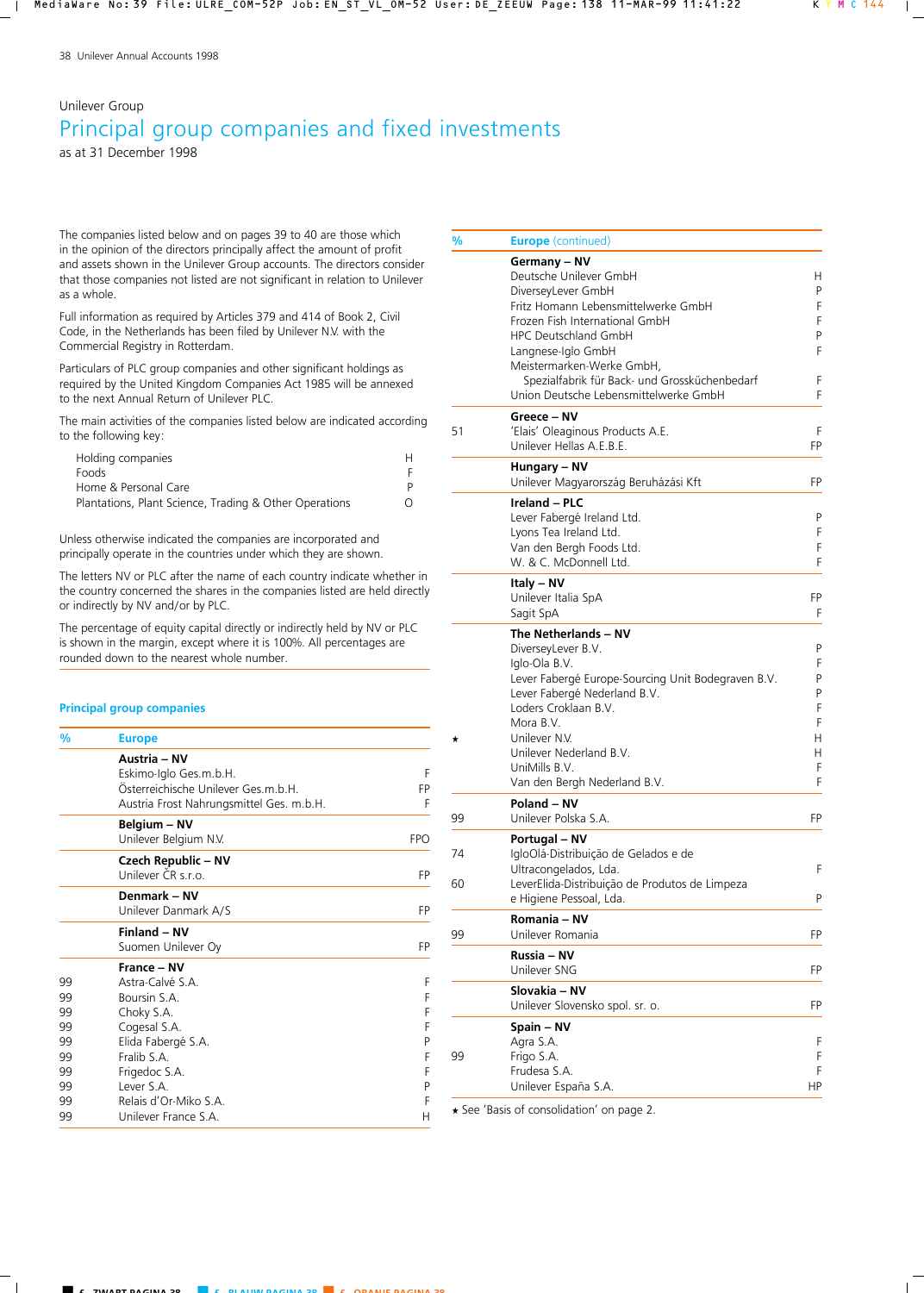# Unilever Group Principal group companies and fixed investments

as at 31 December 1998

## **Principal group companies** (continued)

| %  | <b>Europe</b> (continued)                                 |        |
|----|-----------------------------------------------------------|--------|
|    | Sweden - NV                                               |        |
|    | DiverseyLever AB                                          | P      |
|    | GB Glace AB                                               | F      |
|    | Lever Fabergé AB                                          | P      |
|    | Unilever Sverige AB                                       | H.     |
|    | Van den Bergh Foods AB                                    | F      |
|    | Switzerland - NV                                          |        |
|    | DiverseyLever A.G.                                        | P      |
|    | Lever Fabergé A.G.                                        | P      |
|    | Lipton-Sais                                               | F      |
|    | Pierrot-Lusso A.G.                                        | F      |
|    | Meina Holding A.G.                                        | H      |
|    | Sunlight A.G.                                             | 0      |
|    | Unilever Cosmetics International S.A.                     | P      |
|    | Unilever (Schweiz) A.G.                                   | 0      |
|    | Turkey – NV                                               |        |
| 82 | Lever Elida Temizlik ve Kişisel Bakım Ürünleri Sanayi     |        |
|    | ve Ticaret A.S.                                           | P      |
|    | Unikom Sanayi ve Ticaret A.Ş.                             | F      |
|    | Unilever Sanayi ve Ticaret Türk A.Ş.                      | F      |
|    | Unilever Tüketim Ürünleri Satış Pazarlama ve Ticaret A.Ş. | FP     |
|    | <b>United Kingdom - PLC</b>                               |        |
|    | Birds Eye Wall's Ltd.                                     | F      |
|    | Calvin Klein Cosmetics (UK) Ltd.                          | P      |
|    | DiverseyLever Ltd.                                        | P      |
|    | Elida Fabergé Ltd.                                        | P      |
|    | Elizabeth Arden Ltd.                                      | P      |
|    | Lever Brothers Ltd.                                       | P      |
|    | Lipton Ltd.                                               | F      |
|    | Unilever PLC                                              | н      |
|    | Unilever U.K. Central Resources Ltd.                      | Ο      |
|    | Unilever U.K. Holdings Ltd.                               | н      |
|    | Unipath Ltd.<br>Van den Bergh Foods Ltd.                  | P<br>F |
|    |                                                           |        |
| %  | <b>North America</b>                                      |        |
|    | Canada - PLC                                              |        |
|    | UL Canada Inc.                                            | FP     |
|    | Unilever Canada Limited                                   | H      |
|    | United States of America - NV $(75%)$ ; PLC $(25%)$       |        |
|    | Calvin Klein Cosmetics Company                            | P      |
|    | Diversey Lever, Inc.                                      | P      |
|    | Elizabeth Arden Co.                                       | P      |
|    | Good Humor-Breyers Ice Cream                              | F      |
|    | Gorton's                                                  | F      |

| %                    | <b>Africa and Middle East</b>                                                                                                                  |                  |
|----------------------|------------------------------------------------------------------------------------------------------------------------------------------------|------------------|
| 90                   | Côte d'Ivoire - PLC<br>Blohorn S.A.                                                                                                            | <b>FPO</b>       |
| 76                   | Democratic Republic of Congo – NV<br>Compagnie des Margarines, Savons et<br>Cosmétiques au Congo s.a.r.l.<br>Plantations et Huileries du Congo | FP<br>O          |
|                      | Dubai - PLC<br>Unilever Gulf Free Zone Establishment                                                                                           | O                |
| 60                   | Egypt – PLC<br>Fine Foods Egypt SAE<br>Lever Egypt SAE                                                                                         | F<br>P           |
| 67                   | Ghana - PLC<br>Unilever Ghana Ltd.                                                                                                             | <b>FPO</b>       |
| 50                   | <b>Israel - PLC</b><br>Glidat Strauss Ltd.<br>Lever Israel Ltd.                                                                                | F<br>P           |
| 88<br>61             | Kenya - PLC<br>Brooke Bond Kenya Ltd.<br>East Africa Industries Ltd.                                                                           | O<br>FP          |
|                      | Malawi - PLC<br>Lever Brothers (Malawi) Ltd.                                                                                                   | FP               |
|                      | Morocco - PLC<br>Lever Maroc S.A.                                                                                                              | P                |
| 50                   | Nigeria - PLC<br>Lever Brothers Nigeria PLC                                                                                                    | FP               |
| 49<br>49<br>49<br>49 | Saudi Arabia - PLC<br>Binzagr Lever Ltd.<br>Binzagr Lipton Ltd.<br>Binzagr Wall's Ltd.<br>Lever Arabia Ltd.                                    | P<br>F<br>F<br>P |
|                      | South Africa - PLC<br>Unilever South Africa (Pty.) Ltd.                                                                                        | FP               |
|                      | Tanzania - PLC<br>Brooke Bond Tanzania Ltd.                                                                                                    | O                |
|                      | Uganda - PLC<br>Unilever Uganda Ltd.                                                                                                           | FP               |
|                      | Zambia – PLC<br>Lever Brothers Zambia Limited                                                                                                  | FP               |
|                      | Zimbabwe – PLC<br>Lever Brothers (Private) Ltd.                                                                                                | FP               |

\* See 'Basis of consolidation' on page 2.

Unilever United States, Inc.

\* A division of Conopco, Inc., a subsidiary of Unilever United States, Inc.

\* Gorton's F<br>\* Lipton F \* Lipton F

\* Unilever Home & Personal Care USA P

Unilever Capital Corporation **O**<br>
Unilever Home & Personal Care USA P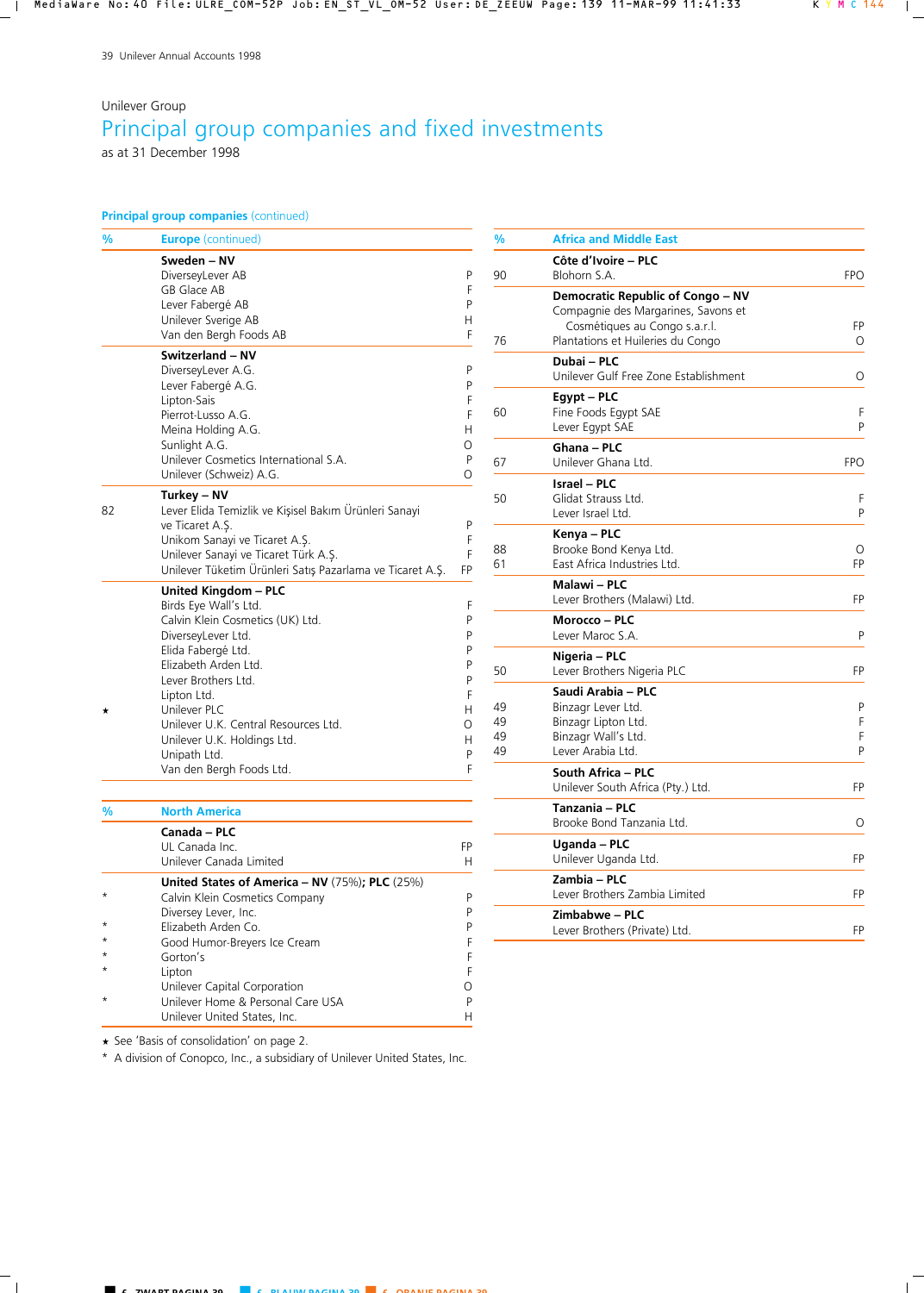# Unilever Group Principal group companies and fixed investments as at 31 December 1998

## **Principal group companies** (continued)

| %  | <b>Asia and Pacific</b>                                               |            |
|----|-----------------------------------------------------------------------|------------|
|    | Australia – PLC<br>Unilever Australia Ltd.                            | FP         |
|    | <b>Bangladesh – PLC</b>                                               |            |
| 61 | Lever Brothers Bangladesh Ltd.                                        | FP         |
| 60 | China – NV                                                            | F          |
| 70 | Guangdong Lipton Foods Company Ltd.<br>Hefei Lever Detergent Co. Ltd. | Ρ          |
| 90 | Shanghai Elida Co. Ltd.                                               | Ρ          |
| 54 | Shanghai Lever Company Ltd.                                           | P          |
| 50 | Shanghai Pond's Company Ltd.                                          | Ρ          |
| 50 | Shanghai Van den Bergh Company Ltd.                                   | F          |
|    | Unilever (China) Ltd.                                                 | H          |
|    | Unilever (Shanghai) Company Ltd.                                      | P          |
| 60 | Unilever (Shanghai) Toothpaste Company Ltd.                           | Ρ          |
| 97 | Wall's (China) Company Ltd.                                           | F<br>P     |
| 70 | ZhangJiaKou Unilever Detergent Co., Ltd.<br>China S.A.R. - NV         |            |
|    | Unilever Hong Kong Ltd.                                               | FP         |
|    | India - PLC                                                           |            |
| 51 | Hindustan Lever Ltd. (NV 2%)                                          | <b>FPO</b> |
|    | Indonesia - NV                                                        |            |
| 85 | P.T. Unilever Indonesia                                               | FP         |
|    | Japan – NV                                                            |            |
|    | Nippon Lever B.V.                                                     |            |
|    | (incorporated in the Netherlands)                                     | FP         |
|    | Japan - PLC                                                           |            |
|    | Lever Brothers Ltd.<br>(incorporated in the United Kingdom)           | P          |
|    |                                                                       |            |
| 70 | Malaysia - PLC<br>Unilever (Malaysia) Holdings Sdn. Bhd.              | FP         |
|    | Pamol Plantations Sdn. Bhd.                                           | Ο          |
|    | New Zealand - PLC                                                     |            |
|    | Unilever New Zealand Ltd.                                             | FP         |
|    | Pakistan – PLC                                                        |            |
| 69 | Lever Brothers Pakistan Ltd.                                          | FP         |
|    | <b>Philippines - NV</b>                                               |            |
|    | Unilever Philippines Inc.                                             | FP         |
|    | Singapore - PLC                                                       |            |
|    | Unilever Singapore Private Ltd.                                       | FP         |
|    | South Korea - NV<br>Unilever Korea                                    |            |
|    |                                                                       | P          |
|    | Sri Lanka - PLC<br>Unilever Ceylon Ltd.                               | FPO        |
|    | Taiwan - NV                                                           |            |
|    | Unilever Taiwan Ltd.                                                  | P          |
|    | Thailand - NV                                                         |            |
|    | Unilever Thai Holdings Ltd.                                           | FP         |
|    | Vietnam – NV                                                          |            |
| 66 | Lever VISO                                                            | P          |
| 66 | Lever HASO                                                            | P          |

| $\frac{9}{6}$ | <b>Latin America</b>                                                                     |          |
|---------------|------------------------------------------------------------------------------------------|----------|
|               | Argentina - NV<br>Unilever de Argentina S.A.                                             | FP       |
|               | <b>Bolivia - NV</b><br>Quimbol Lever S.A.                                                | FP       |
| 99            | <b>Brazil - NV</b><br>Indústrias Gessy Lever Ltda.<br>Kibon S.A. Indústrias Alimenticias | FP<br>F  |
|               | Chile - NV<br>Lever Chile S.A. (PLC 25%)                                                 | FP       |
|               | Colombia - NV<br>Unilever Andina (Colombia) S.A.                                         | FP       |
| 60            | El Salvador - NV<br>Industrias Unisola S.A.                                              | FP       |
|               | Mexico - NV<br>Anderson Clayton & Co. S.A.<br>Pond's de Mexico S.A. de C.V.              | FO.<br>P |
|               | <b>Netherlands Antilles - NV</b><br>Unilever Becumij N.V.                                | Ο        |
|               | Paraguay - NV<br>Unilever Capsa del Paraguay S.A.                                        | FP       |
| 72            | Peru - NV<br>Industrias Pacocha S.A.                                                     | FP       |
| 50            | Trinidad & Tobago - PLC<br>Lever Brothers West Indies Ltd.                               | FP       |
|               | Uruguay - NV<br>Sudy Lever S.A.                                                          | FP       |
|               | Venezuela - NV<br>Unilever Andina S.A.                                                   | FP       |

## **Principal fixed investments**

|               | <b>Joint ventures</b>                                                                   |   |
|---------------|-----------------------------------------------------------------------------------------|---|
| %             | <b>Europe</b>                                                                           |   |
|               | Portugal - NV                                                                           |   |
| 40            | FIMA - Produtos Alimentares, Lda.                                                       | F |
| $\frac{0}{0}$ | <b>North America</b>                                                                    |   |
| 50            | United States of America - NV $(75%)$ ; PLC $(25%)$<br>The Pepsi/Lipton Tea Partnership | F |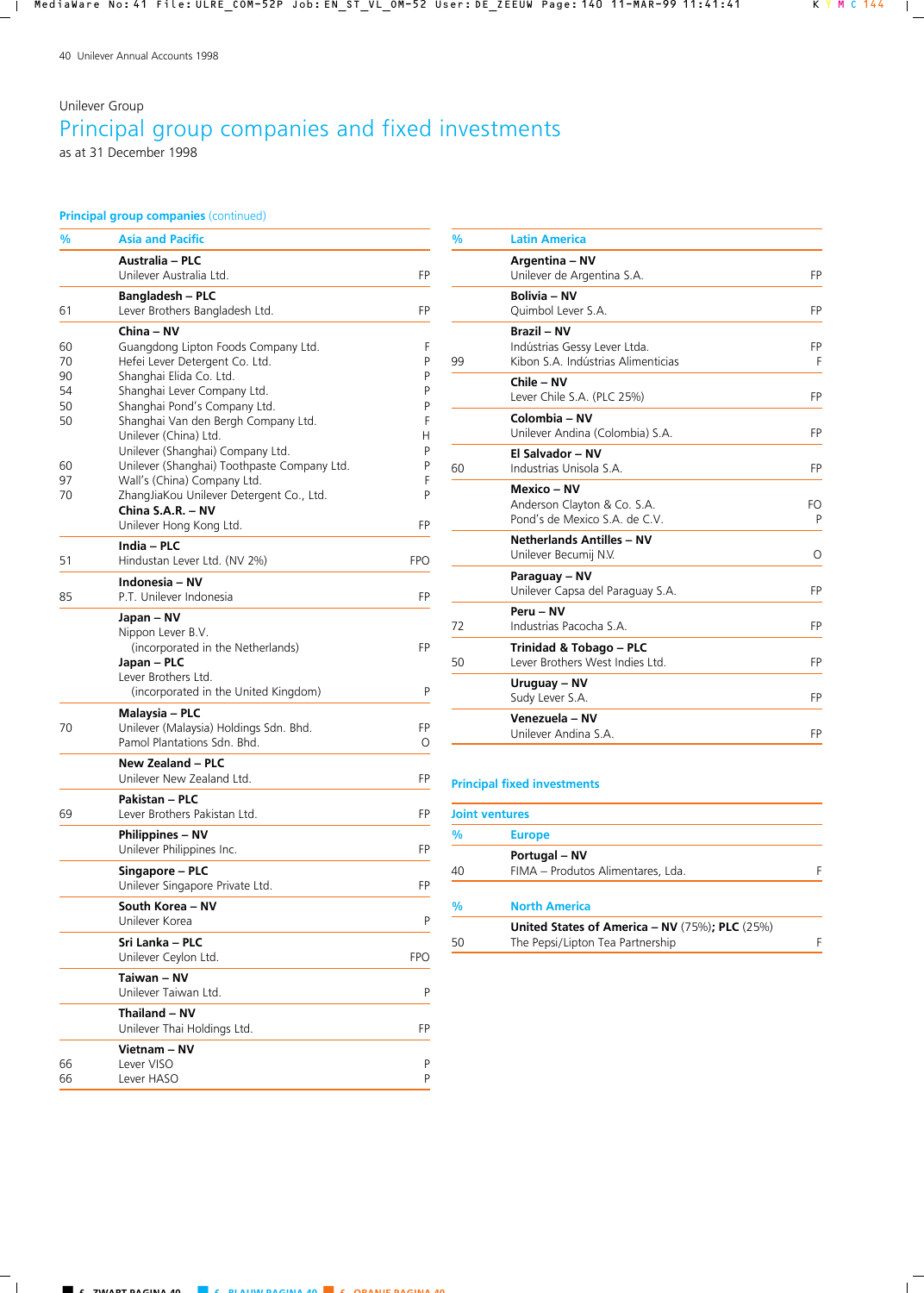# Unilever N.V. Company accounts

## **Balance sheet** as at 31 December

|                                               | Fl. million |         |
|-----------------------------------------------|-------------|---------|
|                                               | 1998        | 1997    |
| <b>Fixed assets</b>                           |             |         |
| Fixed investments                             | 1674        | 1795    |
| <b>Current assets</b>                         |             |         |
| Debtors                                       | 21 712      | 16 753  |
| Current investments                           | 587         | 661     |
| Cash at bank and in hand                      | 1 3 8 5     | 1 0 4 6 |
|                                               | 23 684      | 18 4 60 |
| <b>Creditors due within one year</b>          | (18380)     | (8884)  |
| <b>Net current assets</b>                     | 5 3 0 4     | 9 5 7 6 |
| <b>Total assets less current liabilities</b>  | 6978        | 11 371  |
| Creditors due after more than one year        | 3780        | 4 3 6 4 |
| <b>Provisions for liabilities and charges</b> | 349         | 307     |
| <b>Capital and reserves</b>                   | 2849        | 6 700   |
| Called up share capital:                      |             |         |
| Preferential share capital 20                 | 265         | 265     |
| Ordinary share capital 20                     | 642         | 642     |
|                                               | 907         | 907     |
| Share premium account                         | 52          | 52      |
| Profit retained and other reserves            | 1890        | 5 7 4 1 |
| <b>Total capital employed</b>                 | 6978        | 11 371  |

# **Profit and loss account** for the year ended 31 December

| Income from fixed investments after taxation | 6984  | 2 294 |
|----------------------------------------------|-------|-------|
| Other income and expenses                    | 190   | 716   |
| <b>Profit of the year</b>                    | 7 174 | 3010  |

Pages 7 to 28 and 38 to 42 contain the notes to the NV company accounts. For the information required by Article 392 of Book 2, Civil Code, refer to pages 6 and 43.

As the accounts of NV have been included in the consolidated accounts, the profit and loss account mentions only income from fixed investments after taxation as a separate item. The balance sheet includes the proposed profit appropriation.

## **The Board of Directors**

8 March 1999

References relate to a note on pages 19, 20 and 21.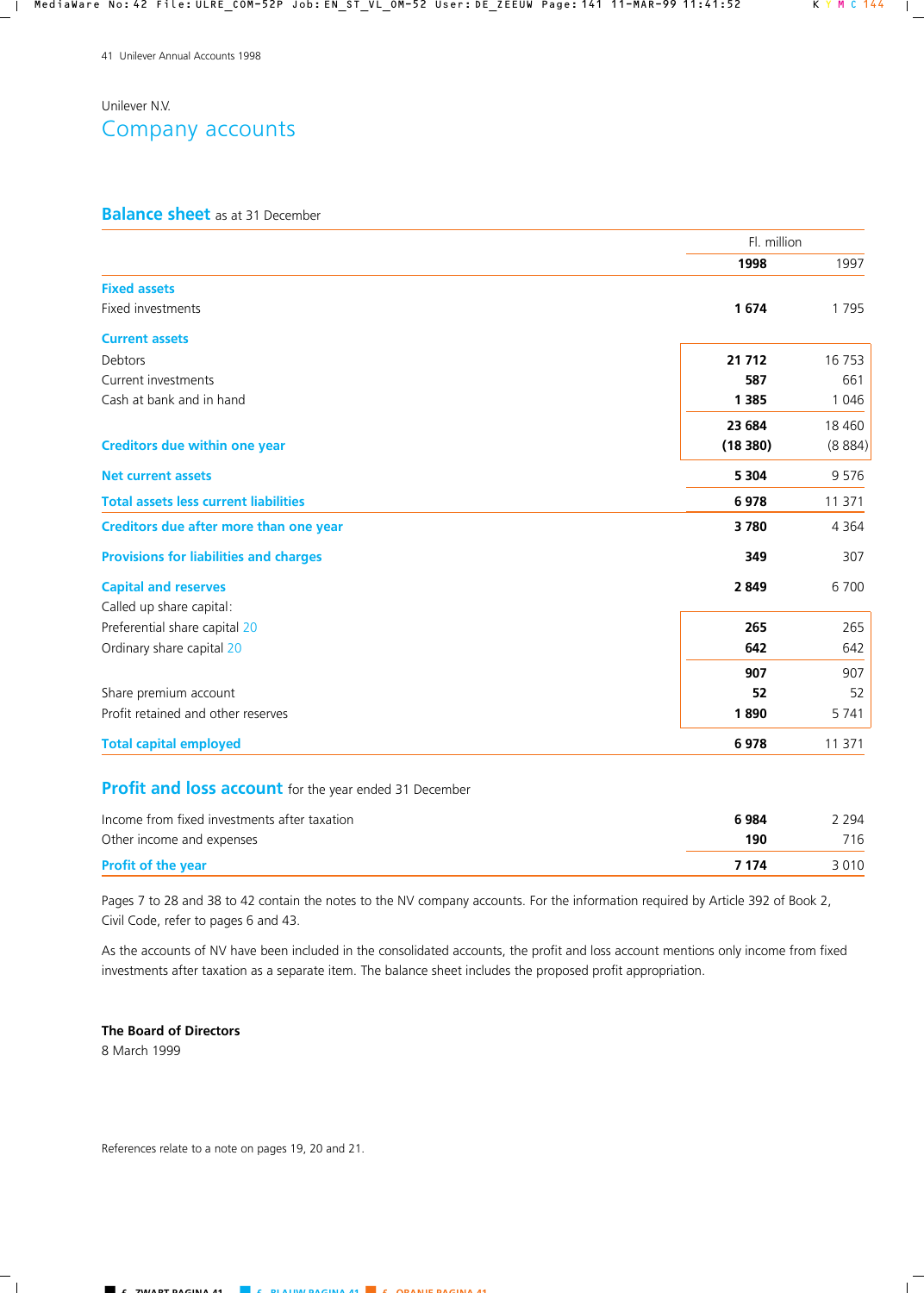# Unilever N.V. Notes to the company accounts

#### **Fixed investments**

|                           | Fl. million |      |
|---------------------------|-------------|------|
|                           | 1998        | 1997 |
| Shares in group companies | 1 674       | 1795 |

Shares in group companies are stated at cost in accordance with international accounting practice in various countries, in particular the United Kingdom. The cost of NV shares purchased and held by group companies has been deducted from this heading.

| Movements during the year: |  |  |
|----------------------------|--|--|
|                            |  |  |

| 1 January                         | 1 795 |
|-----------------------------------|-------|
| Transfer of shares from/(to)      |       |
| group companies                   |       |
| NV shares held by group companies | (121) |
| Other movements                   |       |
| 31 December                       | 1 674 |

#### **Debtors**

| Loans to group companies                                                                               | 7935       | 7 972      |
|--------------------------------------------------------------------------------------------------------|------------|------------|
| Other amounts owed by group<br>companies<br>Amounts owed by undertakings<br>in which the company has a | 13 338     | 8493       |
| participating interest<br>Other                                                                        | 155<br>284 | 154<br>134 |
|                                                                                                        | 21 712     | 16 753     |
| Of which due after more than<br>one year                                                               | 2810       | 3 341      |
| <b>Current investments</b>                                                                             |            |            |
| Listed stocks                                                                                          | 587        | 661        |
| Cost of current investments                                                                            | 570        | 655        |

### **Cash at bank and in hand**

| This includes amounts for which |         |     |
|---------------------------------|---------|-----|
| repayment notice is required of | 1 1 6 9 | 743 |

### **Creditors**

| 22      |
|---------|
|         |
|         |
| 132     |
| 495     |
|         |
| 6929    |
| 115     |
| 191     |
| 958     |
| 42      |
| 8884    |
|         |
| 4338    |
| 26      |
| 4 3 6 4 |
|         |
|         |
| 1 768   |
|         |

### References relate to a note on page 17.

### **Provisions for liabilities and charges**

|                                                              | Fl. million |             |
|--------------------------------------------------------------|-------------|-------------|
|                                                              | 1998        | 1997        |
| Pension provisions<br>Deferred taxation and other provisions | 275<br>74   | 328<br>(21) |
|                                                              | 349         | 307         |
| Of which due within one year                                 | 41          | (8)         |

## **Ordinary share capital**

Shares numbered 1 to 2 400 are held by a subsidiary of NV and a subsidiary of PLC. Additionally, 5 704 638 Fl. 1 ordinary shares are held by other group companies and trusts. Full details are given in note 20 on pages 19, 20 and 21.

### **Share premium account**

For the application of Article 44 of the Income Tax Act 1964 only a small part, if any, of the premium shown in the balance sheet is available for issue of tax free bonus shares.

## **Profit retained and other reserves**

| Profit retained 31 December                                | 2 3 8 8 | 6 1 1 8 |
|------------------------------------------------------------|---------|---------|
| Cost of NV shares purchased<br>and held by group companies | (498)   | (377)   |
| Balance 31 December                                        | 1890    | 5 741   |

Profit retained shown in the company accounts and the notes thereto is less than the amount shown in the consolidated balance sheet, mainly because only part of the profits of group companies has been distributed in the form of dividends.

### **Contingent liabilities**

These are not expected to give rise to any material loss and include guarantees given for group and other companies, under which amounts outstanding at 31 December were:

| Group companies<br>Other             | 4 3 0 3 | 3 2 3 1 |
|--------------------------------------|---------|---------|
|                                      | 4303    | 3 2 3 2 |
| Of the above, guaranteed also by PLC | 868     | 1 351   |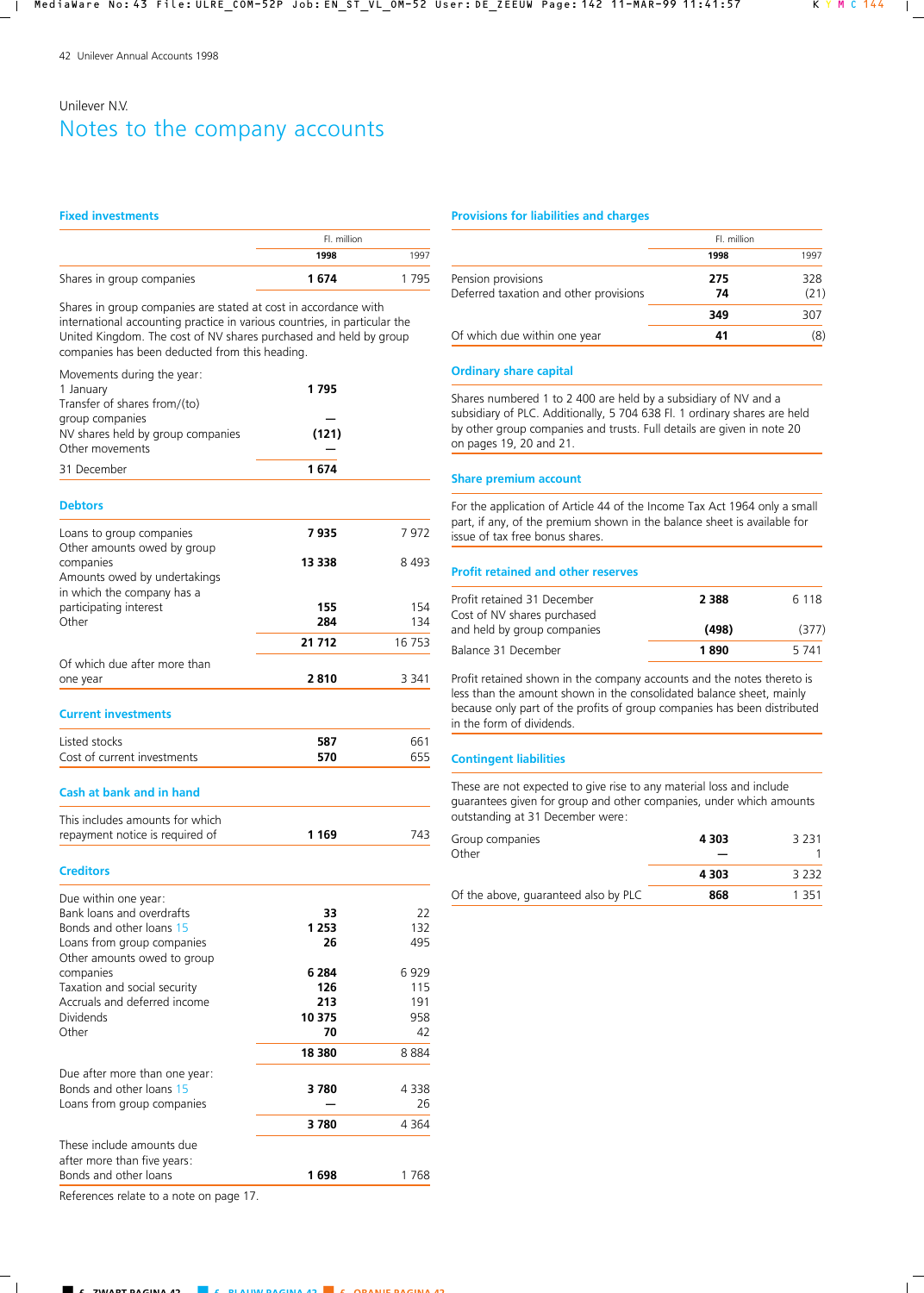# Unilever N.V. Further statutory information

### **The rules for profit appropriation in the Articles of Association** (summary of Article 41)

The profit of the year is applied firstly to the reserves required by law or by the Equalisation Agreement, secondly to cover losses of previous years, if any, and thirdly to the reserves deemed necessary by the Board of Directors. Dividends due to the holders of the Cumulative Preference Shares, including any arrears in such dividends, are then paid; if the profit is insufficient for this purpose, the amount available is distributed to them in proportion to the dividend percentages of their shares. Any profit remaining thereafter is at the disposal of the General Meeting. Distributions from this remaining profit are made to the holders of the ordinary shares pro rata to the nominal amounts of their holdings. The general meeting can only decide to make distributions from reserves on the basis of a proposal by the Board and in compliance with the law and the Equalisation Agreement.

|                                  | Fl. million |         |
|----------------------------------|-------------|---------|
|                                  | 1998        | 1997    |
| Proposed profit appropriation    |             |         |
| Profit of the year               | 7 174       | 3 0 1 0 |
| Preference dividends             | (15)        | (15)    |
| Profit at disposal of the Annual |             |         |
| General Meeting of shareholders  | 7 159       | 2 9 9 5 |
| Ordinary dividends               | (10889)     | (1428)  |
| Profit of the year retained      | (3 730)     | 1 5 6 7 |
| Profit retained - 1 January      | 6 1 1 8     | 4 5 5 1 |
| Profit retained - 31 December    | 2 3 8 8     | 6 1 1 8 |

**Special controlling rights under the Articles of Association**

See note 20 on page 19.

### **Auditors**

Unilever's auditors, Coopers & Lybrand, merged with Price Waterhouse on 1 July 1998, following which Coopers & Lybrand N.V. changed its name to PricewaterhouseCoopers N.V. and continued as auditors under its new name. This appointment will end at the conclusion of the Annual General Meeting on 4 May 1999. A resolution will be proposed at the Annual General Meeting for the reappointment of PricewaterhouseCoopers N.V. as auditors of NV.

#### **JWB Westerburgen SG Williams**

Joint Secretaries of Unilever N.V. 8 March 1999

### **Corporate Centre**

Unilever N.V. Weena 455 PO Box 760 3000 DK Rotterdam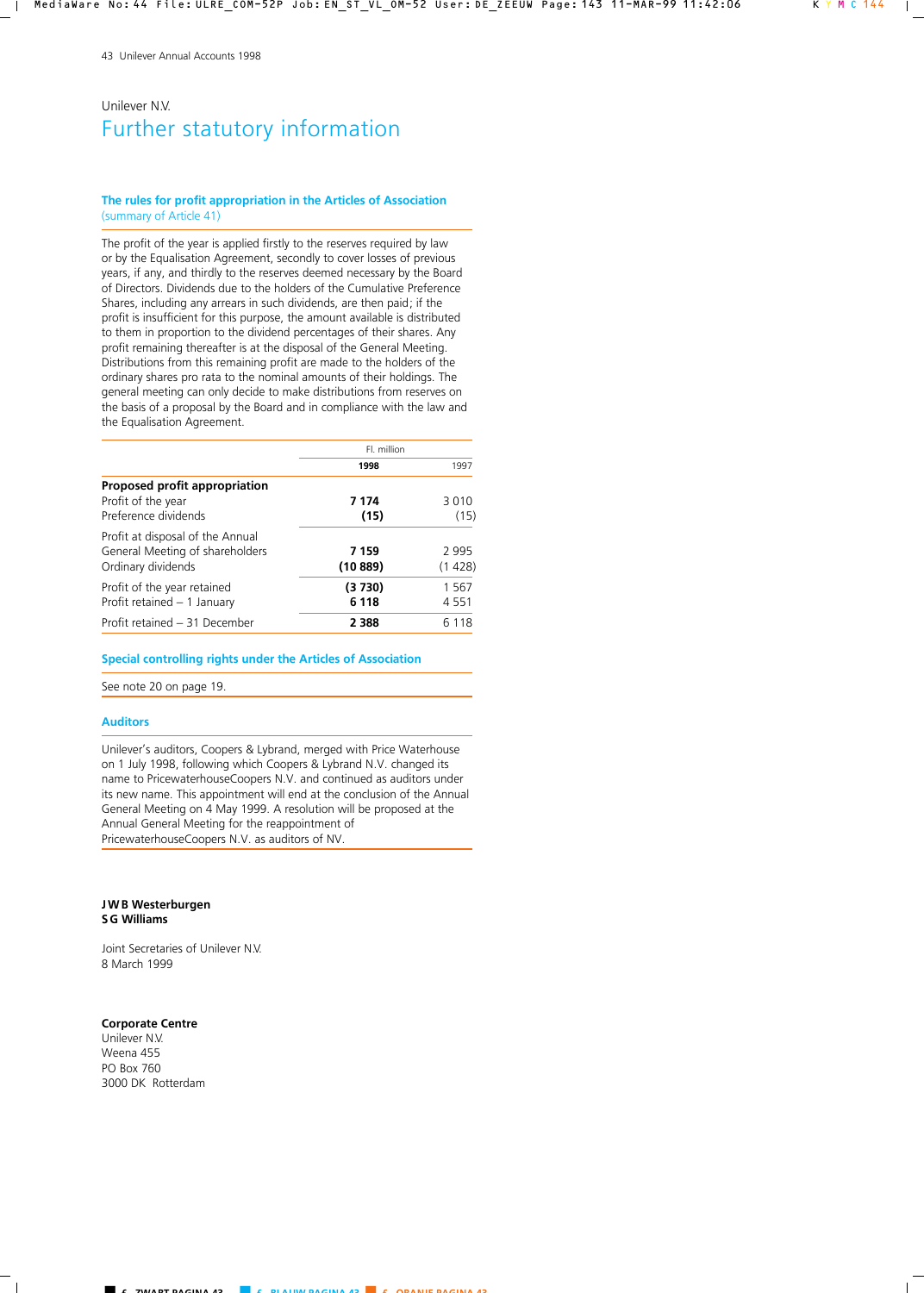# Unilever PLC Company accounts

## **Balance sheet** as at 31 December

|                                              | £ million |         |  |
|----------------------------------------------|-----------|---------|--|
|                                              | 1998      | 1997    |  |
| <b>Fixed assets</b>                          |           |         |  |
| Fixed investments                            | 1421      | 1 2 8 4 |  |
| <b>Current assets</b>                        |           |         |  |
| Cash and current investments                 | 501       | 4       |  |
| Debtors due within one year                  | 2 2 4 8   | 486     |  |
| Debtors due after more than one year         |           | 45      |  |
|                                              | 2 7 4 9   | 535     |  |
| <b>Creditors due within one year</b>         | (3406)    | (777)   |  |
| <b>Net current liabilities</b>               | (657)     | (242)   |  |
| <b>Total assets less current liabilities</b> | 764       | 1 0 4 2 |  |
| Creditors due after more than one year       |           |         |  |
| <b>Capital and reserves</b>                  | 764       | 1 0 4 2 |  |
| Called up share capital 20                   | 41        | 41      |  |
| Share premium account                        | 94        | 94      |  |
| Capital redemption reserve 22                | 11        | 11      |  |
| Profit retained                              | 618       | 896     |  |
| <b>Total capital employed</b>                | 764       | 1 0 4 2 |  |

All amounts included in capital and reserves are classified as equity as defined under United Kingdom Financial Reporting Standard 4.

As permitted by Section 230 of the United Kingdom Companies Act 1985, PLC's profit and loss account does not accompany its balance sheet.

On behalf of the Board of Directors

**N W A FitzGerald** Chairman **M Tabaksblat** Vice-Chairman

8 March 1999

References relate to notes on pages 19 to 21.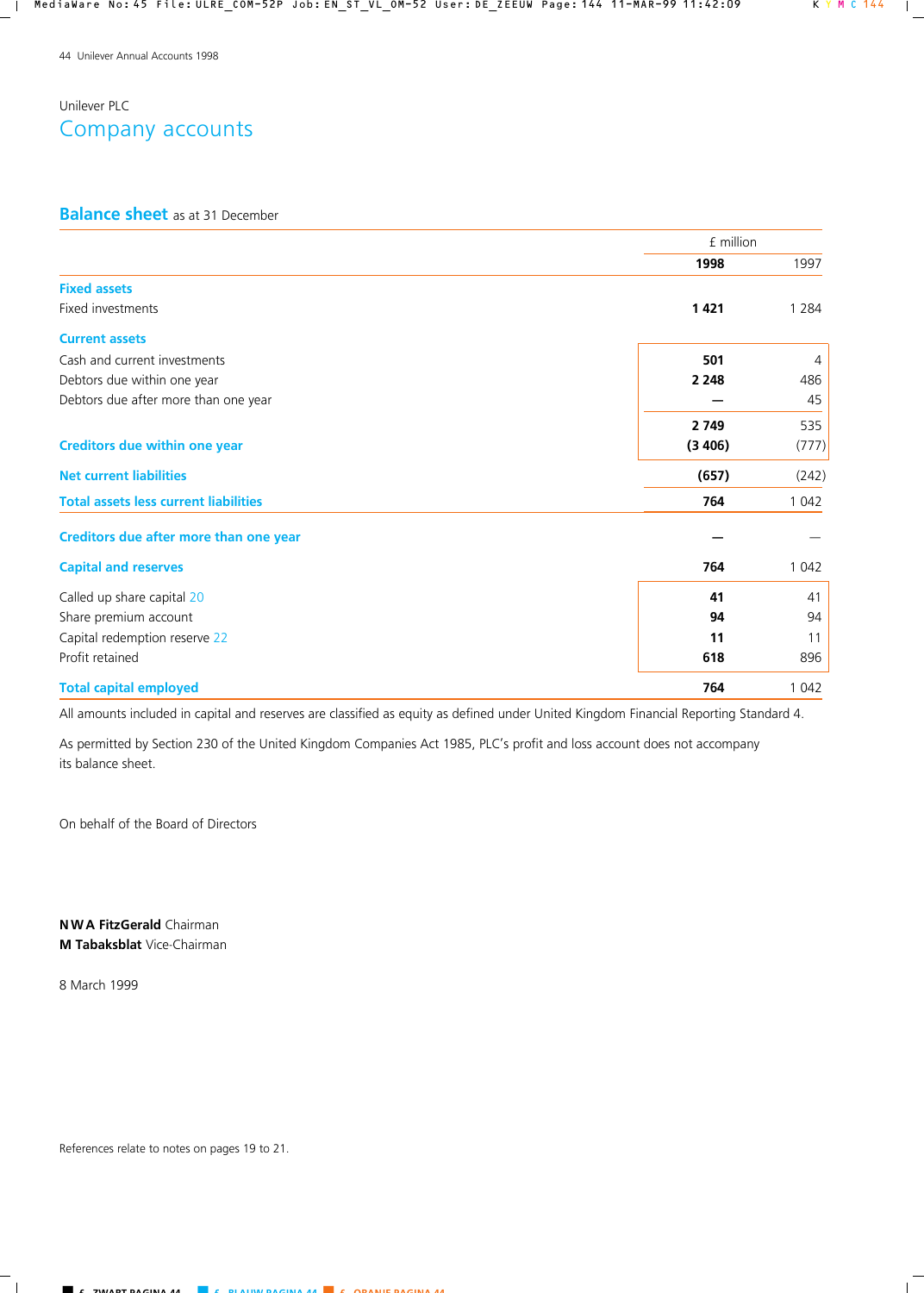# Unilever PLC Notes to the company accounts

### **Fixed investments**

|                                                           | £ million |         |
|-----------------------------------------------------------|-----------|---------|
|                                                           | 1998      | 1997    |
| Shares in group companies<br>Book value of shares held in | 1 2 7 2   | 1 1 4 9 |
| connection with share options                             | 149       | 135     |
|                                                           | 1 4 2 1   | 1 284   |

## **Shares in group companies**

Shares in group companies are stated at cost or valuation, less amounts written off.

### Movements during the year:

| 1 January                                       | 1 1 4 9 |     |
|-------------------------------------------------|---------|-----|
| Additions                                       | 144     |     |
| <b>Disposals</b>                                | (21)    |     |
| 31 December                                     | 1 2 7 2 |     |
| Shares held in connection<br>with share options |         |     |
| Movements during the year:                      |         |     |
| 1 January                                       | 135     |     |
| Additions                                       | 41      |     |
| <b>Disposals</b>                                | (27)    |     |
| 31 December                                     | 149     |     |
| <b>Debtors</b>                                  |         |     |
| Due within one year:                            |         |     |
| Amounts owed by group companies                 | 2 246   | 477 |

| Other                           |         | q   |
|---------------------------------|---------|-----|
|                                 | 2 2 4 8 | 486 |
| Due after more than one year:   |         |     |
| Amounts owed by group companies |         |     |
| Advance Corporation Tax         |         | 45  |
|                                 |         | 45  |
| Total debtors                   | 2 2 4 8 | 531 |

### **Creditors**

|                                                                          | £ million |         |
|--------------------------------------------------------------------------|-----------|---------|
|                                                                          | 1998      | 1997    |
| Due within one year:                                                     |           |         |
| Amounts owed to group companies                                          | 949       | 380     |
| Bonds and other loans 15                                                 |           | 100     |
| Taxation and social security                                             | 36        | 99      |
| Dividends                                                                | 2406      | 181     |
| Other                                                                    | 15        | 17      |
|                                                                          | 3406      | 777     |
| Due after more than one year:                                            |           |         |
| Bonds and other loans 15                                                 |           |         |
| <b>Profit retained</b>                                                   |           |         |
| 1 January                                                                | 896       | 879     |
| Goodwill movements                                                       |           |         |
| Profit of the year                                                       | 2 2 2 2   | 288     |
| Dividends on ordinary<br>and deferred shares                             | (2500)    | (271)   |
|                                                                          |           |         |
| 31 December                                                              | 618       | 896     |
| <b>Contingent liabilities</b>                                            |           |         |
| These are not expected to give                                           |           |         |
| rise to any material loss and include                                    |           |         |
| guarantees given for group                                               |           |         |
| companies, under which amounts                                           |           |         |
| outstanding at 31 December were:                                         | 1038      | 1 2 1 6 |
| Of the above, guaranteed also by NV                                      | 278       | 405     |
| <b>Remuneration of auditors</b>                                          |           |         |
| Parent company audit fee                                                 | 1.1       | 0.8     |
| Payments for non-audit services                                          |           |         |
| provided by PricewaterhouseCoopers                                       |           |         |
| United Kingdom                                                           |           | 4.1     |
| The payments for non-audit services to PricewaterhouseCoopers            |           |         |
| are made up of payments to PricewaterhouseCoopers and to                 |           |         |
| Coopers & Lybrand, the previous auditor for the period 1 January 1998 to |           |         |
| 30 June 1998. In addition, £500 000 was paid to Price Waterhouse for     |           |         |
| non-audit services in the United Kingdom in the period 1 January 1998 to |           |         |
| 30 June 1998. Non-audit fees in 1997 comprise solely amounts paid to     |           |         |
| Coopers & Lybrand.                                                       |           |         |

## **Profit appropriation**

The proposed appropriation of the profit of PLC is as follows:

| Interim and recommended                |       |     |
|----------------------------------------|-------|-----|
| final dividends                        | 2 500 | 271 |
| Profit of the year retained            | (278) |     |
| Beforences relate to a note on nage 17 |       |     |

References relate to a note on page 17.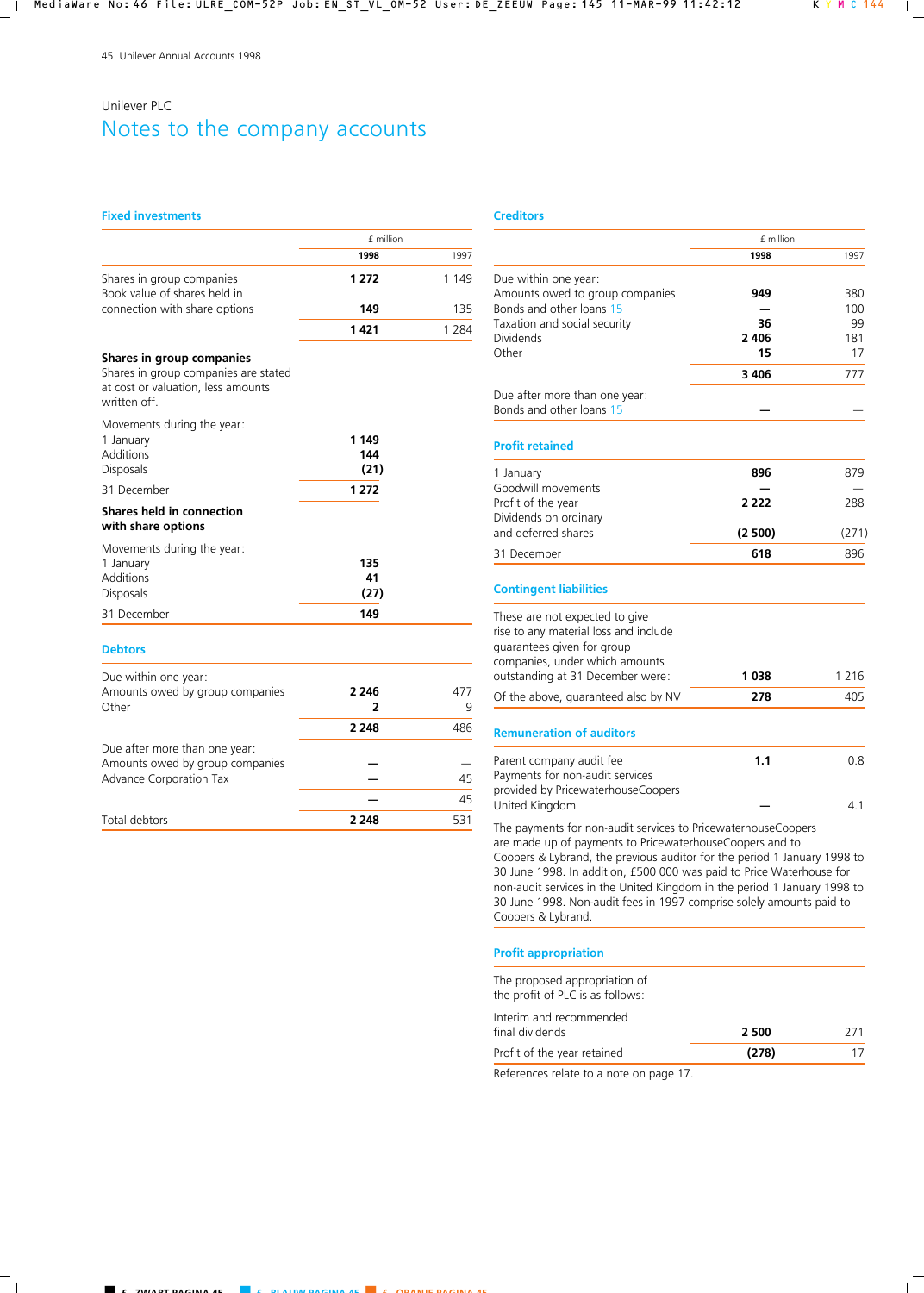# Unilever PLC Further statutory information and other information

## **Capital and membership**

## At 31 December 1998 PLC had 103 137 ordinary shareholdings.

The following table analyses the registered holdings of PLC's 1.25p ordinary shares at 31 December 1998.

| $\frac{0}{0}$ | Total<br>shares held | $\frac{0}{0}$ | Number<br>of holdings |        | Number of shares |                                 |
|---------------|----------------------|---------------|-----------------------|--------|------------------|---------------------------------|
| 0.48          | 15 754 453           | 24.96         | 25 743                | 1 000  |                  | $\hspace{0.1mm}-\hspace{0.1mm}$ |
| 1.62          | 52 785 362           | 30.16         | 31 103                | 2 500  |                  | $1001 -$                        |
| 2.38          | 77 582 608           | 20.74         | 21 3 8 8              | 5 000  |                  | $2501 -$                        |
| 3.00          | 97 628 639           | 13.16         | 13 572                | 10 000 |                  | $5001 -$                        |
| 3.46          | 112 925 776          | 7.17          | 7 3 9 6               | 25 000 |                  | $10001 -$                       |
| 2.01          | 65 467 290           | 1.86          | 1915                  | 50 000 |                  | $25001 -$                       |
| 1.64          | 53 644 796           | 0.74          | 765                   |        | 100 000          | $50001 -$                       |
| 8.89          | 289 900 418          | 0.88          | 912                   |        |                  | 100 001 - 1 000 000             |
| 76.52         | 2 495 006 298        | 0.33          | 343                   |        | 000 000          | Over                            |
| 100.00        | 3 260 695 640        | 100.00        | 103 137               |        |                  |                                 |

## **Substantial interests in the share capital of PLC**

The Register maintained by PLC pursuant to Section 211 of the Companies Act 1985 shows that at the date of signing the Report and Accounts 175 632 840 ordinary shares in PLC, representing approximately 5% of the issued ordinary capital, were held jointly by Sir Michael Angus, The Rt Hon The Viscount Leverhulme, Sir Michael Perry, NWA FitzGerald and Dr. JIW Anderson as trustees of the Leverhulme Trust and the Leverhulme Trade Charities Trust.

The Register also shows the following interests in PLC's Ordinary and Deferred capital on that date:

| Holder                     | Class    | Approximate<br>% held |
|----------------------------|----------|-----------------------|
| Prudential Corporation plc | Ordinary | 5                     |
| N.V. Elma                  | Deferred | 50                    |
| United Holdings Limited    | Deferred | 50                    |

## **Directors' interests**

The Register of Directors' Interests in the share capital of PLC and its subsidiaries, which contains full details of the directors' PLC shareholdings and options, is open to inspection by shareholders and will be open for inspection at the Annual General Meeting.

## **Employee involvement and communication**

Unilever's companies maintain formal processes to inform, consult and involve employees and their representatives. External benchmarks, such as Investors in People and the European Foundation for Quality Management, are employed to ensure that Unilever is at the forefront of best practice.

The European Works Council, which met for the first time in 1997 and embraces employee representatives from 15 countries of Western Europe, has become a more effective part of the programme of information and consultation, with a continuing dialogue during the year with the employee co-ordinating committee complementing the plenary meeting that takes place each year.

The directors' reports of the United Kingdom group companies contain more details about how they have communicated with their employees during 1998.

### **Equal opportunities and people with disabilities**

Every Unilever company in the United Kingdom has an equal opportunities policy and action plans are reviewed annually and pursued within each company. In addition, resources are provided from Unilever's United Kingdom National Management to help companies develop best practice.

The directors' reports of these companies contain statements describing the positive approach of group companies to the employment, and continued employment, of people with disabilities.

## **Charitable and other contributions**

During the year group companies made financial contributions of £4 million to United Kingdom charitable organisations and assisted them with a further £1 million of support in other forms. No contribution was made for political purposes. In addition, £2 million was invested in the Unilever Centre for Molecular Sciences Informatics at Cambridge University.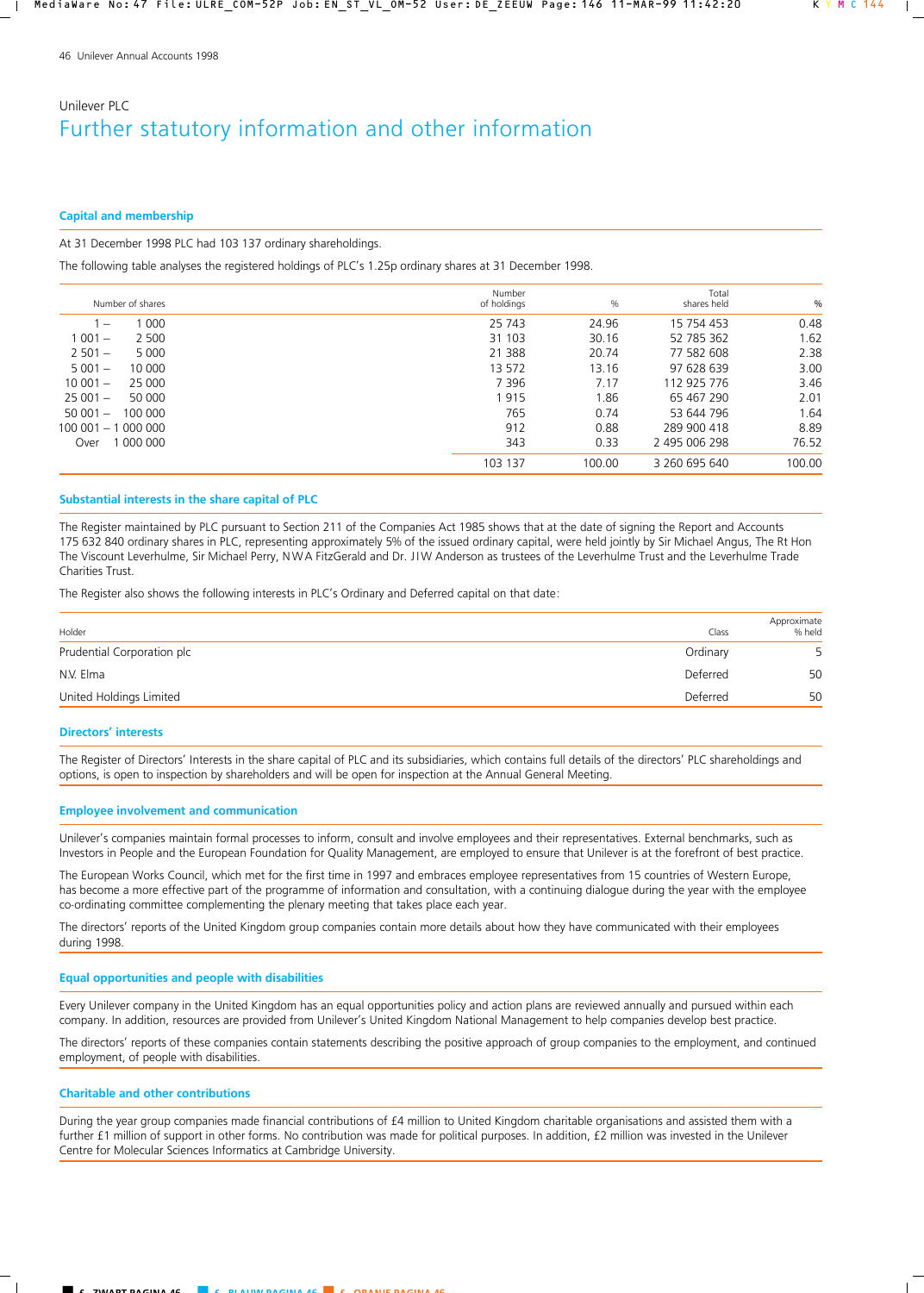# Unilever PLC Further statutory information and other information

#### **Supplier payment policies**

Individual operating companies are responsible for agreeing the terms and conditions under which business transactions with their suppliers are conducted. The directors' reports of United Kingdom operating companies give information about their supplier payment policies as required by the Companies Act. PLC, as a holding company, does not itself make any relevant payments in this respect.

#### **Interests in land**

The majority of Unilever's land and buildings are used for the productive and distributive activities of the Group and are not held for resale. The directors take the view that any difference between their market value and the amount at which they are included in the balance sheet is not of such significance as to require that attention be drawn to it, as would be required by Schedule 7 (Part I) of the United Kingdom Companies Act 1985.

#### **Auditors**

Unilever's auditors, Coopers & Lybrand, merged with Price Waterhouse on 1 July 1998, following which Coopers & Lybrand resigned and the directors appointed the new firm, PricewaterhouseCoopers as auditors. This appointment will end at the conclusion of the Annual General Meeting. Special Notice, pursuant to Sections 379 and 388 of the Companies Act 1985, has been received of a resolution that will be proposed at the Annual General Meeting on 4 May 1999 for the reappointment of PricewaterhouseCoopers as auditors of PLC.

### **By Order of the Board**

**JWB Westerburgen SG Williams**

Joint Secretaries of Unilever PLC 8 March 1999

**Unilever PLC Registrars** Lloyds TSB Registrars 54 Pershore Road South Birmingham B22 1AD

#### **Corporate Centre**

Unilever PLC PO Box 68 Unilever House Blackfriars London EC4P 4BQ

Unilever PLC Registered Office Port Sunlight Wirral Merseyside L62 4ZA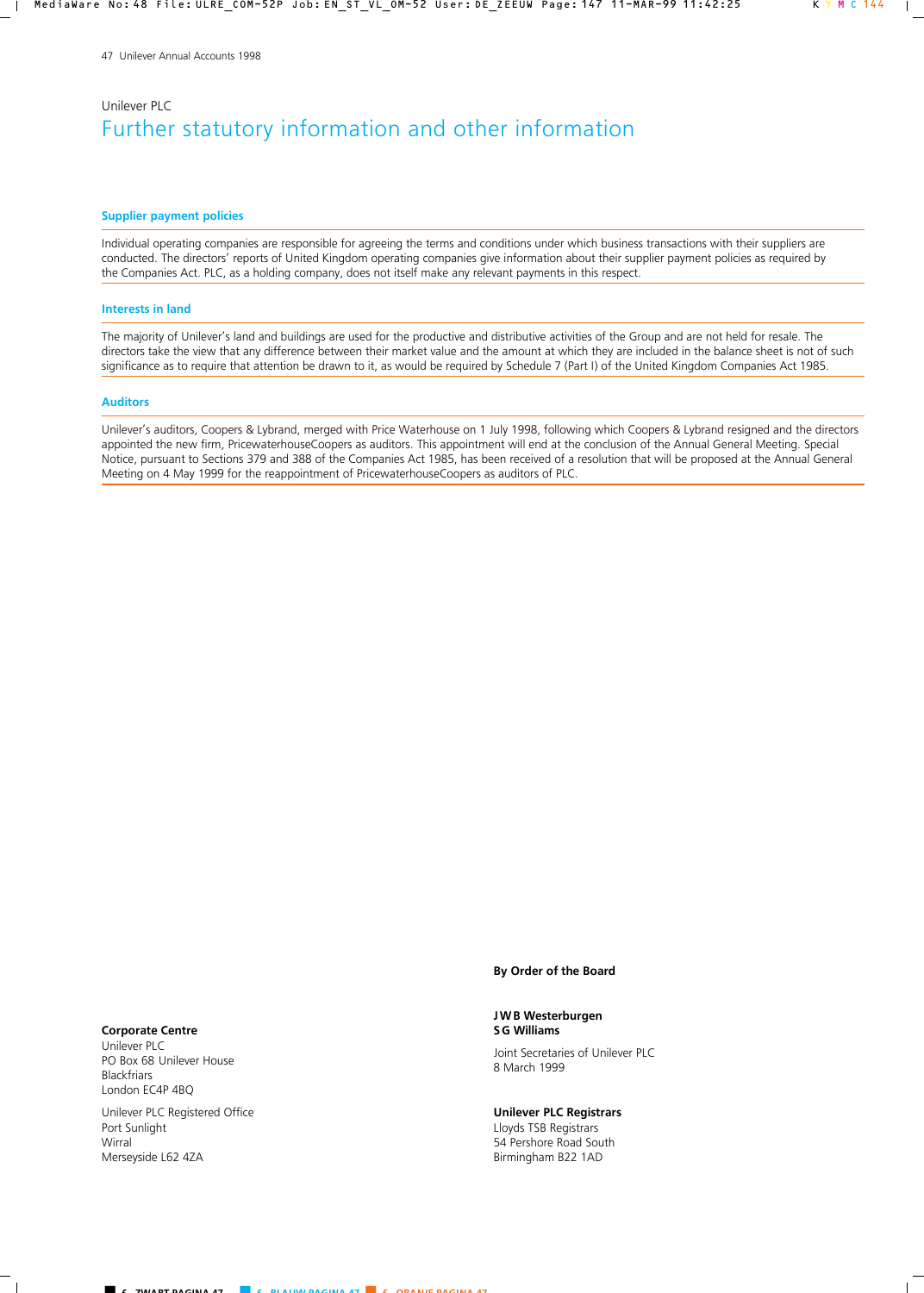# Unilever Group Five year record

# **Consolidated profit and loss account**

| £ million                                     | 1994     | 1995    | 1996    | 1997    | 1998    |
|-----------------------------------------------|----------|---------|---------|---------|---------|
|                                               |          |         |         |         |         |
| <b>Turnover</b>                               | 29 6 66  | 31 516  | 33 522  | 29 7 66 | 27 094  |
| <b>Operating profit (f)</b>                   | 2 5 2 4  | 2 5 2 3 | 2870    | 2 3 8 2 | 2 9 5 5 |
| Non-operating exceptional items (a)           | 14       |         |         | 2 3 8 3 |         |
| Income from fixed investments                 | 62       | 48      | 34      | 27      | 25      |
| Interest                                      | (219)    | (255)   | (251)   | (73)    | 105     |
| Profit on ordinary activities before taxation | 2 3 8 1  | 2 3 1 6 | 2 6 5 3 | 4719    | 3 0 8 5 |
| Profit on ordinary activities after taxation  | 1619     | 1 5 3 5 | 1687    | 3428    | 2070    |
| Net profit (f)                                | 1 5 5 7  | 1 470   | 1606    | 3 3 3 1 | 1973    |
| Combined earnings per share (b)(c)(f)         |          |         |         |         |         |
| Guilders per Fl. 1 of ordinary capital        | 3.88     | 3.32    | 3.76    | 9.78    | 5.80    |
| Pence per 1.25p of ordinary capital           | 20.88    | 19.70   | 21.54   | 44.74   | 26.45   |
| <b>Ordinary dividends (b)</b>                 |          |         |         |         |         |
| NV - Guilders per Fl. 1 of ordinary capital   | 1.55     | 1.55    | 1.75    | 2.23    | 2.51    |
| PLC - Pence per 1.25p of ordinary capital     | 6.70     | 7.35    | 8.01    | 8.42    | 10.70   |
| <b>Special ordinary dividends</b>             |          |         |         |         |         |
| NV - Guilders per Fl. 1 of ordinary capital   |          |         |         |         | 14.50   |
| PLC - Pence per 1.25p of ordinary capital     |          |         |         |         | 66.13   |
| <b>Consolidated balance sheet</b>             |          |         |         |         |         |
| <b>Fixed assets (e)</b>                       | 8 3 4 8  | 8856    | 8 0 6 7 | 6 1 0 7 | 6085    |
| <b>Stocks</b>                                 | 3 7 4 4  | 4 2 9 2 | 3 9 0 6 | 3 1 1 1 | 3 3 5 1 |
| <b>Debtors</b>                                | 4 5 6 6  | 4724    | 4577    | 4 6 0 3 | 4755    |
| Trade and other creditors (g)                 | (6373)   | (6699)  | (6 291) | (6002)  | (11586) |
|                                               | 10 2 8 5 | 11 173  | 10 259  | 7819    | 2 605   |
| Net (funds)/debt (d)                          | 1763     | 1890    | 1693    | (3183)  | (4079)  |
| Provisions for liabilities and charges        | 3 0 2 7  | 3 3 0 3 | 3 0 4 2 | 3 2 7 4 | 3 0 4 4 |
| <b>Minority interests</b>                     | 288      | 359     | 343     | 312     | 288     |
| <b>Capital and reserves</b>                   | 5 2 0 7  | 5 6 2 1 | 5 1 8 1 | 7416    | 3 3 5 2 |
|                                               | 10 285   | 11 173  | 10 259  | 7819    | 2 6 0 5 |

(a) Non-operating exceptional items in 1997 includes £2 535 million profit on sale of speciality chemicals businesses.

(b) Figures for earnings per share and dividends have been restated in all years to reflect the four-for-one share split in October 1997.

(c) For the basis of the calculations of combined earnings per share see note 29 on page 25.

(d) Net (funds)/debt comprises borrowings less cash and current investments.

(e) Includes goodwill and intangibles purchased after 1 January 1998.

(f) Prior year figures have been restated in accordance with United Kingdom Financial Reporting Standard 14 'Earnings per Share'.

(g) 1998 includes the special dividend of £5 130 million.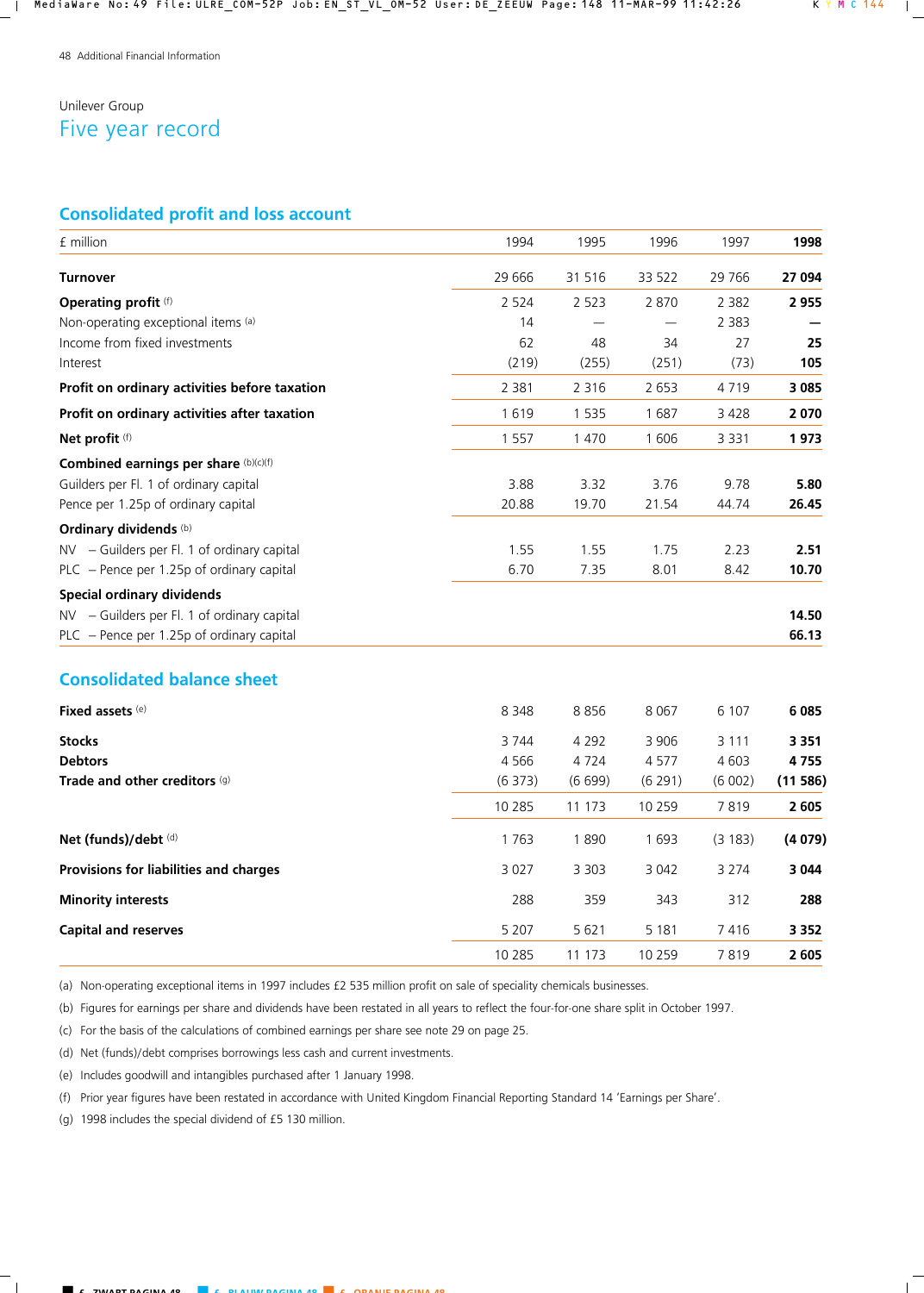# Unilever Group Five year record

## **Consolidated cash flow statement** (a)

| £ million                                                                              | 1994         | 1995         | 1996         | 1997         | 1998         |
|----------------------------------------------------------------------------------------|--------------|--------------|--------------|--------------|--------------|
| Cash flow from operating activities                                                    | 3 2 6 9      | 3 2 3 5      | 3812         | 3854         | 3 0 2 6      |
| Returns on investments and servicing of finance                                        | (237)        | (299)        | (262)        | (237)        | 61           |
| Taxation                                                                               | (832)        | (660)        | (716)        | (1307)       | (845)        |
| Capital expenditure and financial investment                                           | (1378)       | (1168)       | (1077)       | (875)        | (939)        |
| Acquisitions and disposals                                                             | (408)        | (625)        | (868)        | 4 0 9 5      | 226          |
| Dividends paid on ordinary share capital                                               | (541)        | (606)        | (682)        | (648)        | (719)        |
| Cash inflow/(outflow) before management<br>of liquid resources and financing           | (127)        | (123)        | 207          | 4882         | 810          |
| Management of liquid resources                                                         | (284)        | 258          | (293)        | (4438)       | (1341)       |
| Financing                                                                              | 223          | (77)         | 294          | (476)        | 28           |
| Increase/(decrease) in cash in the period                                              | (188)        | 58           | 208          | (32)         | (503)        |
| Key ratios (b)<br>Return on shareholders' equity (%)<br>Return on capital employed (%) | 32.0<br>16.9 | 26.4<br>14.2 | 29.4<br>15.2 | 48.3<br>27.6 | 24.5<br>16.0 |
| Operating margin (%)<br>Net profit margin (%) (c)                                      | 8.5<br>5.3   | 8.0<br>4.7   | 8.6<br>4.8   | 8.0<br>11.2  | 10.9<br>7.3  |
| Net interest cover (times)<br>Net gearing (%)                                          | 11.9<br>24.3 | 10.1<br>24.0 | 11.6<br>23.5 | 65.6         |              |
| <b>Sterling/guilder exchange rates</b><br>Annual average $f1 = Fl$ .                   | 2.78         | 2.53         | 2.62         | 3.18         | 3.29         |
| Year-end<br>$f1 = Fl$ .                                                                | 2.72         | 2.49         | 2.96         | 3.34         | 3.12         |

(a) The cash flow statement and the associated notes are presented in accordance with United Kingdom Financial Reporting Standard 1. Figures for prior years have been restated on the same basis.

(b) Return on shareholders' equity is net profit attributable to ordinary shareholders expressed as a percentage of the average capital and reserves attributable to ordinary shareholders during the year.

 Return on capital employed is the sum of profit on ordinary activities after taxation plus interest after taxation on borrowings due after more than one year, expressed as a percentage of the average capital employed during the year.

Operating margin is operating profit expressed as a percentage of turnover.

Net profit margin is net profit expressed as a percentage of turnover.

Net interest cover is profit before net interest and taxation divided by net interest.

 Net gearing is net debt (borrowings less cash and current investments) expressed as a percentage of the sum of capital and reserves, minority interests and net debt.

 Return on shareholders' equity is substantially influenced by the Group's previous policy of writing off purchased goodwill in the year of acquisition as a movement in profit retained. Return on capital employed and net gearing are also influenced but to a lesser extent.

(c) Net profit margin includes the profit on sale of the speciality chemicals businesses in 1997.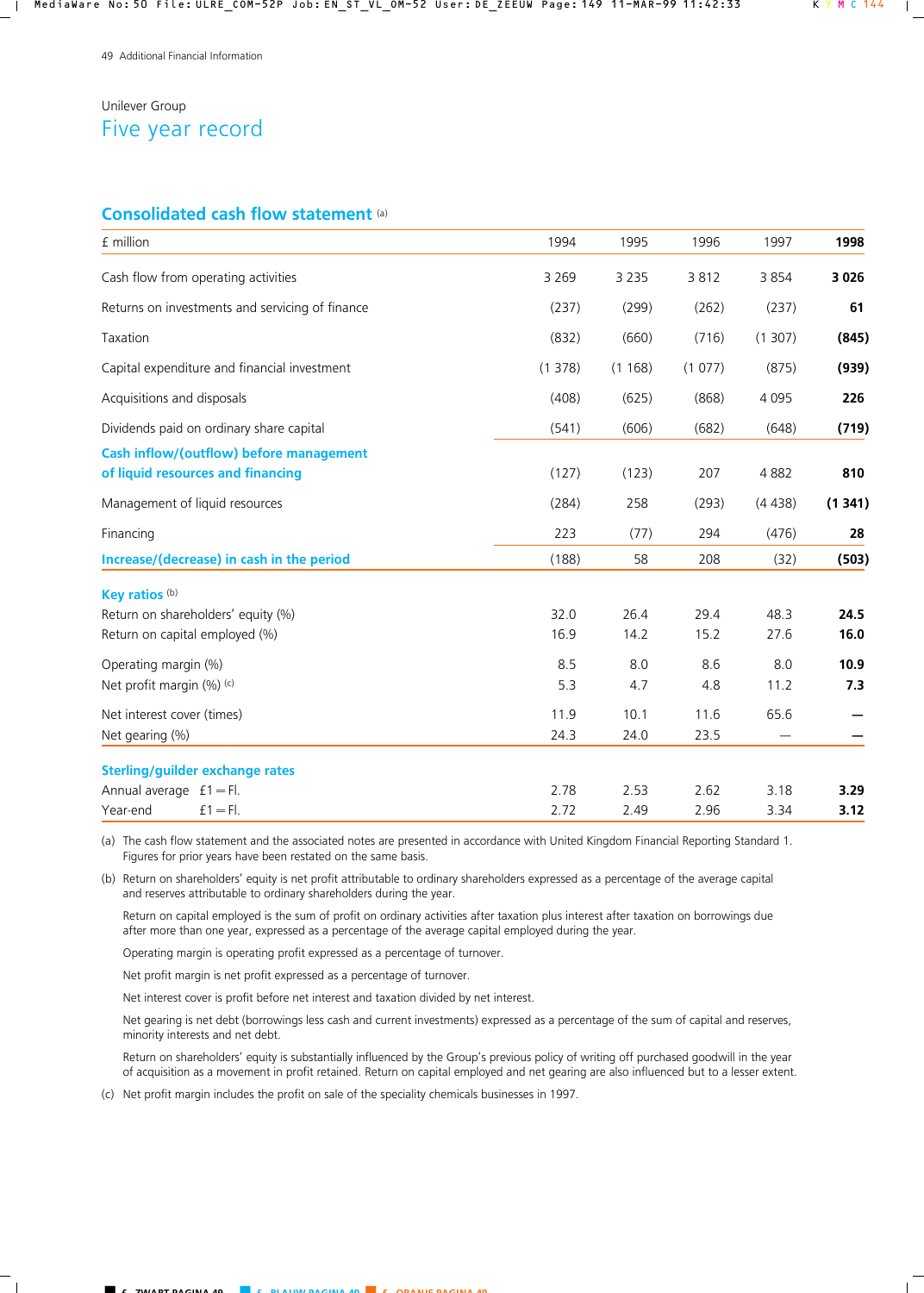# Unilever Group Five year record

## **By geographical area**

| £ million                                                                   | 1994           | 1995         | 1996           | 1997           | 1998    |
|-----------------------------------------------------------------------------|----------------|--------------|----------------|----------------|---------|
| Turnover <sup>(d)</sup>                                                     |                |              |                |                |         |
| Europe                                                                      | 15 575         | 16824        | 16 801         | 14 104         | 12 711  |
| North America                                                               | 5 9 4 4        | 5928         | 6998           | 6 1 7 9        | 5 6 4 0 |
| Africa and Middle East                                                      | 1 3 7 9        | 1 4 5 3      | 1610           | 1517           | 1493    |
| Asia and Pacific                                                            | 3912           | 4 3 2 0      | 4807           | 4 5 9 8        | 3888    |
| Latin America                                                               | 2 8 5 6        | 2 9 9 1      | 3 3 0 6        | 3 3 6 8        | 3 3 6 2 |
|                                                                             | 29 6 66        | 31 516       | 33 522         | 29 766         | 27 094  |
| Operating profit (d)                                                        |                |              |                |                |         |
| Europe                                                                      | 1 2 8 3        | 1 2 8 2      | 1 3 7 2        | 1 2 1 8        | 1 5 4 1 |
| North America                                                               | 505            | 438          | 621            | 351            | 631     |
| Africa and Middle East                                                      | 134            | 158          | 166            | 142            | 149     |
| Asia and Pacific                                                            | 335            | 376          | 394            | 386            | 306     |
| Latin America                                                               | 267            | 269          | 317            | 285            | 328     |
|                                                                             | 2 5 2 4        | 2 5 2 3      | 2870           | 2 3 8 2        | 2955    |
| Net operating assets (a)(d)                                                 |                |              |                |                |         |
| Europe                                                                      | 3 8 4 0        | 4 2 5 9      | 3816           | 2 0 3 3        | 2 2 3 5 |
| North America                                                               | 2 0 8 1        | 2 0 3 6      | 2 0 6 6        | 1 1 0 7        | 1 2 0 4 |
| Africa and Middle East                                                      | 410            | 574          | 548            | 511            | 494     |
| Asia and Pacific                                                            | 1 0 6 3        | 1 1 5 5      | 1 1 1 0        | 945            | 853     |
| Latin America                                                               | 698            | 875          | 762            | 899            | 909     |
|                                                                             | 8 0 9 2        | 8899         | 8 3 0 2        | 5 4 9 5        | 5695    |
| By operation (b)                                                            |                |              |                |                |         |
| <b>Turnover</b>                                                             |                |              |                |                |         |
| Foods                                                                       | 15 4 57        | 16 485       | 16 739         | 14 8 38        | 14 103  |
| Home & Personal Care                                                        | 10 9 29        | 11 442       | 13 205         | 12 933         | 12 585  |
| Plantations, Plant Science & Trading Operations<br>Speciality Chemicals (c) | 931<br>2 3 4 9 | 989<br>2 600 | 915<br>2 6 6 3 | 702<br>1 2 9 3 | 406     |
|                                                                             |                |              |                |                |         |
|                                                                             | 29 6 66        | 31 516       | 33 522         | 29 766         | 27 094  |
| <b>Operating profit</b><br>Foods                                            | 1 2 2 8        | 1 1 1 6      | 1 1 9 2        | 860            | 1 207   |
| Home & Personal Care                                                        | 931            | 972          | 1 2 2 6        | 1 2 8 0        | 1 4 0 2 |
| Plantations, Plant Science & Trading Operations                             | 71             | 89           | 74             | 76             | 346     |
| Speciality Chemicals (c)                                                    | 294            | 346          | 378            | 166            |         |
|                                                                             | 2 5 2 4        | 2 5 2 3      | 2870           | 2 3 8 2        | 2 9 5 5 |
| Net operating assets (a)                                                    |                |              |                |                |         |
| Foods                                                                       | 4 0 7 0        | 4 4 9 0      | 4 0 2 3        | 3 2 3 3        | 3 3 2 0 |
| Home & Personal Care                                                        | 2 2 7 3        | 2 4 8 7      | 2 4 6 9        | 2 1 3 5        | 2 2 5 8 |
| Plantations, Plant Science & Trading Operations                             | 262            | 337          | 288            | 127            | 117     |
| Speciality Chemicals (c)                                                    | 1 4 8 7        | 1 5 8 5      | 1 5 2 2        |                |         |
|                                                                             | 8 0 9 2        | 8899         | 8 3 0 2        | 5 4 9 5        | 5 6 9 5 |
| <b>Capital expenditure</b>                                                  |                |              |                |                |         |
| Foods                                                                       | 713            | 638          | 627            | 507            | 519     |
| Home & Personal Care                                                        | 417            | 344          | 346            | 351            | 341     |
| Plantations, Plant Science & Trading Operations                             | 124            | 29           | 32             | 22             | 30      |
| Speciality Chemicals (c)                                                    | 174            | 203          | 164            | 85             |         |
|                                                                             | 1 4 2 8        | 1 2 1 4      | 1 1 6 9        | 965            | 890     |

(a) See note 1 on pages 12 and 13.

(b) The segments formerly reported as Detergents and Personal Products have been combined into one segment, Home & Personal Care.

(c) The principal speciality chemicals businesses were sold in July 1997. Continuing businesses previously reported as Speciality Chemicals

have been reallocated to other segments. (d) The results for Turkey, formerly reported under Africa and Middle East region, are reported within Europe from 1 January 1998. Prior year figures have been restated on the same basis.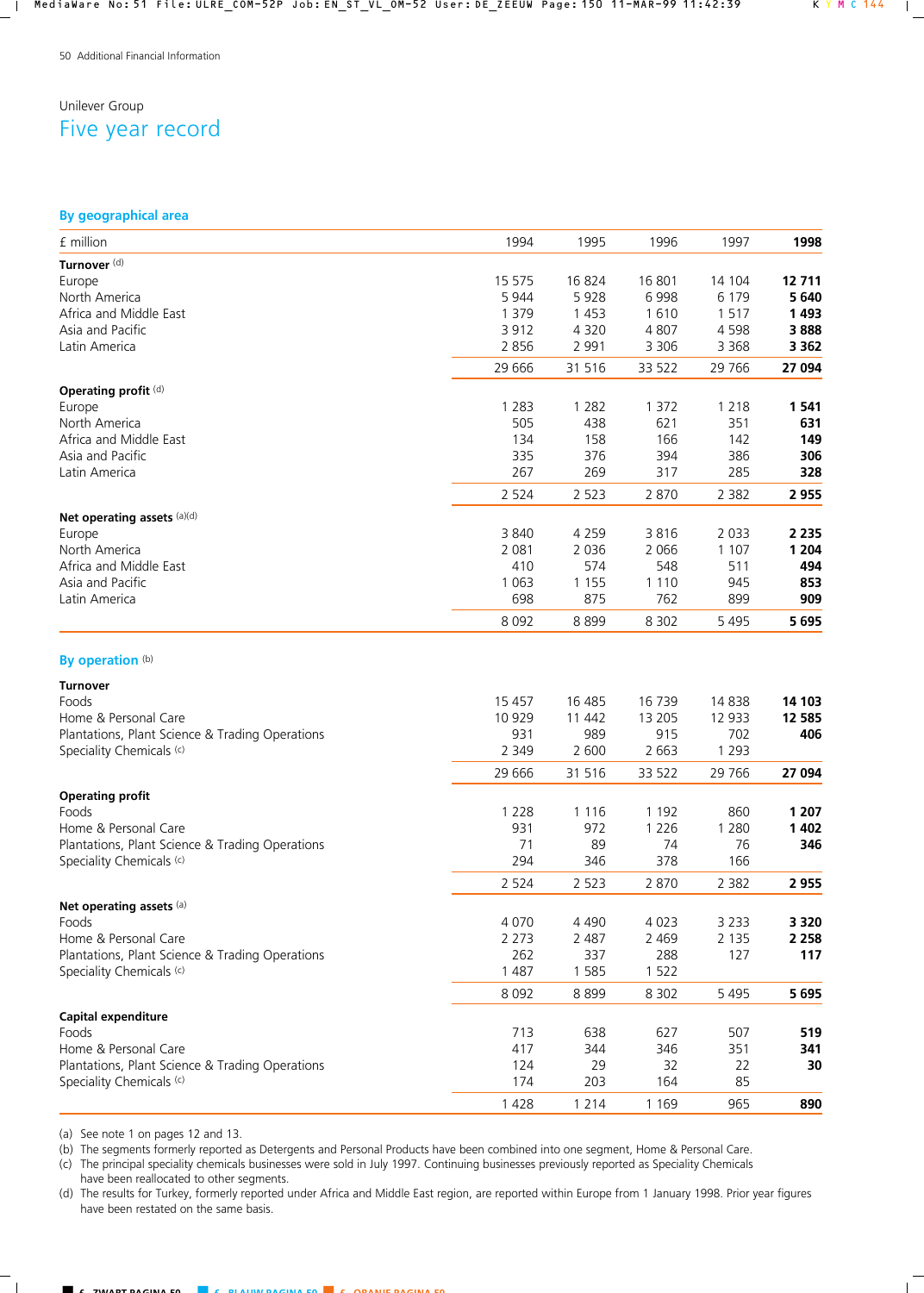# Unilever Group Additional information for United States investors

Unilever's consolidated accounts are prepared in accordance with accounting principles which differ in some respects from those applicable in the United States. The following is a summary of the approximate effect on the Group's net profit, combined earnings per share and capital and reserves of the application of United States generally accepted accounting principles (US GAAP).

|                                                                    | £ million |         |
|--------------------------------------------------------------------|-----------|---------|
|                                                                    | 1998      | 1997    |
| Net profit as reported in the consolidated profit and loss account | 1973      | 3 3 3 1 |
| US GAAP adjustments:                                               |           |         |
| Profit on sale of speciality chemicals businesses                  |           | 73      |
| Goodwill                                                           | (133)     | (102)   |
| Identifiable intangibles                                           | (73)      | (67)    |
| Restructuring costs                                                | (125)     | 28      |
| Interest                                                           | (17)      | (7)     |
| Pensions                                                           | 5         | (60)    |
| Taxation effect of above adjustments                               | 74        | 24      |
| Net decrease                                                       | (269)     | (111)   |
| <b>Approximate net income under US GAAP</b>                        | 1 7 0 4   | 3 2 2 0 |
| Approximate combined net income per share under US GAAP            |           |         |
| Guilders per Fl. 1 of ordinary capital                             | 5.01      | 9.47    |
| Pence per 1.25p of ordinary capital                                | 22.84     | 43.25   |
| Capital and reserves as reported in the consolidated balance sheet | 3 3 5 2   | 7416    |
| US GAAP adjustments:                                               |           |         |
| Goodwill                                                           | 2 7 9 8   | 2 9 9 7 |
| Identifiable intangibles                                           | 1 9 0 4   | 1 9 9 0 |
| Restructuring costs                                                | 35        | 161     |
| Interest                                                           | 351       | 367     |
| Pensions                                                           | 157       | 135     |
| Dividends                                                          | 5729      | 467     |
| Taxation effect of above adjustments                               | (708)     | (810)   |
| Net increase                                                       | 10 266    | 5 3 0 7 |
| <b>Approximate capital and reserves under US GAAP</b>              | 13 618    | 12723   |
| Net gearing under US GAAP (%) (a)                                  |           |         |

(a) See note (b) on page 49.